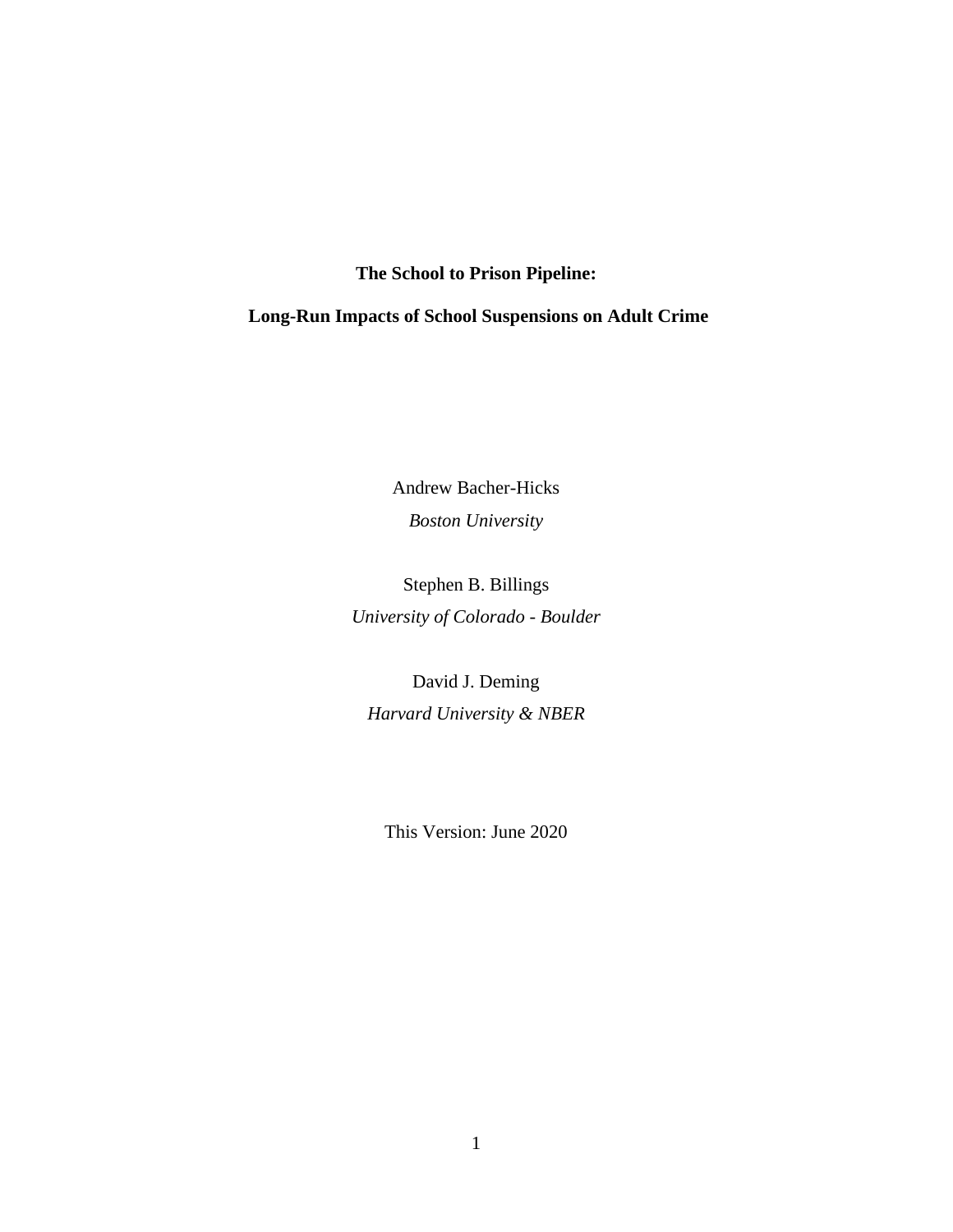## **Abstract**

Schools face important policy tradeoffs in monitoring and managing student behavior. Strict discipline policies may stigmatize suspended students and expose them to the criminal justice system at a young age. On the other hand, strict discipline acts as a deterrent and limits harmful spillovers of misbehavior onto other students. This paper estimates the net impact of school discipline on student achievement, educational attainment and adult criminal activity. Using exogenous variation in school assignment caused by a large and sudden boundary change and a supplementary design based on principal switches, we show that schools with higher suspension rates have substantial negative long-run impacts. Students assigned to a school that has a one standard deviation higher suspension rate are 15 to 20 percent more likely to be arrested and incarcerated as adults. We also find negative impacts on educational attainment. The negative impacts of attending a high suspension school are largest for males and minorities.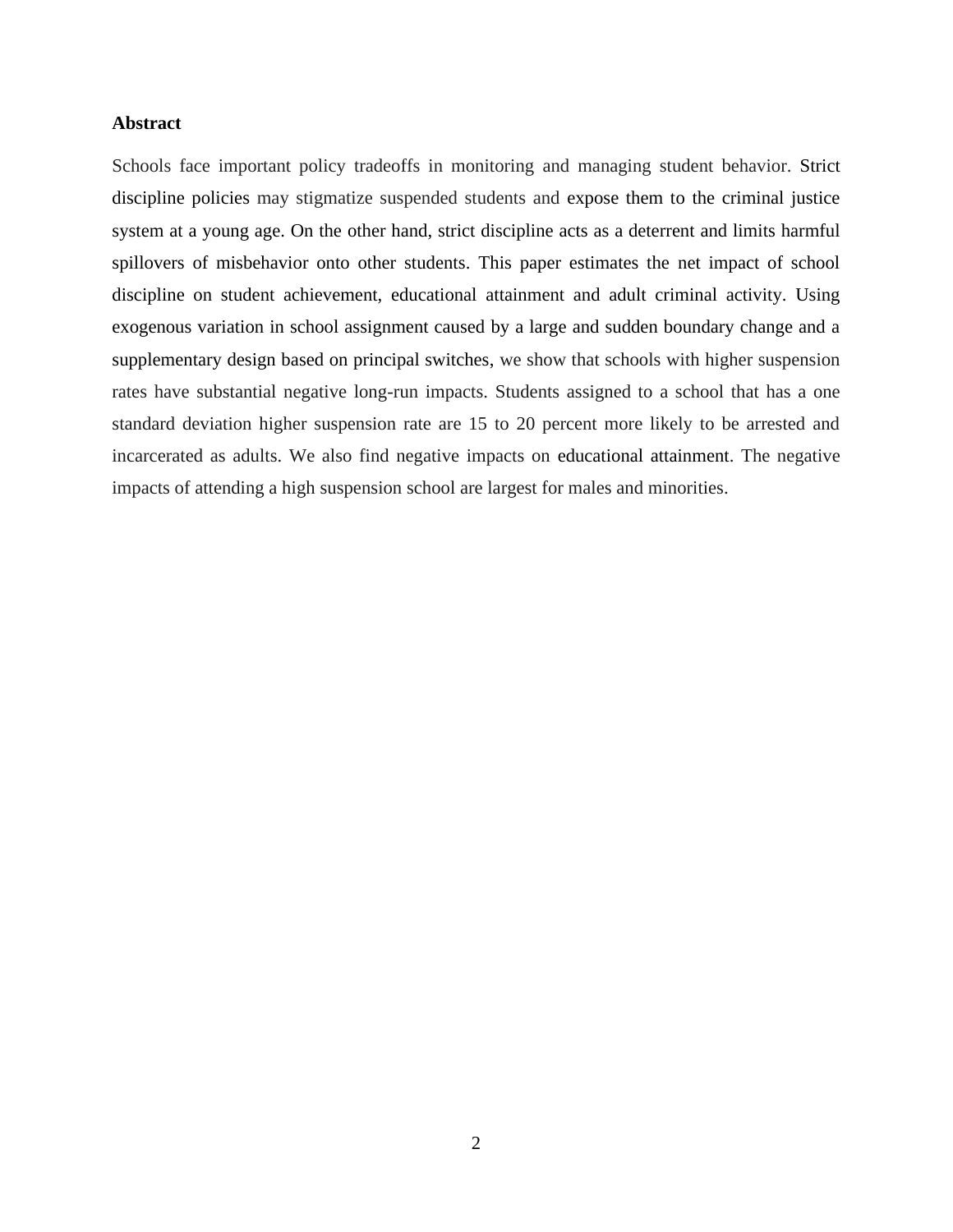## **I. Introduction**

Early school experiences are important predictors of future criminal behavior. School attendance reduces subsequent criminal activity (Anderson, 2014; Cook & Kang, 2016; Jacob & Lefgren, 2003; Lochner & Moretti, 2004), as does enrolling in a higher quality school and being exposed to more advantaged peers (Billings, Deming & Rockoff, 2014; Cullen, Jacob, & Levitt, 2006; Deming, 2011). Yet there is little evidence of the exact mechanisms by which schools can have a long-run influence on criminal activity.

One possibility is school discipline. Schools with strict disciplinary policies such as zerotolerance may expose students to the criminal justice system at a young age, and there is a positive correlation between being suspended in school and later-life engagement with the criminal justice system (Fabelo et al., 2011). Beyond the use of sworn officers directly arresting or reporting young offenders to school administrators (Owens, 2017; Weisburst, 2019), disciplinary practices such as suspensions and expulsions may affect students' long-run outcomes by leading them to associate with at-risk peers or by labeling them as troublemakers. Because of these concerns, in 2014 the Obama administration urged schools to limit exclusionary discipline practices (U.S. Department of Education [ED], 2014).

In this paper, we study the impact of school discipline on the achievement, educational attainment, and subsequent criminal activity of students. We first show that schools vary widely in average suspension rates. Drawing on the teacher value-added literature, we estimate school effects on suspensions by conditioning on student characteristics and student achievement. These conditional suspension rates vary widely by school. Yet – unlike raw suspension rates, conditional suspension rates are uncorrelated with measures of student body composition such as the share of students who are nonwhite.

3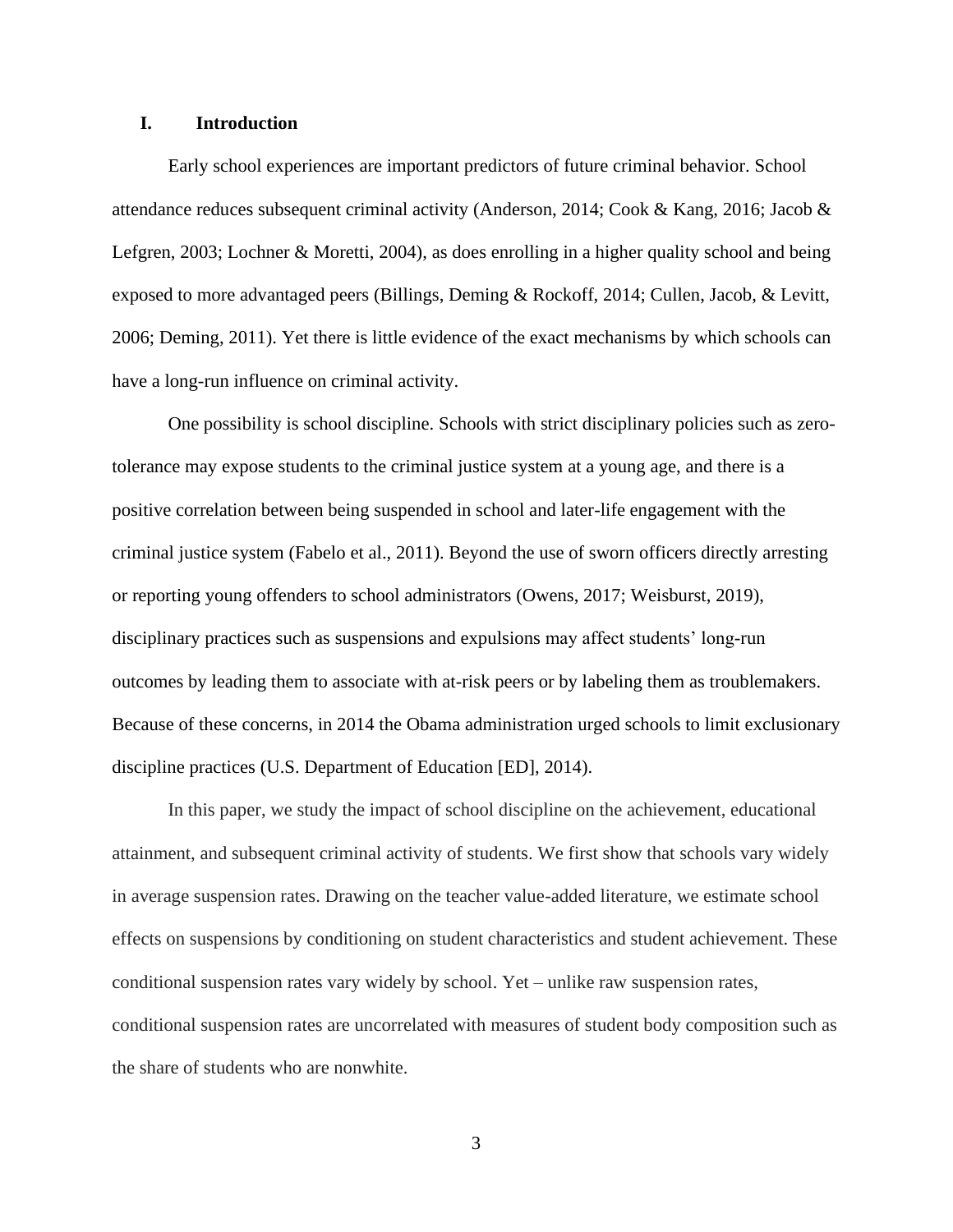To account for student sorting, we exploit a large and sudden boundary change in Charlotte-Mecklenburg schools (CMS) in the fall of 2002, when about half of CMS students attended a new school. We first estimate school effects on suspensions, using data prior to the 2002 boundary change. We then compare middle school (grade 6 through 8) students who lived in the same neighborhood and were previously assigned the same schools, but who lived on opposite sides of a newly drawn boundary. We find that students who are assigned to the "stricter" school – as measured by conditional suspension rates – are significantly more likely to be suspended in the 2002-03 school year, even though school effects are estimated using data from *before* the redrawing of school boundaries, when the student body composition was much different.<sup>1</sup>

Our findings imply that a one standard deviation increase in conditional suspension rates increases the actual number of days suspended per school year by about 16 percent. We then estimate the relationship between conditional suspension rates and measures of educational achievement, attainment, and subsequent criminal activity. We find that schools with greater suspension effects have negative impacts on student outcomes. Students assigned to middle schools that are one standard deviation stricter are 1.7 percentage points more likely to drop out of school (a 15 percent increase) and 2.4 percentage points less likely to attend a 4-year college (an 11 percent decrease).

We also find large impacts on adult crime outcomes. Students assigned to middle schools that are one standard deviation stricter are 3.2 percentage points more likely to have ever been

<sup>&</sup>lt;sup>1</sup> This identification strategy was employed in Billings, Deming & Rockoff (2014), but they focus on the impacts of a change in student racial composition on student outcomes. Here, we implement this same identification strategy to control for student sorting, but create a measure of school disciplinary effects that is independent of changes in school racial composition.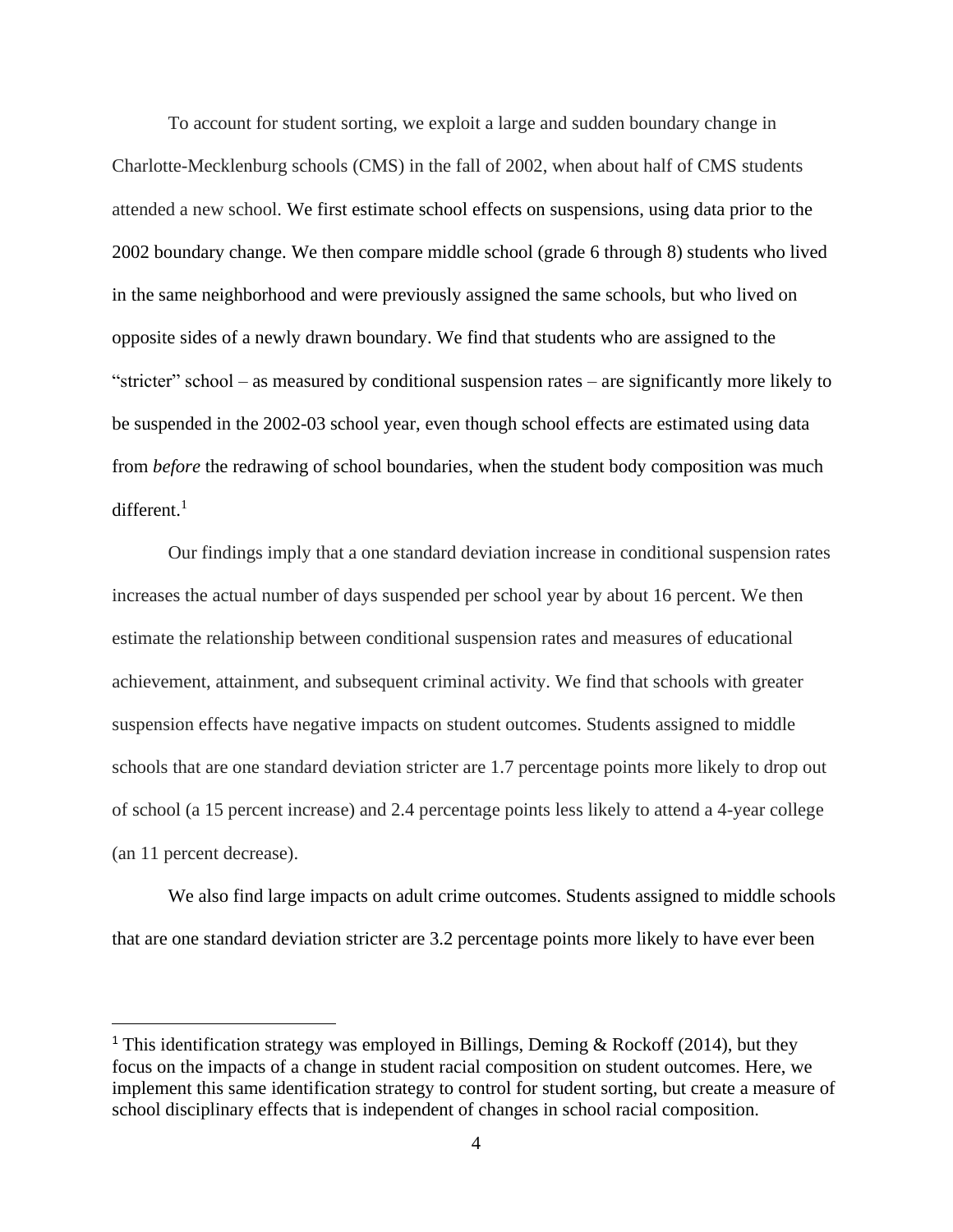arrested (a 17 percent increase), 2.5 percentage points more likely to have ever been incarcerated (a 20 percent increase), have 0.14 more adult arrests (a 25 percent increase) and 0.11 more distinct incarceration spells (a 29 percent increase).

The negative impact of attending schools with higher conditional suspension rates is largest for minorities and males, suggesting that strict suspension policies expand pre-existing gaps in educational attainment and incarcerations. However, we also find limited evidence of positive effects on the academic achievement of white male students, which highlights the potential to increase the achievement of some subgroups by removing disruptive peers (Carrell & Hoekstra, 2010).

A key concern is whether variation in "strictness" across schools arises from policy choices made by administrators versus underlying variation in school context. Our use of the boundary change partly addresses this concern, because we show that schools' conditional suspension rates remain highly correlated through the year of the boundary change, which provides a very large shock to school context. We also show that school effects on suspensions are unrelated to other measures of school quality, such as achievement growth, teacher turnover and peer characteristics.

We also test directly for the importance of administrative discretion by exploiting a second source of variation - principal movement across schools. We find that conditional suspension rates change substantially when new principals enter and exit, and that principals' effects on suspensions in other schools predict suspensions in their current schools.<sup>2</sup> While we

<sup>&</sup>lt;sup>2</sup> In a contemporaneous paper, Sorensen, Bushway & Gifford (2019) estimate the impact of principals on school suspensions and other outcomes using a principal switching design. Reassuringly, they also find that principals have a sizeable impact on conditional suspension rates. However, unlike the CMS context, they do not have quasi-experimental variation in student characteristics within schools over time. Thus they are unable to separately identify the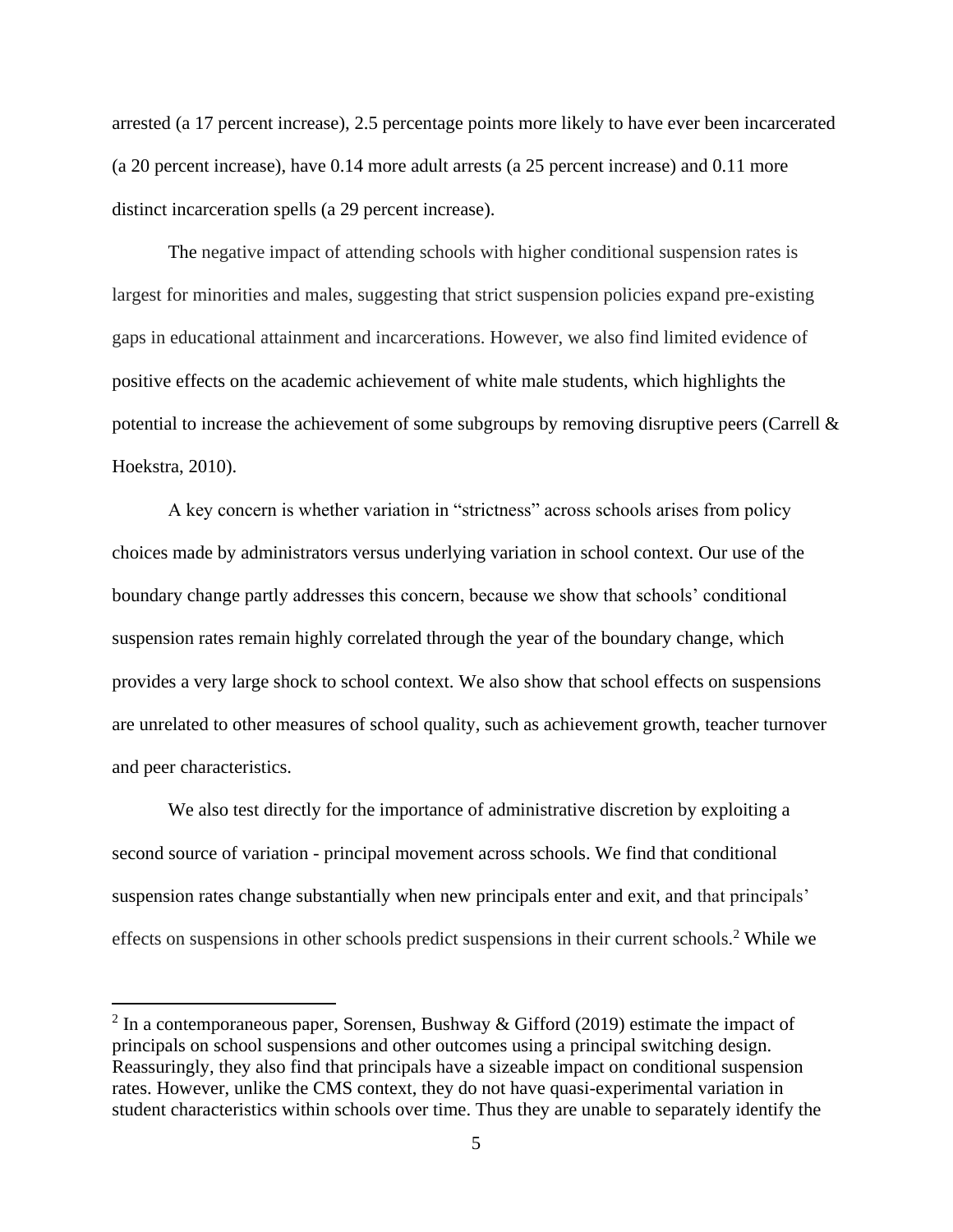ultimately cannot directly connect our estimates to concrete policy changes, the balance of the evidence suggests that principals exert considerable influence over school discipline and that our results cannot be explained by context alone.

Our findings have important implications for school discipline and criminal justice policies. School suspensions have large negative impacts on longer-term outcomes that mirror the negative impact of early exposure to the criminal justice system (Aizer & Doyle, 2015; Mueller-Smith, 2015; Dobbie, Goldin & Yang, 2018). Notably, our research design captures the *total* impact of school discipline on the school population, including any positive spillover from incapacitating disruptive peers. We find no statistically significant impact on achievement and can rule out positive impacts of school discipline above 0.04 standard deviations. Thus, while we cannot conduct a comprehensive benefit-cost analysis with the available data, it seems unlikely that the gains from removing disruptive peers would outweigh the substantial long-term costs to students who are suspended because of stricter disciplinary policy. While we find some positive impacts for white male students, these are short-lived and do not translate into gains in educational attainment or reductions in crime.

## **II. Institutional Context**

#### *II.A. The Redrawing of School Boundaries*

Prior to the summer of 2002, CMS operated under a court-ordered desegregation plan that used busing to achieve racial integration in schools. This use of race-based busing was a continuation of past court cases and policies enacted to follow the landmark Supreme Court

impact of principals from school context more broadly. For example, they find that principals with higher conditional suspension rates work in high-poverty, urban schools.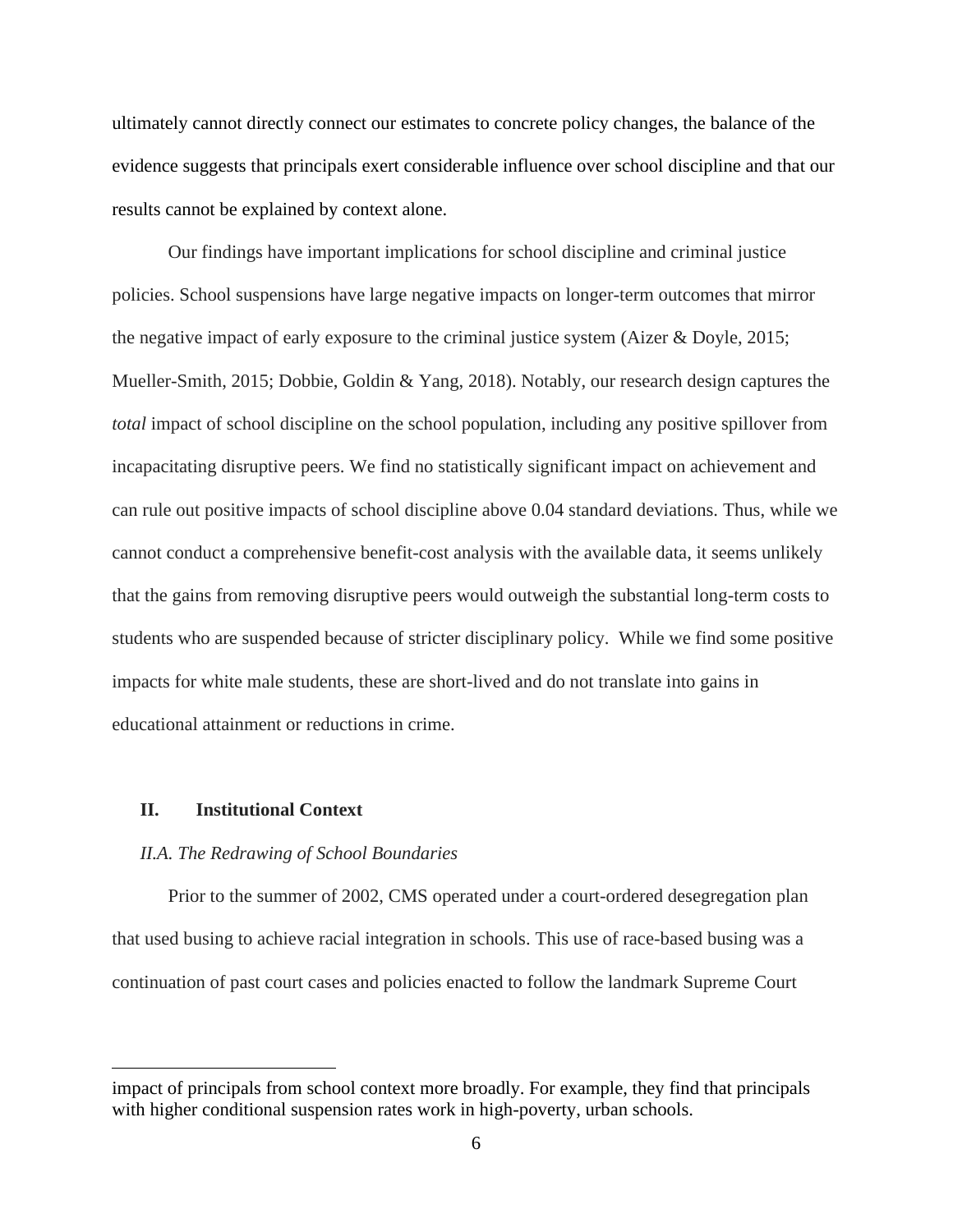decision Brown vs. Board of Education in 1954. In 1997, a CMS parent sued the district because their child was denied entrance to a magnet program based on race (*Capacchione v. Charlotte-Mecklenburg Schools*). This case led to a series of court battles that ended in April of 2002 and forced CMS to end race-based busing. Over the summer of 2002, school attendance boundaries were redrawn under a court order that prohibited the use of race in student assignment. Decisions about where to draw the boundaries were based only on school capacity and the geographical concentration of students around a school (Smith, 2004; Mickelson et al., 2009; Billings et al., 2014). This mechanical redistricting process rarely took advantage of environmental features such as streams and major roads, and was controversial because it often bisected existing neighborhoods.

Figure 1 provides an illustration of redistricting for two middle schools in our sample. The top panel shows school zone boundaries in the school year prior to the change and the bottom panel shows boundaries in the school year following the change. In the center of both panels, we outline one example census block group, where students in the same census block group, who previously were assigned to the same school, are subsequently assigned to different middle schools with substantially different suspension rates (i.e., share of students suspended per year). Approximately half of students were reassigned to a new school over the summer of 2002.

#### *II.B. School Discipline in CMS*

Most public schools allow for considerable principal discretion in policies around school suspension, with formal procedures reserved only for more serious long-term suspensions and expulsions. The main guidelines regarding school discipline for our study are based on NC Department of Education and the Charlotte-Mecklenburg student conduct handbook, which

7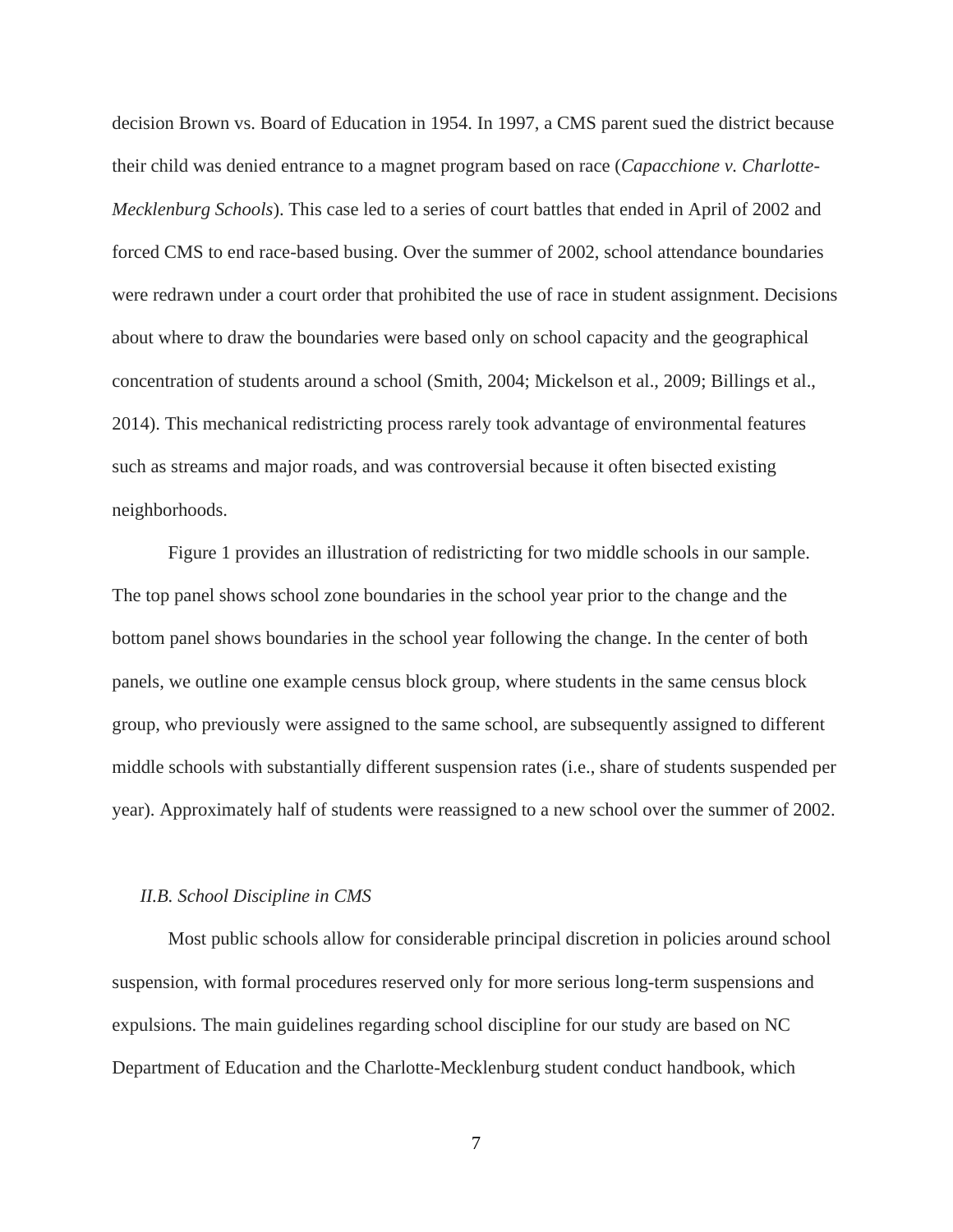outlines the procedures for student suspensions.<sup>3</sup> School disciplinary policies involve a range of discretionary practices such as parental meetings, after-school interventions, and in-school suspensions. Even the process for short-term out-of-school suspension is almost completely at the discretion of the principal and only long-term suspensions of 11 days or more require superintendent approval. <sup>4</sup> Concern regarding the potential negative long-term effects of school suspensions made recent headlines and resulted in a moratorium on K-2nd grade suspensions.<sup>5</sup>

Figures 2 and 3 present the distribution of school suspension rates across our sample of middle schools. Figure 2 shows a wide range in the share of students ever suspended (in- or outof-school) in 2003, with a mean of 22 percent and a standard deviation of 10 percent. Much of this variation could simply reflect differences in student characteristics. Because of this concern, our preferred measure of school suspension effects conditions on student demographics and baseline test scores. Figure 3 shows that even after including these controls, there is considerable variation in conditional suspension rates across schools with a standard deviation of about 5.7 percent. Appendix Figures A1 and A2 show that using total days suspended generates similar variation.

<sup>3</sup> The CMS student code of conduct is available online. (3/4/2019) <http://schools.cms.k12.nc.us/croftES/Pages/StudentCodeofConduct.aspx>

<sup>&</sup>lt;sup>4</sup> N.C. Gen. Stat. '115C-391(c). Principals have the authority to suspend, for up to ten days, any student who violates the code of student conduct. Districts need not allow appeals from these short-term suspensions. Stewart v. Johnston County Bd. of Educ. 129 N.C. App. 108, 498 S.E.2d 382 (1998). Suspensions of eleven days up through the end of the school year must be approved by the superintendent. As described below, we use these long-term suspensions as a placebo test of principals' effects on suspensions.

<sup>5</sup> Recent press coverage (7/20/2016). *CMS reviews school suspension policy. <https://www.wcnc.com/article/news/education/cms-reviews-school-suspension-policy/278241914>*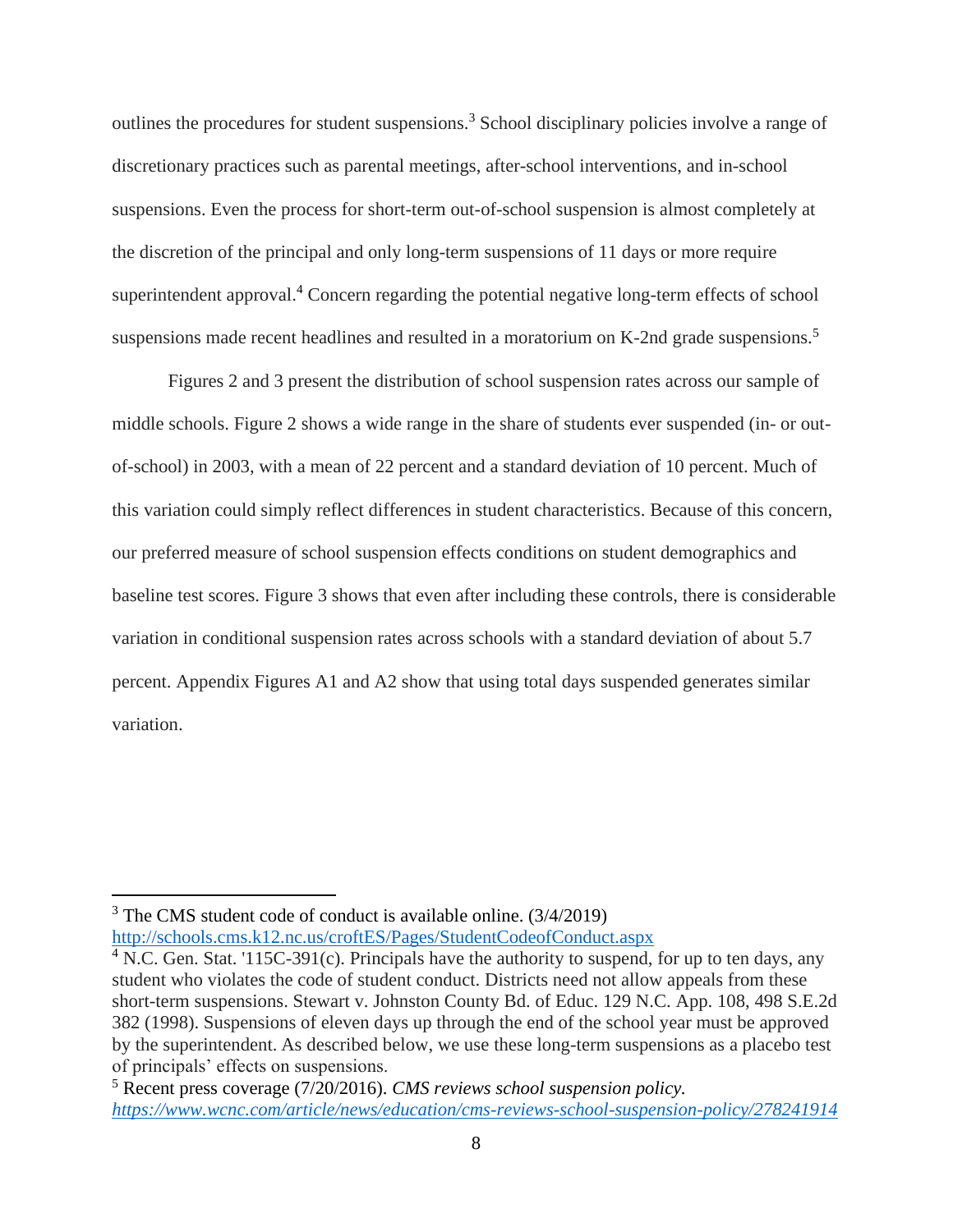## **III. Data**

We use administrative records that track all CMS school students longitudinally from 1998-99 through 2010-11. The data include information on student demographics (e.g., gender, race), state test scores for grades 3 through 8 in math and reading, and annual counts of days suspended. These data also include students' home addresses in every year, which we use to determine students' school assignments under the busing and post-busing regimes.

We match CMS school records to longer-term criminal justice outcomes using administrative data for all adult (defined in North Carolina as age 16 and above) arrests and incarcerations in Mecklenburg County from 1998 through 2013. <sup>6</sup> The arrest data include information on the number and nature of charges, and the incarceration data include a time and date of entry and exit, with stints in county jail and state prison both included in length of incarceration for individuals who serve concurrently. These data allow us to observe future criminal behavior of CMS students within Mecklenburg County, regardless of whether they transfer or drop out of CMS schools.

We also incorporate data on college attendance records from the National Student Clearinghouse (NSC), a nonprofit organization that provides degree and enrollment verification for more than 3,300 colleges and 93 percent of students nationwide. NSC information is available through the summer of 2009 for every student of college age who had ever attended a CMS school, including students who transfer to other districts or private schools or who drop out of school altogether.

<sup>&</sup>lt;sup>6</sup> We match students uniquely based on full name and date-of-birth using the same procedure that has been incorporated and verified in Deming (2011), Billings et al. (2014), and Billings, Deming and Ross (2019). We match 94 percent of criminal records to student records.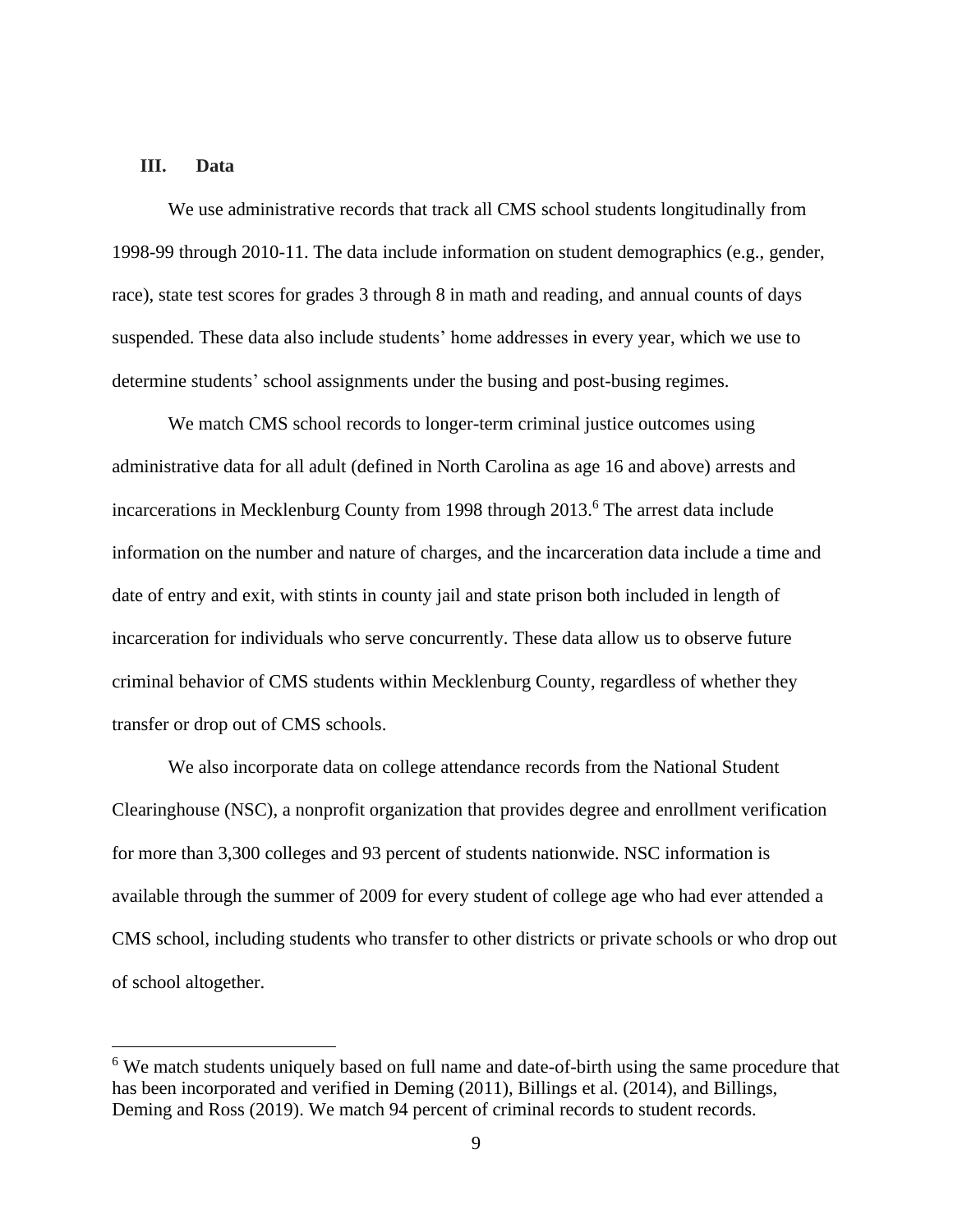We define residential neighborhoods within Mecklenburg County using the 371 block groups from the 2000 Census with at least one CMS student. We use address records from each school year to assign students to 2000 census geographies and middle school zones for both the pre- and post-2002 boundaries.

Our main analysis sample is restricted to the 2002-03 school year, as these are the students who experienced the effect of the school boundary change. However, we use student data prior to 2002-03 in the estimation of school effects. We focus our attention on middle school students. We do not estimate school effects for elementary school suspensions, because very few students are suspended during these years. Moreover, because our data on college attendance and crime end in 2009 and 2013 respectively, we are not able to observe these outcomes for many of the younger cohorts at the time of the boundary change. We exclude high school students because they are legally able to drop out of school at age 16 and thus we are concerned that they may leave the sample in ways that are correlated with the suspension effects of their assigned high school.

Sixth graders in 2002-03 who progress through school at the normal rate of one grade a year would enter 12th grade in the 2008-09 school year. Because our data on crime extends through 2013, we use two main measures of criminal activity: whether the individual was arrested between the ages of 16 and 21 and whether the individual was incarcerated between the ages of 16 and 21. This allows us to observe crime outcomes for all students who were in grades 6 through 8 in 2002-03. We also measure the number of arrests and number of incarceration stints between the ages of 16 and 21. Notably, all the criminal justice outcomes are observed long after students leave their middle school, so our results are not mechanically driven by interaction between schools and the criminal justice system.

10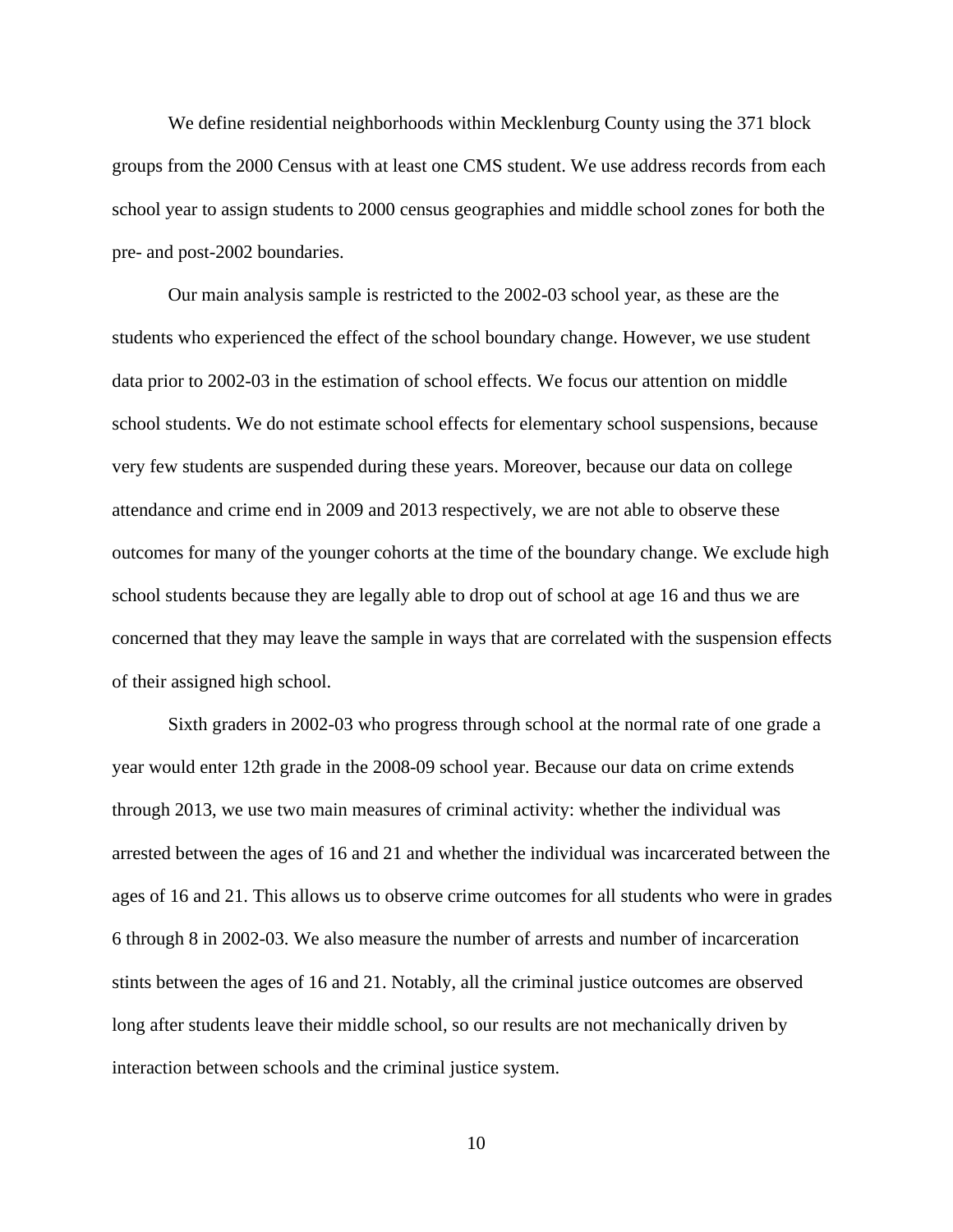Our data on college attendance end in the summer of 2009, which limits our ability to examine longer run measures of educational attainment such as college degree completion. Thus we focus on seventh and eighth grade students and measure whether they attended college within 12 months of the fall after their expected high school graduation date.

We restrict our sample to the approximately 98 percent of middle school students in 2002-03 with valid address information. Following Billings et al. (2014), we chose to further limit our sample to the 88 percent of students who were enrolled in CMS in 2001-02 in order to control for school and neighborhood prior to the boundary re-zone, leaving us with 26,246 students.

Table 1 lists descriptive statistics for this sample. Overall, 48 percent of students are black, 39 percent are white, and 8 percent are Hispanic. On average, 23 percent of students are suspended at least once per school year, and the average suspension duration is 2.3 days. Approximately 12 percent of our sample eventually drops out of CMS, while 23 percent attend a 4-year college within 12 months of their expected high school graduation. Between the ages of 16 and 21, 19 percent are arrested at least once and 13 percent are incarcerated at least once. 51 percent of students were reassigned to a new school in 2002-03. While well above the national average in terms of suspensions and crime, CMS is fairly representative of large, urban school districts in the Southern United States.

## **IV. Empirical Analysis**

There are two key parts to our empirical strategy. In the first part, we generate predictions of school effects on suspensions. The goal of this step is to separate school effects on suspensions from the characteristics of students they serve. We draw on methodology from the

11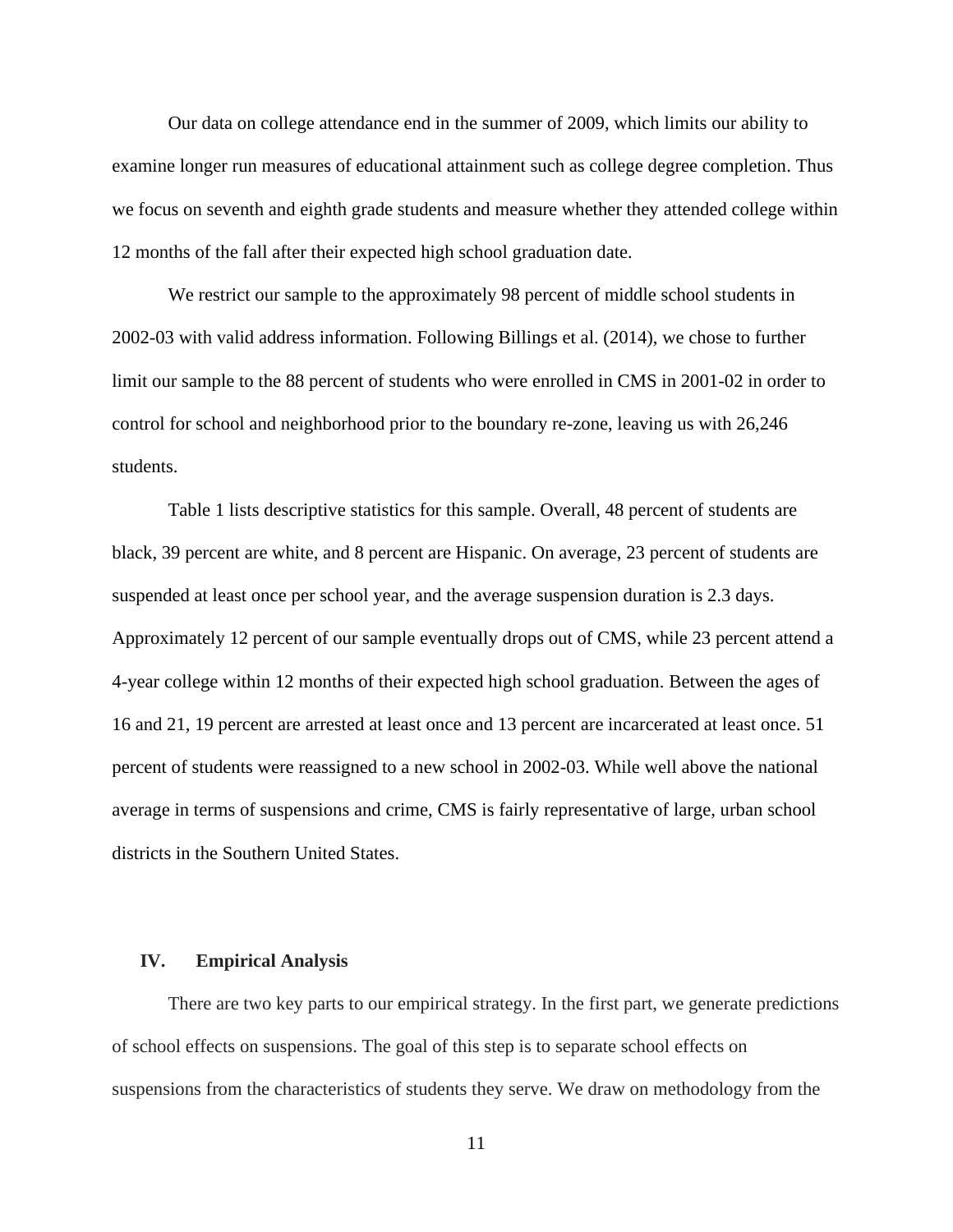teacher value-added literature, which estimates teacher effects on student achievement (e.g., Chetty et al., 2014; Kane & Staiger, 2008).

While this literature on teacher value-added finds that teachers' estimated effects largely capture their true causal effects, this method may not necessarily yield unbiased estimates of a schools' causal effects on suspensions. Therefore, in the second part of our analysis we leverage the re-zoning of CMS schools in 2002-03, when students who lived in the same neighborhoods and previously attended the same school were assigned to different schools. Using variation in school assignment from this natural experiment, we estimate the extent to which school effects predicted prior to 2002-03 impact subsequent suspensions and long-run educational and criminal outcomes.

## *IV.A. Estimating School Effects*

To estimate school effects on suspensions, we generate suspension residuals after controlling for observable student baseline characteristics. We use only data from school years prior to the boundary re-zoning (i.e., 1999-00 and  $2000-01^7$ ) to fit the following OLS model:

$$
S_{i,g,t} = \beta_0 A_{i,g-1,t-1} + \beta_1 X_{i,g,t} + \Gamma_t + H_g + \nu_{i,g,t},
$$
  
where  $\nu_{i,g,t} = \mu_s + \theta_{s,t} + \varepsilon_{i,g,t}.$  (1)

 $S_{i,g,t}$  represents the z-scores of the total number of days student *i* is suspended in year *t*, which includes in-school and out-of-school suspensions. We also estimate several alternative specifications using different outcome variables, including ISS z-scores, OSS z-scores, test score z-scores, and indicator variable of whether a student was ever suspended in a given school year.

<sup>&</sup>lt;sup>7</sup> We exclude 2001-02 (the year directly before the boundary re-zoning) when estimating school effects because student test scores from this year will be used as control variables in our reduced form models.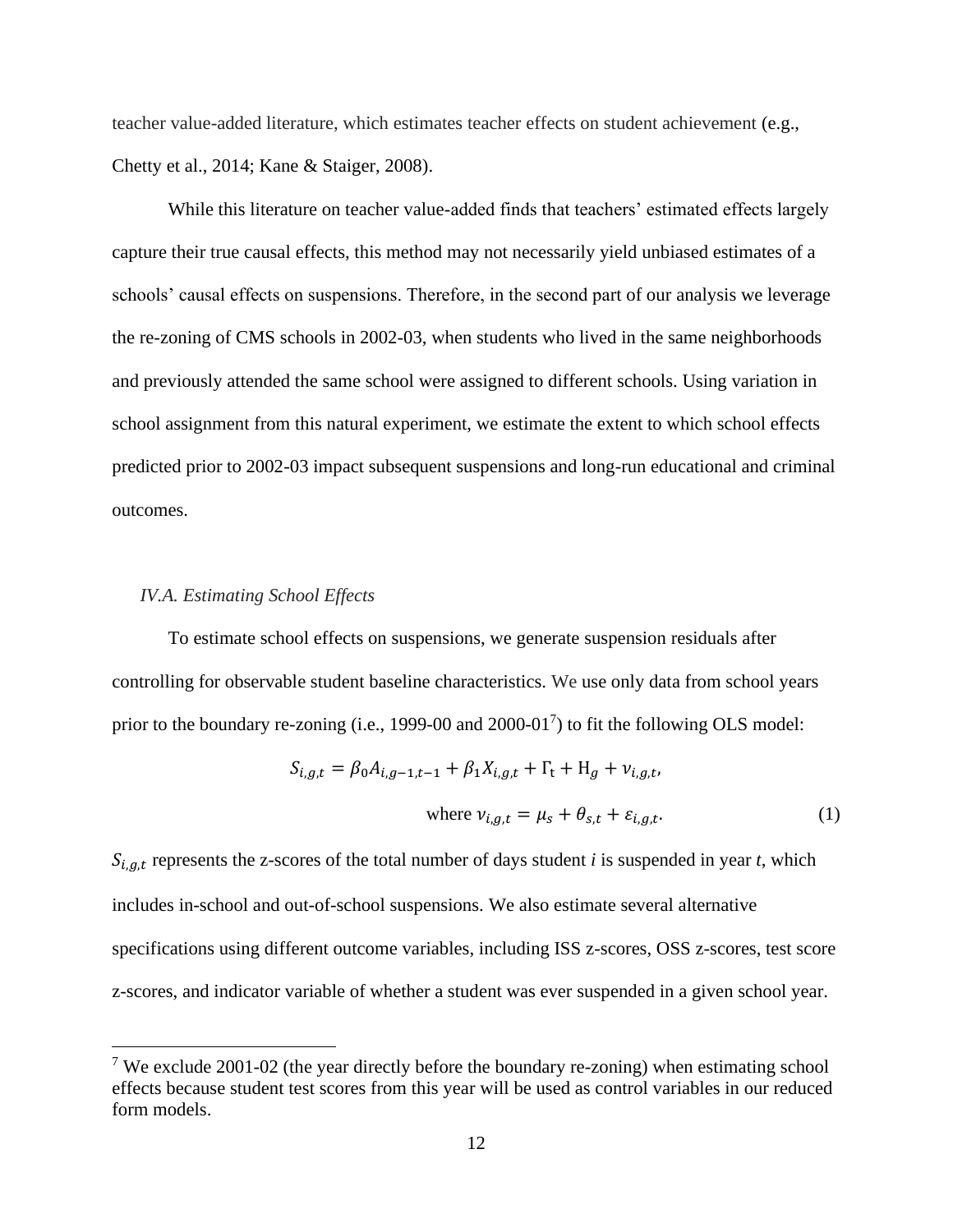Similar to the value-added literature (e.g., Chetty et al., 2014; Kane & Staiger, 2008), we control for a vector of student-level observable baseline test scores  $(A_{i,q-1,t-1})$ , comprising a cubic polynomial of prior-year test scores on state English and mathematics tests. For students with no baseline test information, we set test scores equal to zero and include an indicator variable for having a missing test score. We also control for race, gender, special education status, and limited-English proficiency  $(X_{i,g,t})$ , year fixed effects  $(\Gamma_t)$  and grade fixed effects  $(H_g)$ .<sup>8</sup>

Following Kane and Staiger (2008), we decompose the student-year level residuals from Equation 1 ( $v_{i,g,t}$ ) into the component that is attributable to schools ( $\mu_s$ ), the component that is attributable to year-to-year school-level variation  $(\theta_{s,t})$ , and the component that attributable to student-level idiosyncratic error  $(\varepsilon_{i,g,t})$ .<sup>9</sup> Using these variance components, we generate an empirical Bayes shrunken estimate of school effects by multiplying school-by-year level average residuals from Equation 1 ( $\bar{v}_{s,t}$ ) by an estimate of their reliability, accounting for the different number of students in each school per year  $(n_{s,t})$ :

$$
\hat{\mu}_s = \bar{v}_{s,t} * \left( \frac{\hat{\sigma}_{\mu}^2}{\hat{\sigma}_{\mu}^2 + \left( \sigma_{\theta}^2 + (\hat{\sigma}_{\varepsilon}^2 / n_{s,t}) \right) / 2} \right). \tag{2}
$$

<sup>&</sup>lt;sup>8</sup> In our preferred specification, we do not include peer controls or school-level controls, since Kane et al. (2013) find that including these controls *adds* bias to teacher value-added models. We also do not include controls for lagged suspensions since suspensions in middle school are endogenous to school effects for  $7<sup>th</sup>$  and  $8<sup>th</sup>$  graders and elementary school suspensions only exist for  $6<sup>th</sup>$  graders in the years used in Equation 1. However, we do test for balance on elementary school suspensions and include it as a control in our reduced form models which use data from later years.

<sup>&</sup>lt;sup>9</sup> We estimate the school-level variance  $(\sigma_{\mu}^2)$  as the year-to-year covariance in school-by-year average residuals:  $\hat{\sigma}_{\mu}^2 = Cov(\bar{v}_{s,t}, \bar{v}_{s,t-1})$ . We estimate the student-level idiosyncratic variance  $(\sigma_{\varepsilon}^2)$  as the variance in within-school deviations in student outcomes:  $\hat{\sigma}_{\varepsilon}^2 = Var(\bar{v}_{s,t} - v_{i,g,t})$ . Finally, we estimate the year-to-year school-level variation  $(\sigma_{\theta}^2)$  as the remainder of the total variation:  $\hat{\sigma}_{\theta}^2 = Var(v_{i,g,t}) - \hat{\sigma}_{\mu}^2 - \hat{\sigma}_{\varepsilon}^2$ .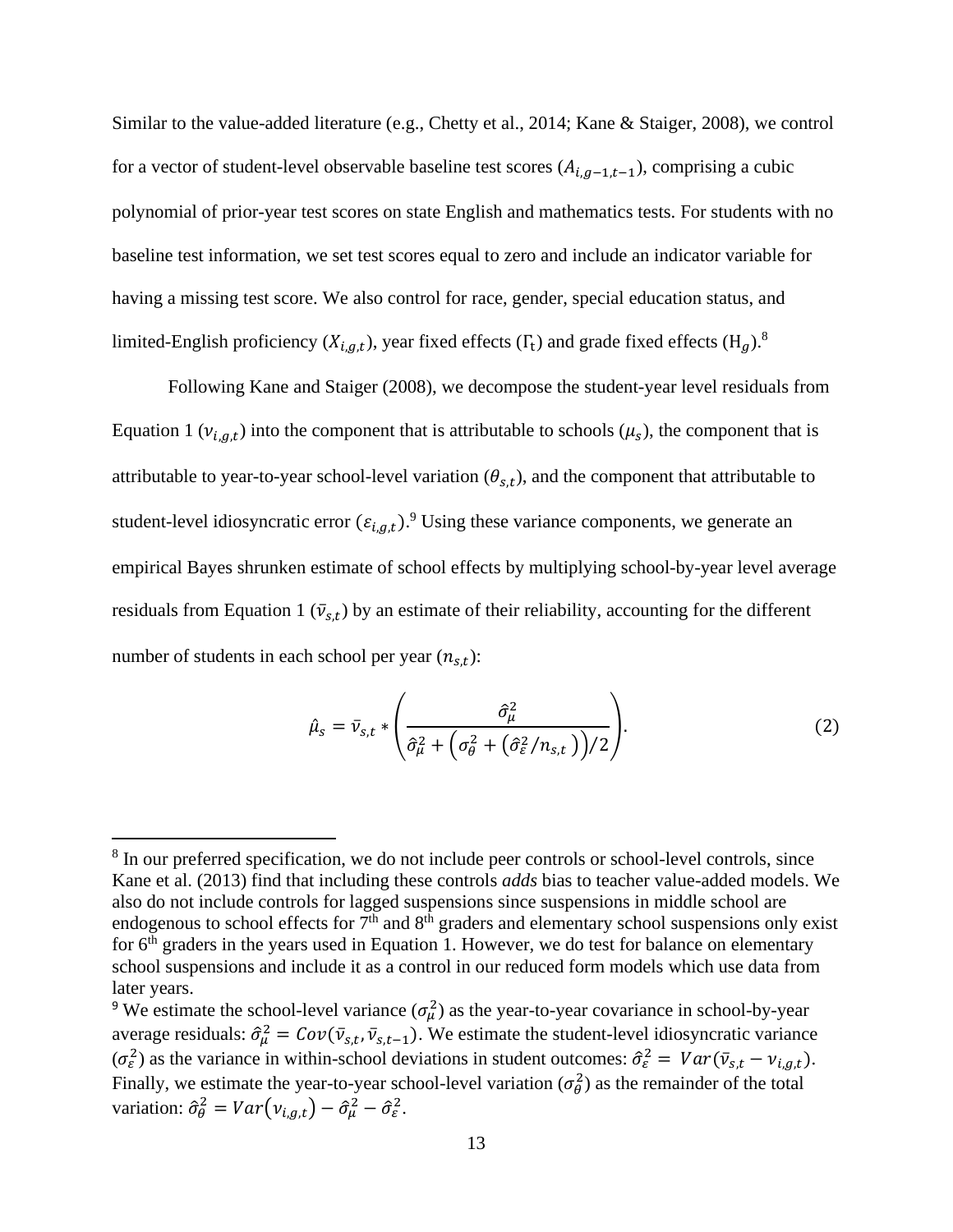We present the distribution of our shrunken estimates of school effects  $(\hat{\mu}_{s})$  in Figure 4, both for suspensions and test scores. The standard deviation of  $\hat{\mu}_s$  is 0.091 for suspensions and 0.038 for test scores.<sup>10</sup> These results for test scores are consistent with prior work (Deming, 2014), and suggest substantially larger school effects on suspensions, relative to test scores. One explanation for this difference is that school leaders—and their policies—likely have greater direct control over suspensions than students' test score outcomes.

#### *IV.B. Impacts of Schools on Suspensions, Education, and Crime*

The re-zoning of CMS schools in the 2002-03 meant that students who live in the same neighborhoods and previously attended the same school could be assigned to attend very different schools in 2002-03. Following Billings et al. (2014), we leverage the variation caused by this natural experiment, to estimate the effects of students who live in the same neighborhoods and attended the same school in 2001-02, but were re-zoned into two different schools in 2002-03. To do so, we estimate the following OLS model:

$$
Y_i = \beta_0 \hat{\mu}_s + \beta_1 X_i + \eta_{z,j} + \gamma_g + \epsilon_i.
$$
\n(3)

Where  $Y_i$  represents a range of student-level outcomes on student behavior (e.g., suspensions), education (e.g., achievement, attainment) and criminal outcomes (e.g., arrests, incarcerations). Similar to Equation 1, we condition on a third-order polynomial of baseline test scores, elementary school suspensions, and demographic characteristics  $(X_i)$ , though these controls are

 $10$  For sensitivity analyses, we generate additional school effects on in-school suspensions (ISS), out-of-school suspensions (OSS), an indicator of ever suspended in a given school year, and school-year level average teacher turnover. The SD for school effects on ISS z-scores is 0.134, school effects on OSS z-scores is 0.060, school effects on an indicator of suspensions is 0.037, and school effects on teacher turnover is 0.029. We estimate the teacher turnover model at the school-year level because teacher turnover does not vary at the student level.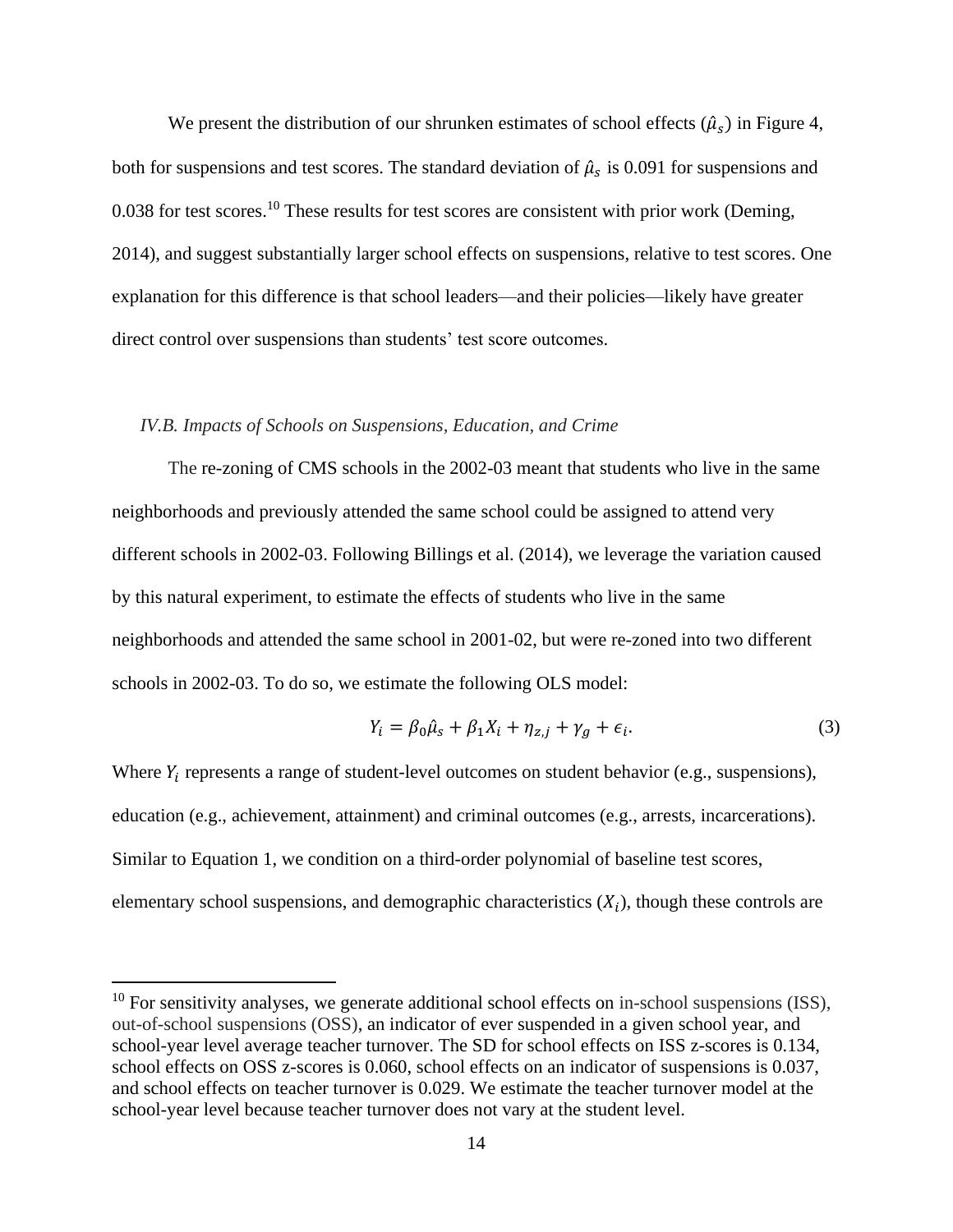only included for precision.<sup>11</sup> We also include fixed effects for the 2001-02 school zone-byneighborhood  $(\eta_{z,j})$  and cohort  $(\gamma_g)$ .

Our main parameter of interest is  $\beta_0$ , which represents the relationship between predicted school effects  $(\hat{\mu}_s)$  and outcome  $(Y_i)$ . With old school zone by neighborhood fixed effects,  $\beta_0$  is identified by students who live in the same neighborhood, were assigned the same school in 2001-02, and were assigned to *different* schools in 2002-03 as a result of the newly drawn boundary. In neighborhoods where there is no new boundary,  $\hat{\mu}_s$  will have the same value for all students and thus will not contribute to the estimation of  $\beta_0$ . We define neighborhoods using census-block-groups (CBGs). CBGs contained a median number of 177 middle school students in 2002-03. Despite this relatively small definition of neighborhood, 51 percent of students in our sample had a new boundary drawn through their neighborhood.

We focus on the reduced-form effect of being assigned to a new school. An obvious alternative is to use the assigned school effect as an instrument for attended school effect as part of a two-stage least squares (2SLS) procedure. However, we choose to follow the approach described by Billings et al. (2014) for the same reasons they identify. Of primary concern is that, to use a 2SLS procedure, we would need to account for differential exposure to the new school zone boundaries (e.g.,  $6<sup>th</sup>$  graders will have more exposure than  $8<sup>th</sup>$  graders) and the choice of scaling requires strong assumptions about the cumulative effects of exposure to the treatment. We also do not know the effects of schools outside of CMS, which presents problems for students who leave the district. Even if we knew the appropriate scaling factor, it would be

 $11$  We can control for elementary school suspensions in this model because we have enough prior years of data by 2002-03 to calculate elementary school suspensions for all middle school students.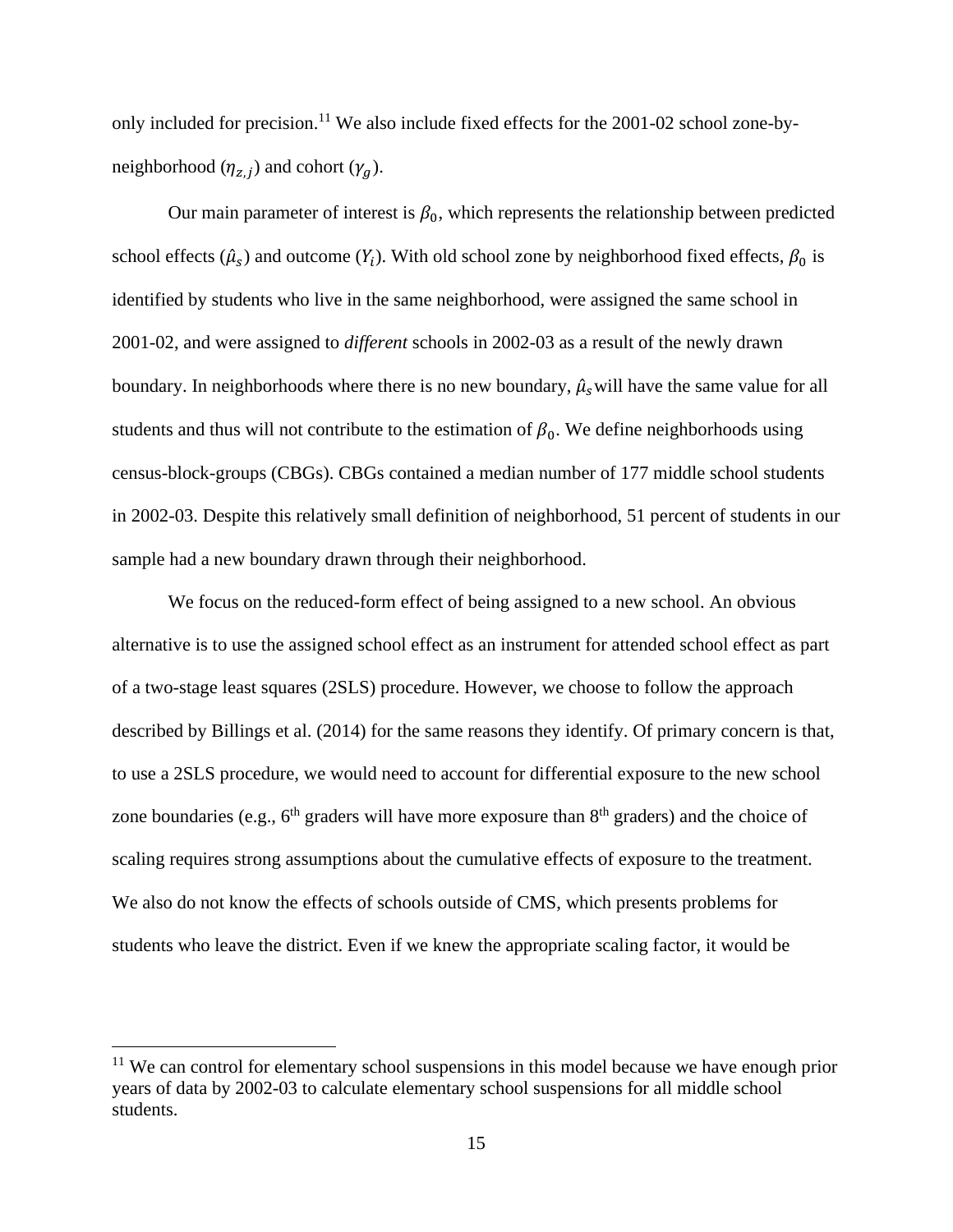impossible to apply it to students who leave CMS. Therefore, we choose to focus our main results on the reduced form effects of school assignment.

# *IV.C. Checks on Nonrandom Sorting and Attrition*

The primary threat to our identification strategy is that students are systematically sorted across opposite sides of a newly drawn school boundary in a way that is correlated with school suspension effects. This non-random sorting would confound our estimates of the effect of being re-zoned to a school with a different suspension effect. We cannot measure the relationship between unobserved student characteristics and predicted school effects, but we can test whether students' observed baseline characteristics (e.g., race, gender, baseline test scores test scores) are systematically correlated with being re-zoned to a school with higher or lower suspension effects.

To test this, we estimate a regression like Equation 3, except with  $\hat{\mu}_s$  as the outcome variable and demographics, prior test scores and prior suspensions as the key independent variables, along with old school zone by neighborhood fixed effects. We then conduct an F-test for the joint hypothesis that all the covariates are equal to zero. The results in Table 2 show that none of the coefficients are individually statistically significant, and we fail to reject this hypothesis that all coefficients are jointly equal to zero.

A second potential concern for our analysis is attrition. This is particularly relevant for short-run outcomes, like test scores, which only are available for the students who remain enrolled in CMS. To test for attrition bias, we re-estimate Equation 3, replacing the outcome variable with indicators of attrition. In Appendix Table A1, we show that the suspension effects of assigned schools in 2002-03 are unrelated to attrition in middle school or high school.

16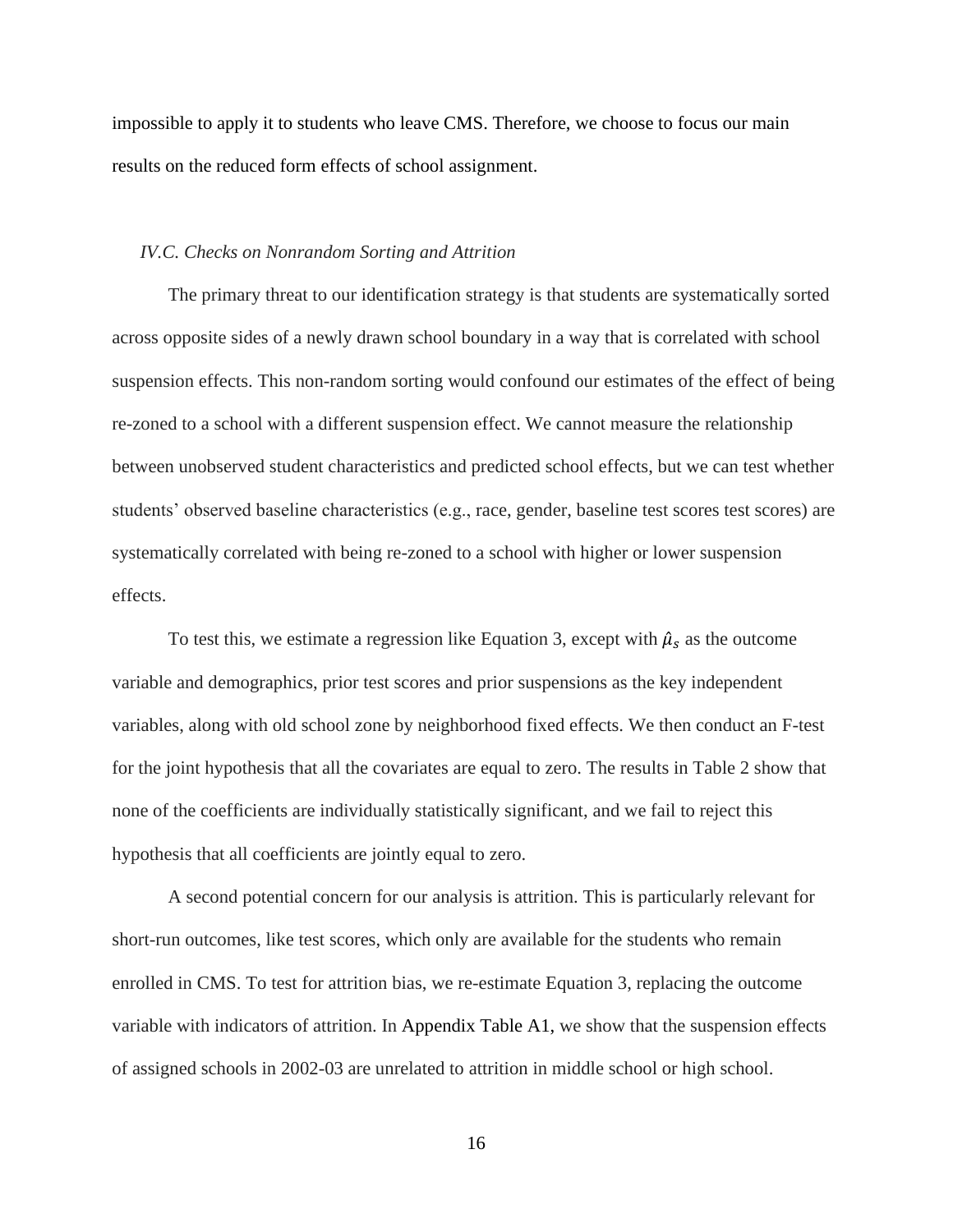Attrition is not primary a concern for the college-going or crime outcomes, as these variables are measured outside of CMS data.<sup>12</sup>

# **V. Main Results**

Table 3 contains our main results. We estimate the reduced form relationship between assigned school suspension effects and a range of student outcomes.<sup>13</sup> Because the outcomes have different scales, we transform school effects into school-level standard deviation units for ease of interpretation.<sup>14</sup> The outcome in column  $(1)$  is the average number of days students are suspended per year in middle school, beginning in the 2002-03 school year.

A one standard deviation increase in the estimated school effect increases the average annual number of days suspended per year by 0.38, a 16 percent increase. Columns (2) and (3) show this result is split across an increase of 0.08 days for in-school suspensions and 0.31 days for out-of-school suspensions, which correspond to increases of 18 and 16 percent respectively. We also find increases along the extensive margin: a one standard deviation increase in school effect increases the likelihood of being suspended in a given school year by 1.7 percentage points, or 7 percent.

 $12$  For these two data sources, the concern is whether assignment to a strict middle school systematically relates to attending one of the few colleges not covered by the NSC or future criminal activity outside of Mecklenburg County. While we cannot directly test for attrition in these two data sources, the lack of attrition bias in the CMS data suggest that systematic attrition from these data sources is unlikely to be problematic for our results.

 $13$  As described above, we prefer a reduced form interpretation to these results, as it makes no assumptions about the cumulative effects of attending a school for multiple years. Moreover, when testing for differences across cohorts, we fail to reject the null hypothesis that the first stage is the same across all cohorts.

 $14$  The average re-zoned student experienced a change in assigned suspension school effect of 1.04 school-level standard deviation units from 2001-02 to 2002-03. Therefore, the magnitude of the treatment presented in the main results can be interpreted as roughly equivalent to the average observed change in school suspension effects due to re-zoning.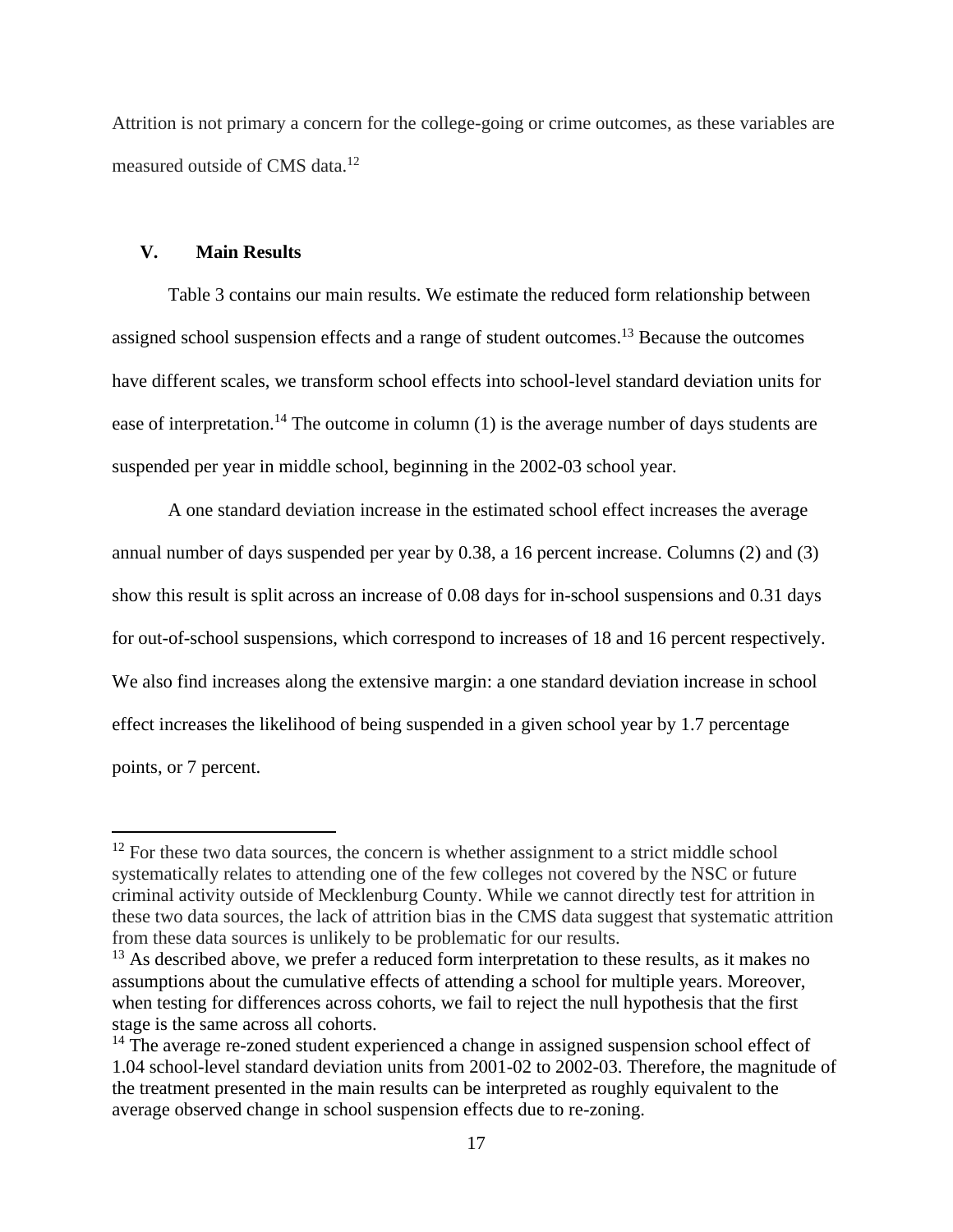Columns (5), (6), and (7) present results for educational achievement and attainment. The outcome in column (5) is the average of standardized scores on math and reading state tests.<sup>15</sup>

We find no evidence that school suspension effects have an impact on students' overall academic achievement. Because we measure the net effect across all students in a school, this may be due to a balancing of two opposing forces: negative effects of lost instructional time for those students who were suspended and positive effects of reduced number of disruptive peers in the classroom for students who were not (Kinsler, 2013). We investigate this trade-off in heterogeneity analyses below.<sup>16</sup>

While we find no evidence that suspensions impact achievement on state tests, the results in columns (6) and (7) suggest that suspensions negatively affect educational attainment. Column (6) shows that a 1 standard deviation increase in our suspension effect increases the likelihood that a student ever drops out of CMS by 1.7 percentage points, a 15 percent increase. Column (7) shows that a 1 standard deviation increase in our suspension effect decreases the likelihood of attending a 4-year college by 2.4 percentage points, an 11 percent decrease.

Columns (8) through (11) present results for adult crime. In column (8) the outcome is an indicator for whether a student has ever been arrested in Mecklenburg County between the ages of 16 and 21; in column (9), the outcome is an indicator for whether a student has ever been incarcerated in county jail or state prison between the ages of 16 and 21. We find that students assigned a school with a 1 standard deviation higher suspension effect are about 3.2 percentage points more likely to have ever been arrested and 2.5 percentage points more likely to have ever

<sup>&</sup>lt;sup>15</sup> To increase precision, we average across math and reading outcomes on state standardized tests in middle school, beginning in the 2002-03 school year.

<sup>&</sup>lt;sup>16</sup> We also find a zero effect (coefficient of 0.006 and standard error of 0.009) on an indicator for taking the test. This suggests that the null effect on test scores is not driven by negativelyselected students being suspended from school on the day(s) that the state test is administered.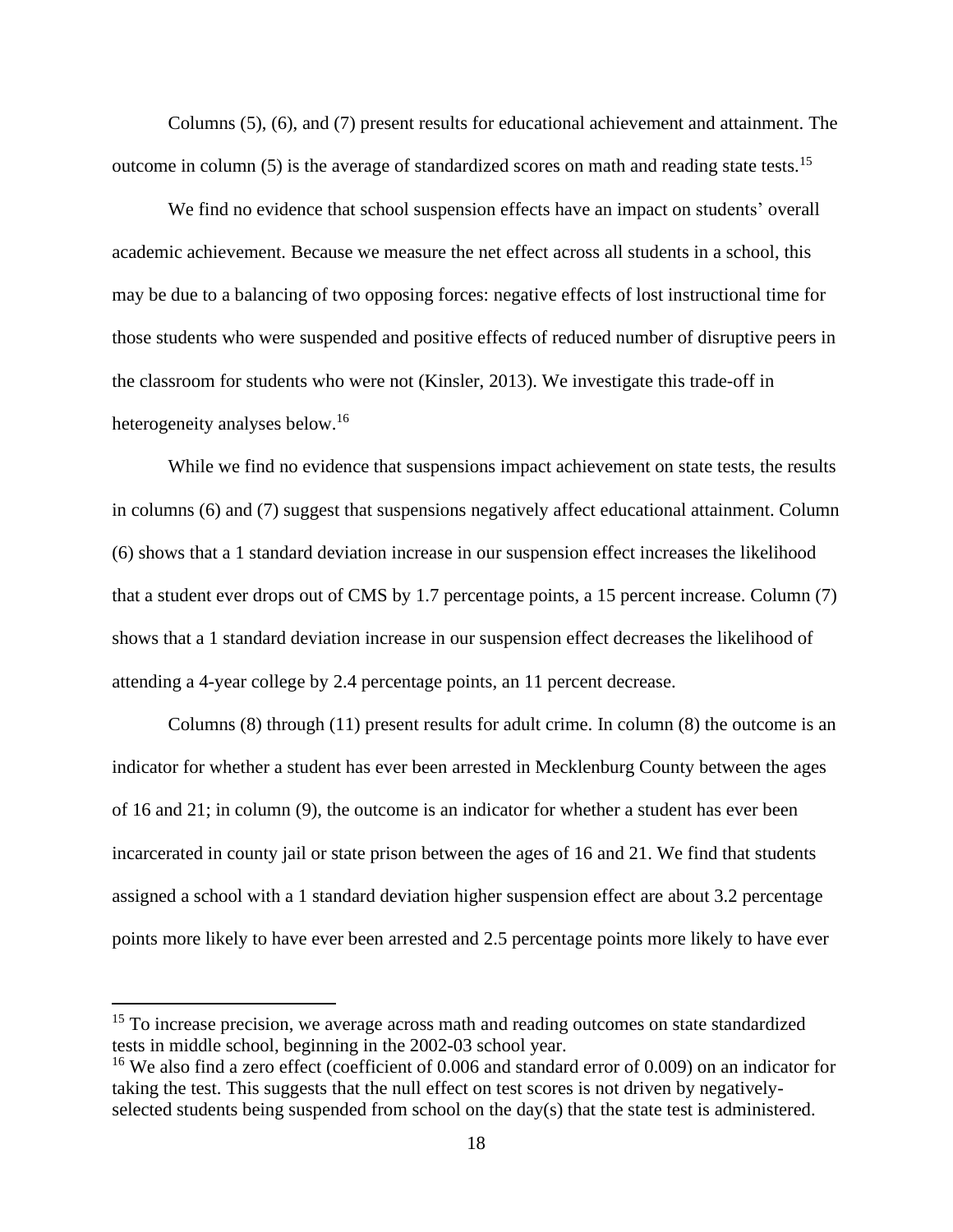been incarcerated, which correspond to an increase of 17 percent and 20 percent of their respective sample means. In addition to indicators of ever being arrested and incarcerated, we examine number of distinct arrests and incarceration spells in columns 10 and 11. Students assigned a 1 standard deviation higher suspension effect have an average of 0.14 more arrests and 0.11 more incarcerations, which correspond to an increase of 25 percent and 29 percent over their sample means.<sup>17</sup>

In Appendix Table A3, we disaggregate arrests by type of crime. We find no effects on serious violent crime (i.e., murder, manslaughter, rape, robbery, and aggravated assault), but positive effects on serious property crime (e.g., arson, burglary, larceny, and motor vehicle theft) and positive effects for all other crime (e.g. drugs, fraud/forgery, simple assault, trespassing, vandalism etc.).

#### *V.A. School Effects on the Extensive Margin*

Thus far, our results have focused on the intensive margin: school effects on the number of days students are suspended. An increase in the average number of days students are suspended could be accomplished by suspending the same students for longer periods, or by suspending more students. We also estimate school effects on the extensive margin by reestimating Equation 1 using an indicator of whether a student was suspended as the outcome (as opposed to the number of days suspended in previous analyses).

<sup>&</sup>lt;sup>17</sup> In Appendix Table A2, we estimate nonlinear effects by dividing schools into terciles by predicted suspension effect. We compare outcomes for students assigned to second- or thirdtercile schools, relative to those assigned a school in the lowest tercile of the school effect distribution (i.e., least strict). These non-parametric results align with the main linear specification, showing that effects increase in magnitude as students are assigned to stricter schools.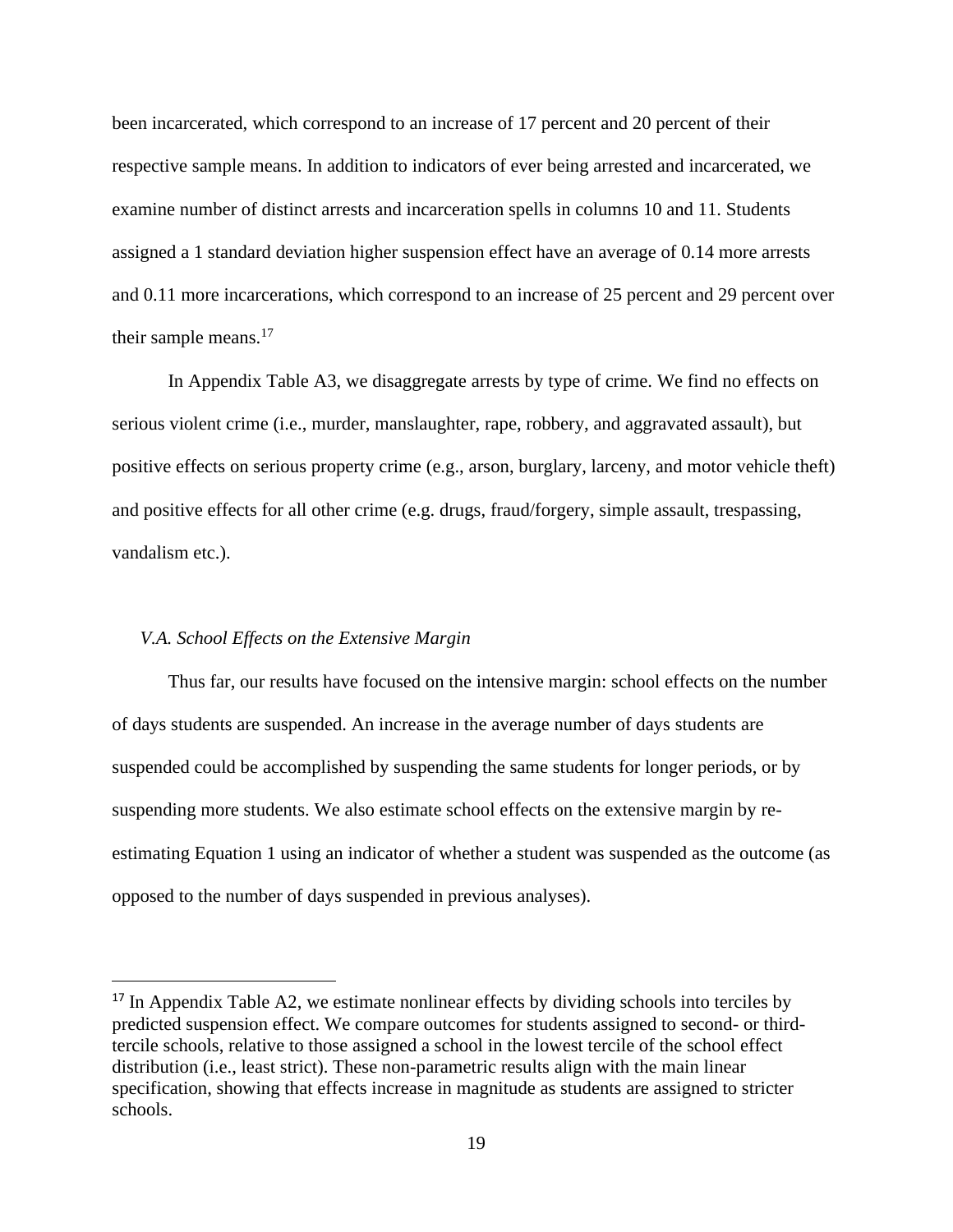In Table 4, we present an analogous set of results using an indicator for ever being suspended to estimate school effects. The results of this analysis are consistent with our main results. Students assigned a school with a 1 standard deviation higher suspension effect are suspended 0.33 more days per year and are 1.7 percentage points more likely to be suspended, increases of 14 percent and 7 percent, respectively We do not find any statistically significant effects on test scores or likelihood of dropping out of school, but we estimate a decrease in likelihood of attending a 4-year college of 2.1 percentage points, a decrease of 9 percent. For adult arrest outcomes, we again find strong evidence that schools with strict discipline increase adult crime. We find that students assigned a school with a 1 standard deviation higher suspension effect are 2.6 percentage points more likely to have ever been arrested and 2.1 percentage points more likely to have ever been incarcerated, increases of 14 percent and 17 percent, respectively. The number of arrests increases by 0.12 and the number of incarceration spells increases by 0.09, which are 21 percent and 24 percent, respectively.<sup>18</sup>

## *V.B. Variation in Effects by Race and Gender*

Table 5 shows results by race and gender. We define minority students as black and Hispanic and all other students as non-minority. Panel A shows that being assigned to a strict school has larger effects for minority students across nearly every outcome. Assignment to a 1 SD higher suspension school increases the average number of suspensions for minority students by 0.43 days, which is more than twice as large as the effect for non-minorities. Effects on adult

<sup>&</sup>lt;sup>18</sup> Schools have discretion in assigning ISS or OSS for most offenses. Because they are substitutes, our main results focus on total suspensions across both types. However, in Appendix Table A4, we also disaggregate our main results along the margin of ISS and OSS. The effects of ISS and OSS are directionally consistent, though larger and more precise for ISS, suggesting that it may be the more relevant discipline margin for our outcomes.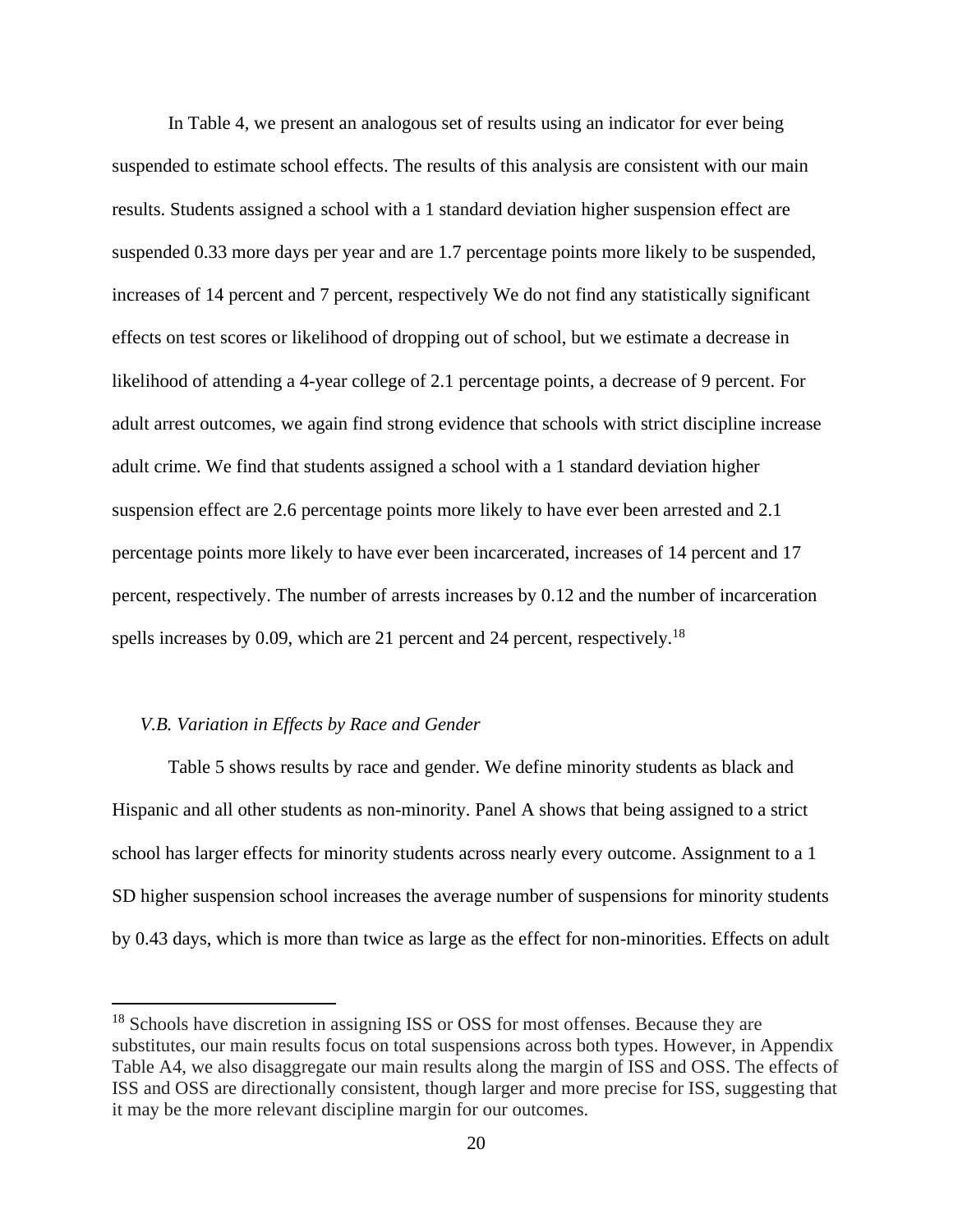crime are also substantially larger for minority students: arrests increase by 4 percentage points and incarceration by 3.1 percentage points, compared to 2.7 and 1.9 percentage points for nonminority students. Differences are even larger for number of arrests and incarcerations. Panel B presents results by gender. We find substantially larger effects for male students across nearly every outcome.

Panel C presents results by race and gender together. The negative effects of suspensions are heavily concentrated among minority male students. Minority males assigned a 1 standard deviation higher suspension school are suspended for 0.82 more days, more than three times the effect for non-minority males. The negative long run effects of suspensions are also largest for minority males. The most pronounced differences are the number of incarcerations and arrests, where the effects are substantially larger than for other groups.<sup>19</sup>

While the net impact of attending a school with a high conditional suspension rate is negative, we do find small positive impacts on academic achievement for white male students. White male students who attend a school with a one standard deviation higher conditional suspension rate score about 0.06 standard deviations higher on middle school math and reading tests. This is consistent with prior studies which show positive short-run academic benefits to some students from removing disruptive peers from the classroom (e.g., Carrell & Hoekstra, 2010). However, unlike some other studies, we find that these benefits are short-lived (Carrell et al., 2018). In fact, we find no long-run impact on educational attainment for white males and substantial *increases* in adult arrests and incarcerations.

 $19$  In Appendix Table A5, we also present the results by gender and risk quartile, which we estimate based on students' prior achievement, elementary suspensions, and demographics. We find a similar pattern described above, where negative effects are concentrated among students with the greatest risk of suspension.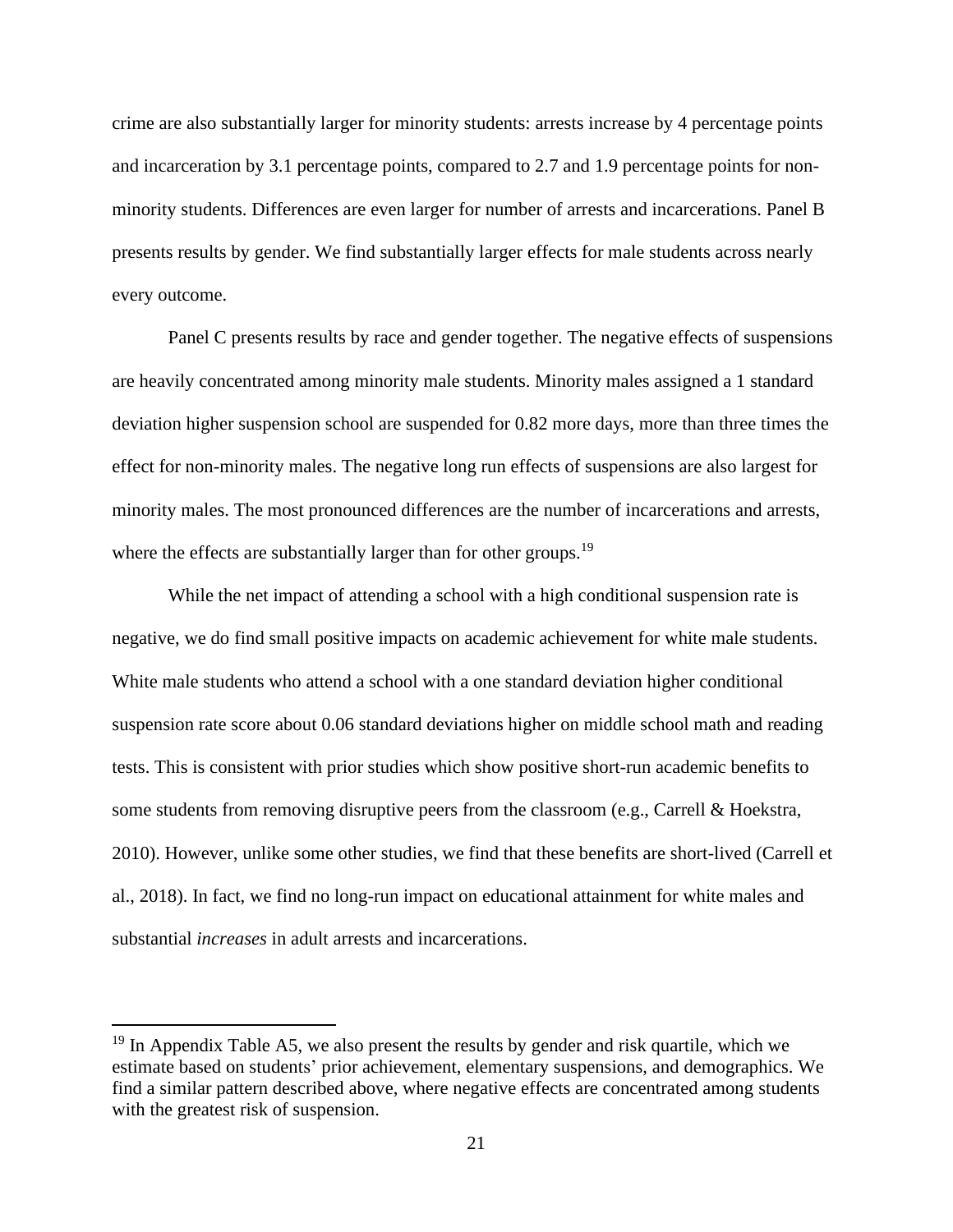## **VI. Mechanisms**

#### *VI.A. Student Characteristics*

One potential explanation for our main results is that school suspension effects are driven by variation in exposure to peers. For example, using the same boundary change, Billings et al. (2014) find that students have lower test scores when assigned to schools with higher concentrations of minority students. If school effects on suspensions were correlated with characteristics of peers, our results could be driven by peer influence. Our identification strategy – which relies on variation in *assigned* school – is robust to any individual sorting after this assignment, but could be affected by peers moving non-randomly into schools after rezoning.

To test for the influence of peers, we re-estimate our main specification replacing the outcome variable with characteristics of the actual peers in the assigned school. We present the results of this test in Appendix Table A6. Our preferred estimates of school effects are unrelated to peer characteristics at the 5 percent level; of the nine tests, one is significant at the 10 percent level and the magnitude is small. As a point of comparison, we also test the relationship between peer characteristics and a "naïve" school effect, which is generated using the same methodology described in Equations 1 and 2, but does not control for student achievement or demographics. The naïve estimate is significantly related (at the 1 percent level) to peer baseline test scores, proportion black, proportion Hispanic, and proportion of students with limited English proficiency. These results highlight the importance of controlling for student baseline characteristics when estimating school effects on suspensions, and provide reassurance that peer characteristics do not drive our results.

22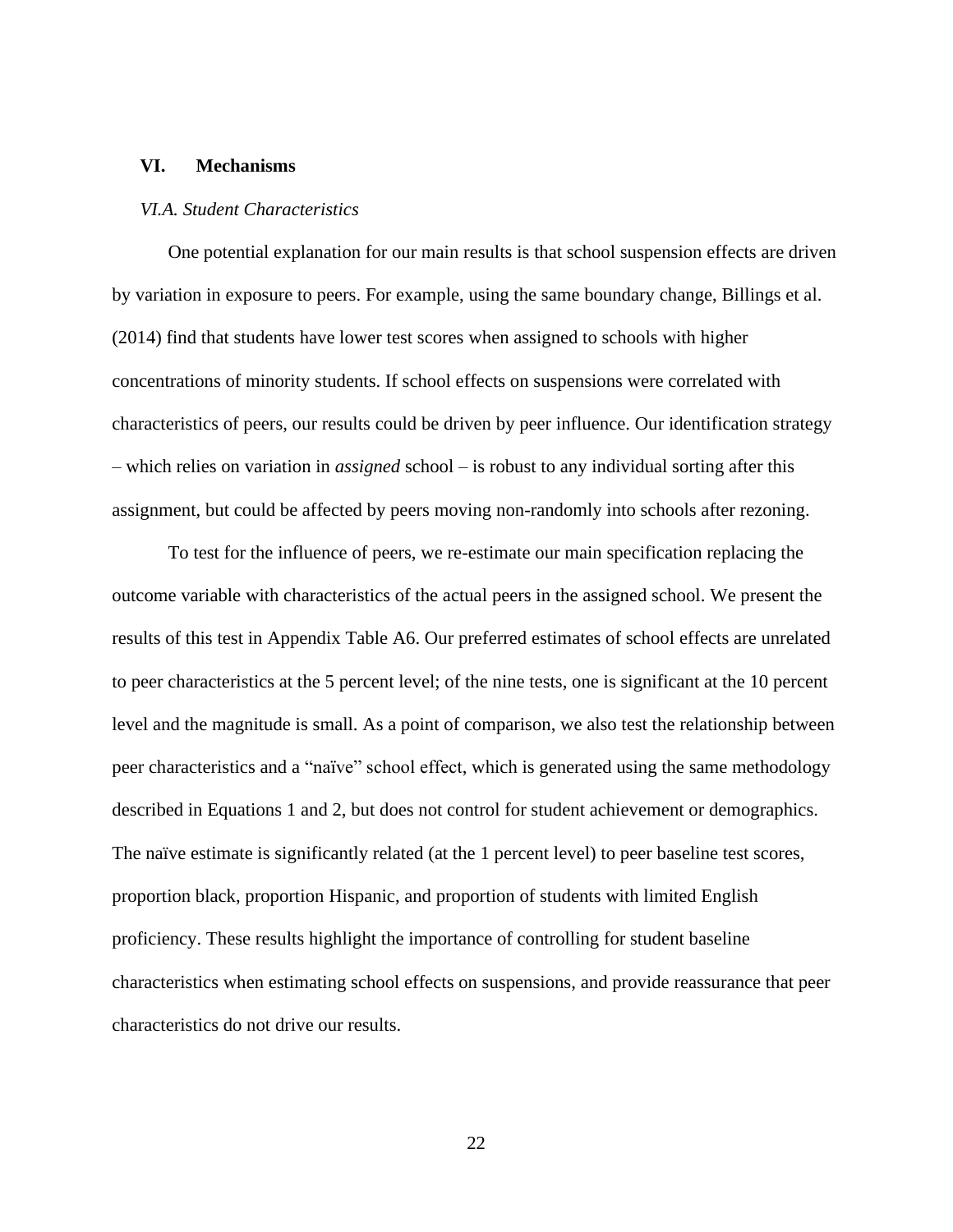#### *VI.B. School Effects on Other Dimensions*

A second potential explanation for our results is that school effects on conditional suspension rates capture broader measures of school quality. For example, Deming (2011) shows that students who attend higher quality schools are less likely to be arrested and incarcerated.

To test the hypothesis that school effects on suspensions are correlated with other measures of school quality, we fit a model similar to Equation 1, but replace days suspended with two other outcomes: students' test scores and schools' rates of teacher turnover.<sup>20</sup> Figure 5, presents scatterplots of the relationship between school effects on suspensions and school effects on these two additional dimensions.

We find little relationship between school effects on suspensions and effects on academic achievement – the slope of the line in the top panel of Figure 5 is almost exactly zero. We do find a slight negative correlation between school effects on suspensions and teacher turnover (i.e., strict schools have a more stable teacher workforce), though this correlation is not statistically significant. These results suggest that school suspension effects are largely distinct from other measures of school academic quality or workforce stability.

We test for the sensitivity of our main results to these additional school effects by reestimating Equation 3, including suspension effects, test score effects, and turnover effects together in a "horse race" specification. The results are in Table 6.

We find that the coefficients on suspension effects are nearly identical to our main results (Table 3) and that the school effects on the other outcomes are not statistically significant predictors of any of our outcomes at the 5 percent level. This serves as further evidence that our

<sup>20</sup> We stack math and reading test scores for precision.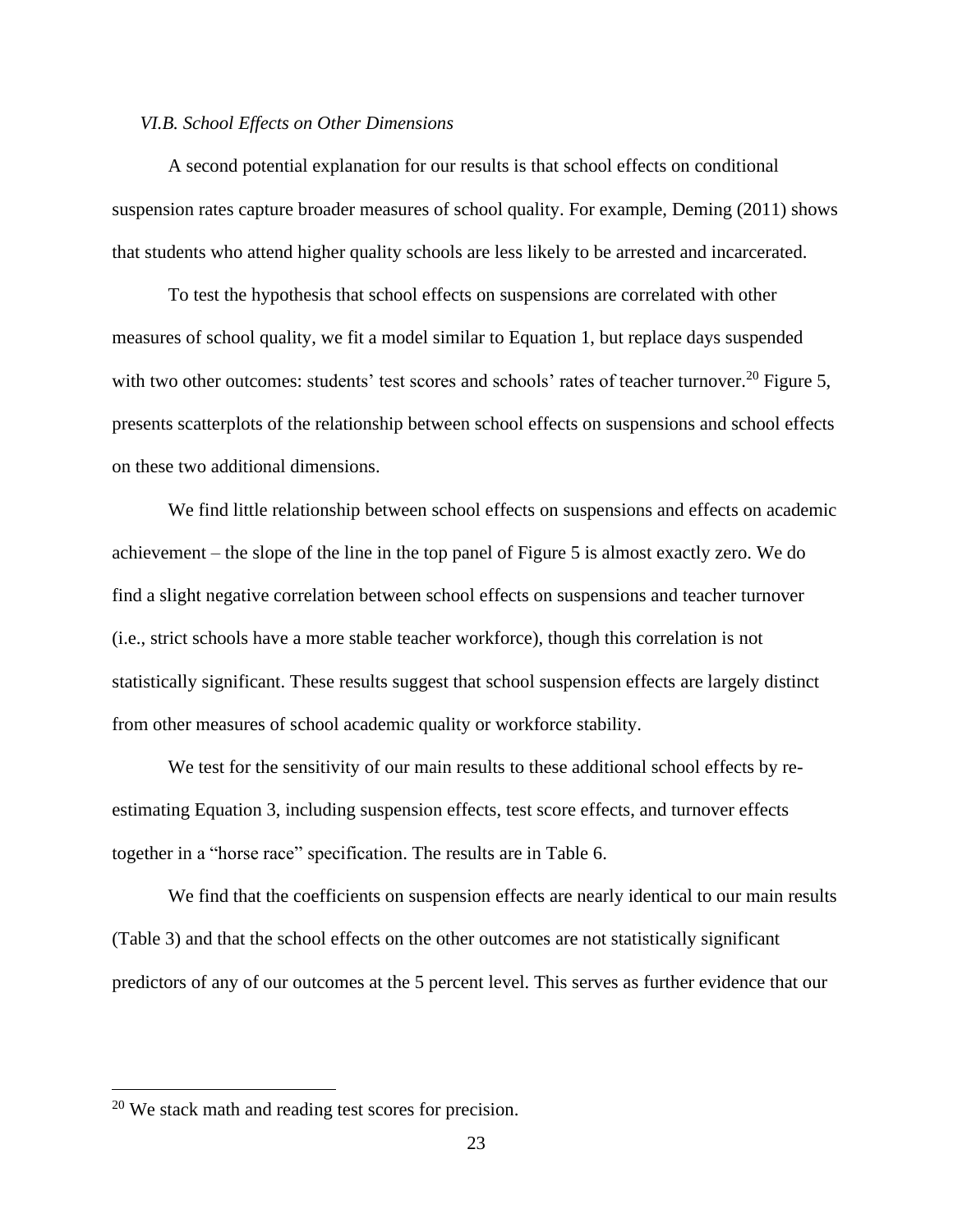main results are driven by school effects on suspensions rather than overall measures of school quality or disruption.

A related concern is that we may be capturing variation in teacher effects, rather than variation in school effects. Rose, Schellenberg, and Shem-Tov (2019), for example, find that teachers have effects on adult crime outcomes of their students that are orthogonal to their effects on test scores. To compare the variation at the teacher and school levels, we re-estimate Equation 1 with teacher random effects nested within school random effects. $2<sup>1</sup>$ 

The results of this analysis, presented in Table 7, suggest that school effects are substantially more important than teacher effects in driving variation in conditional suspension rates. The school-level standard deviation for suspensions is 0.16, compared to only about 0.06 for teachers. However, consistent with other work, the opposite is true for academic achievement, where the school-level standard deviation is only 0.09 but the teacher-level is 0.23. These findings suggest that schools are much more important drivers of variation in suspension rates for observably similar students, whereas teachers are more important determinants of achievement.

#### *VI.C. School Leadership*

A third explanation is that school effects are driven by policies and practices of school leadership. To test for this, we estimate school effects separately for each year from 2001

<sup>&</sup>lt;sup>21</sup> Similar to Equation 1, we fit an OLS model of student suspensions  $(S_{i,g,t})$  controlling for students' baseline achievement  $(A_{i,g-1,t-1})$  students' demographic characteristics  $(X_{i,g,t})$ , year fixed effects ( $\Gamma_t$ ) and grade-level fixed effects (H<sub>g</sub>):  $S_{i,g,t} = \beta_0 A_{i,g-1,t-1} + \beta_1 X_{i,g,t} + \Gamma_t + H_g +$  $v_{i,g,t}$ , where  $v_{i,g,t} = \mu_s + \theta_{s,t} + \vartheta_j + \varepsilon_{i,g,t}$ . Like Equation 1, we decompose the error term  $(v_{i,g,t})$  into i.i.d. components for the school  $(\mu_s)$ , school-by-year  $(\theta_{s,t})$ , and student  $(\varepsilon_{i,g,t})$ . The only difference is that we now include an additional component for teacher  $(\vartheta_j)$ .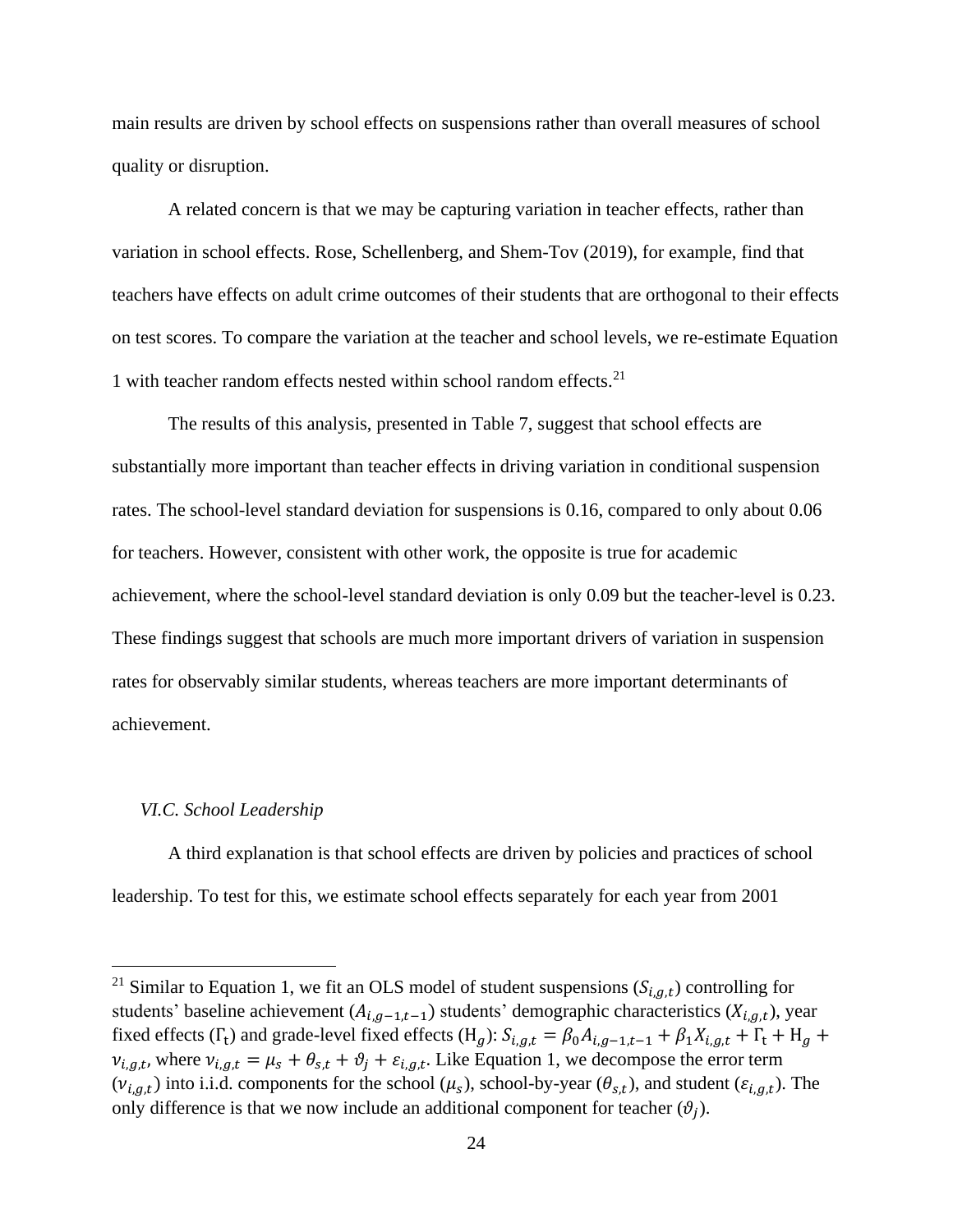through 2011, using an equation similar to Equation  $1<sup>22</sup>$  In Table 8 we present estimates of the autoregression of the estimate for each year on the estimate from prior year. In column (1), we show that—across all schools and years—the coefficient on the prior year is 0.94, with a standard error of 0.07. This indicates that the estimated effect from the prior year is a near perfect predictor of the school effect in the current year.

In column (2), we include a term interacting the prior-year school effect with an indicator variable for a new principal in the current year and find that having a new principal attenuates the year-to-year autocorrelation by approximately one-third, to  $0.67<sup>23</sup>$  While school principals are only one component of the leadership team within a school, this result indicates that a change in leadership substantially attenuates the relationship of school effects across years. Column (3) shows that changes in student composition in the summer of 2002 did not affect the strong autocorrelation in our school suspension effect, which suggests that school effects persist across large changes in student composition.

As a second test of the impact of school leaders, we estimate principal effects on suspensions and then measure the extent to which suspensions change as high- or low- valueadded principals switch schools. This strategy is inspired by the school switching quasiexperiments used in the teacher value-added literature (Bacher-Hicks et al., 2014; Chetty et al., 2014). The main limitation of this analysis is the small number of principal switches in our sample.<sup>24</sup>

 $22$  We exclude the first year in our panel (1999-00) because we do not observe if a school has a new principal in that year.

 $^{23}$  In order to determine if a school has a new principal, we compare annual historical snapshots of CMS school websites, which provide the name of each school's principal. We obtain this information through the waybackmachine.org, which archives most internet pages.

 $24$  Though principal turnover is common, there are only nine principal switches in consecutive years across the schools in our sample.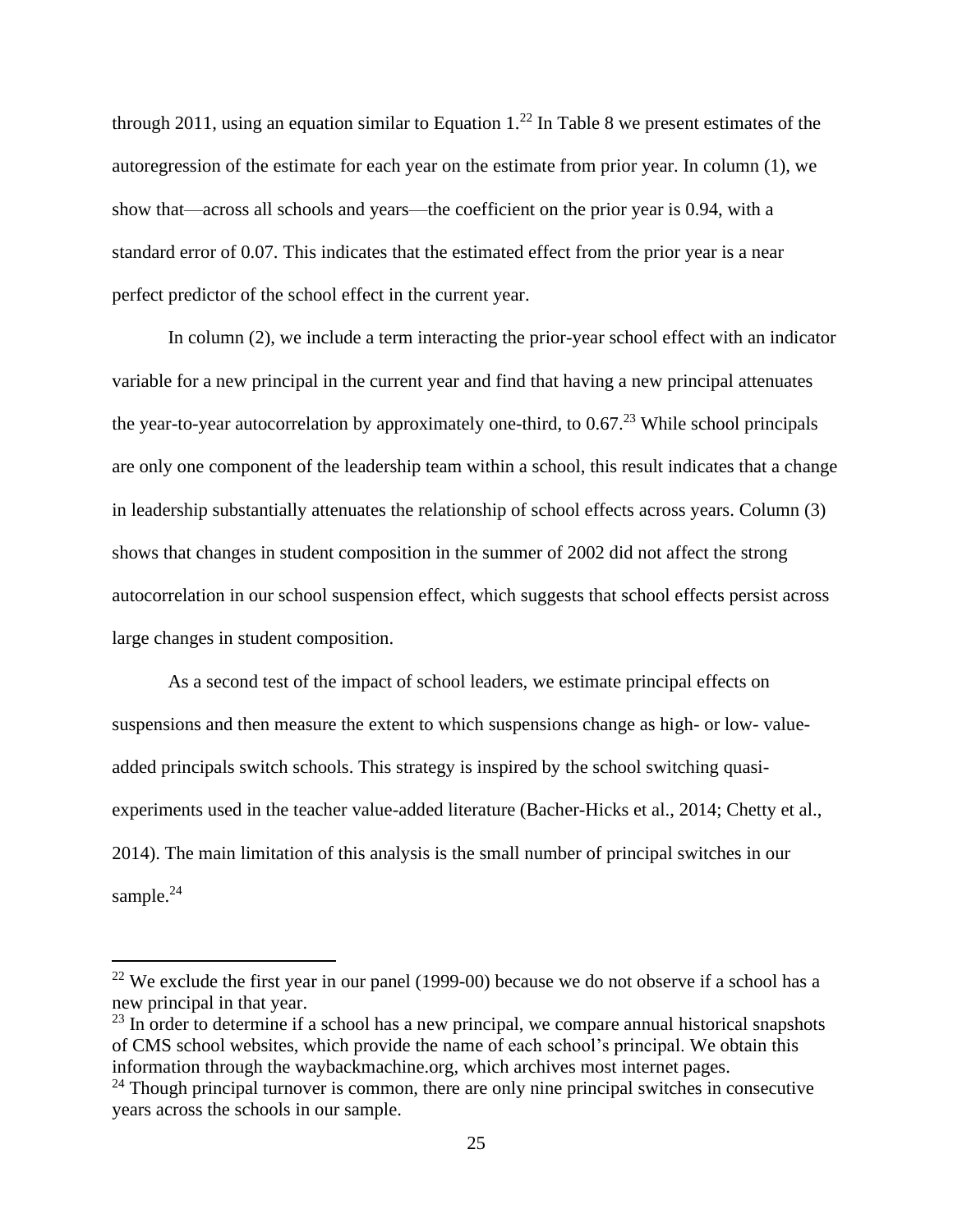As is common in the teacher effects literature, we fit a leave-out value-added model in which we estimate principals' effects on suspensions using only data from their tenures in other schools.<sup>25</sup> Similar to our main analyses, we estimate principal effects on the intensive margin (days suspended) and the extensive margin (suspension likelihood). Using these predictions, we measure the extent to which principals' estimated effects from other schools correspond to suspensions in their current school.<sup>26</sup> The results are in Table 9.

Panel A shows results for principal effects based on the number of days suspended. We find that a one-unit increase in principal effect on days suspended corresponds to a 0.54 standard deviation increase in days suspended and a 0.59 standard deviation increase in suspension likelihood.<sup>27</sup> Panel B shows results for principal effects based on the likelihood of suspension. Similarly, we find that a one-unit increase in principal effect on suspension likelihood corresponds to a 0.59 standard deviation increase in days suspended suspensions and a 0.74

 $25$  The regression is similar to Equation 1, but includes principal-by-school level random effects instead of school-level random effects. We therefore capture the effect of each principal on suspensions in a given school. Like Equation 1, we estimate the effect on student-level z-scores, standardized by grade and year. To avoid a mechanical relationship between principal effects and suspensions, we only use data from a principal's tenure in other schools when predicting their impact in a given school.

 $26$  We estimate an OLS regression on the full sample of 480 school-by-year observations from 2001 through 2011:  $Y_{j,s,t} = \beta V A_{j,s}^{-s} + \delta S with_{j,s,t} + \Gamma_s + \Theta_t + \varepsilon_{j,s,t}$ .  $Y_{j,s,t}$  is average outcome school *s* in year *t* with principal *j*.  $VA_{j,s}^{-s}$  is the estimated leave-school-out suspension effect of principal *j*.  $VA_{j,s}^{-s}$  is set to 0 for principals who do not switch (since they do not have a leaveschool-out VA estimate) and  $Switch_{j,s,t}$  is an indicator variable that is equal to 1 if a principal switches schools (i.e., has non-zero  $VA_{j,s}^{-s}$ ).  $\Gamma_s$  and  $\Theta_t$  are school and year fixed effects, respectively. Therefore,  $\beta$  captures the relationship between the leave-out principal effects and mean suspensions, based on all years that the principal *j* is in school *s* (relative to all other years with other principals for school *s*). For each principal making a switch, we have two leave-out predictions: one from the school they exited and one from the school they entered.

 $27$  If principals were the only driver of suspensions in a school, we would expect a coefficient of one, like the teacher value-added literature. However, we do not expect a coefficient of one since principals do not have complete control over suspensions (i.e., other administrators and assistant principals also influence discipline).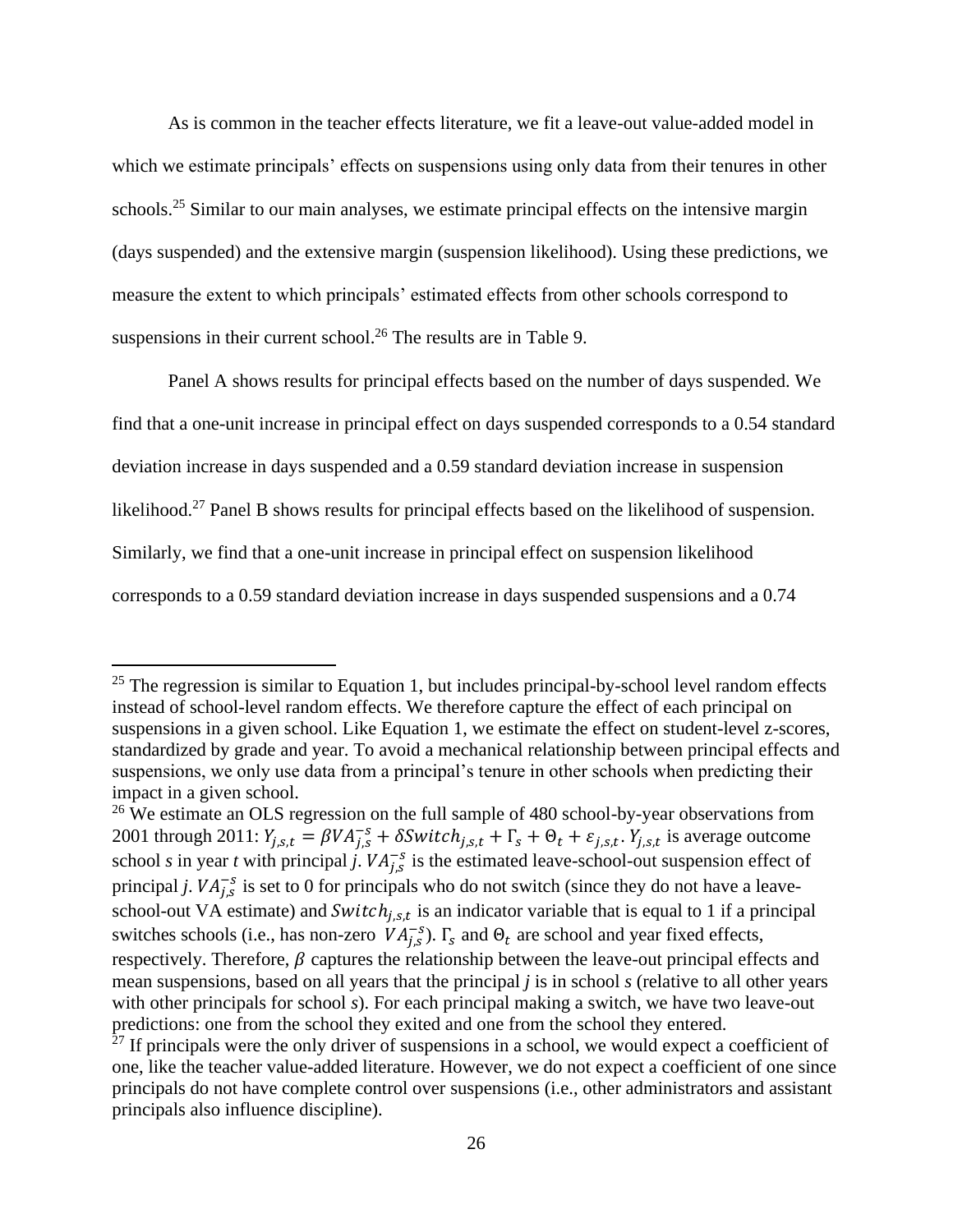standard deviation increase in suspension likelihood. These findings align with the above analysis in Table 8 and provide additional evidence that suspensions are affected by school leadership.<sup>28</sup>

In the last column of Table 9, we offer a placebo test of principal effects on long-term student suspensions, an outcome beyond the direct control of principals. Suspensions of more than 10 days are only used in response to serious infractions (e.g. those that threaten school safety) and can only be imposed by the superintendent.<sup>29</sup> Because long-term suspensions are beyond the direct control of principals, they are should not be related to the principal effects estimated above. Indeed, Column 3 shows that neither the principal effects on days suspended nor the effects on suspension likelihood are significant predictors of long-run suspensions.<sup>30</sup> Taken together, these results provide substantial evidence that suspensions are driven by school leadership.

# **VII. Conclusion**

<sup>&</sup>lt;sup>28</sup> Because we find evidence that principals influence school suspension rates, a concern is that they may switch schools endogenously in response to the redrawn school zone boundaries between 2002 and 2003. Principal movement is not uncommon in CMS. Between 2001 and 2011, approximately 25 percent of schools have a new principal in any given year. However, the number of schools with new principals in the year following the boundary change was quite similar, at 28 percent, suggesting that there was not an atypical level of principal movement as a result of the boundary change. As a test of the possible influence of endogenous principal movement, in Appendix Table A7 we present our main results restricted to only schools without any principal movement between 2002 and 2003. Though the smaller sample reduces precision, the results are consistent with our main findings.

 $29$  For more details, please see the CMS student code of conduct, which is available online. (3/4/2019)<http://schools.cms.k12.nc.us/croftES/Pages/StudentCodeofConduct.aspx>

<sup>&</sup>lt;sup>30</sup> Our data only indicate the total number of days suspended per school year. Therefore, it is possible for students to accrue more than 10 days suspended without having any single stint greater than 10 days. To the extent that this is the case, we would expect the placebo test to be upwards biased.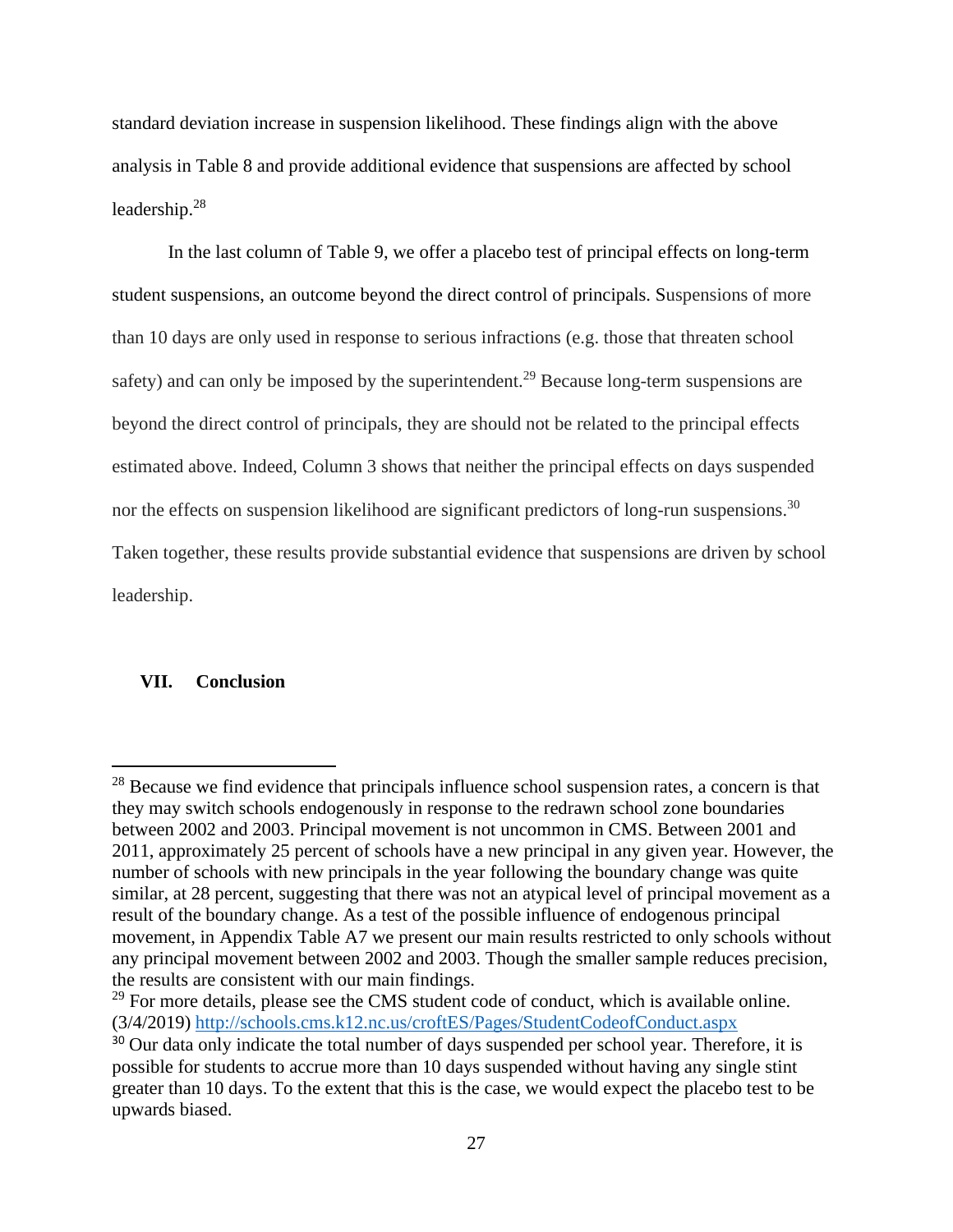Misbehaving peers can have strong negative impacts on other students in the classroom, and thus disciplinary policy is an important lever for schools and principals seeking to improve learning outcomes. In this paper we use a large and sudden change in school assignment to estimate the impact of suspensions on aggregate student outcomes. We find that stricter schools have negative long-run impacts on students. Students who are quasi-randomly assigned to schools with higher conditional suspension rates are significantly more likely to be arrested and incarcerated as adults. This shows that early censure of school misbehavior causes increases in adult crime – that there is, in fact, a "school to prison pipeline".

We also find negative impacts on educational attainment and can rule out all but very small increases in student achievement due to incapacitation of disruptive peers. While we find some positive impacts for white male students, these are short-lived and do not translate into gains in educational attainment or reductions in crime.

A key concern in this study is whether variation in schools' conditional suspension rates arises from policy choices made by administrators, or from underlying variation in school context. While the large exogenous change in peers caused by the redrawing of school boundaries partly addresses this concern, we ultimately cannot directly connect our estimates of school "strictness" to concrete policy changes. However, school effects on suspensions are uncorrelated with school effects on achievement, and are also unrelated to other measures of school quality such as teacher turnover or peer characteristics. We also show direct evidence that a school's conditional suspension rate changes when it gets a new principal. Taken together, the evidence suggests that principals and other school officials have considerable discretion over discipline policy, and when they lean toward harsher discipline it has negative long-run impacts on students, especially minority males.

28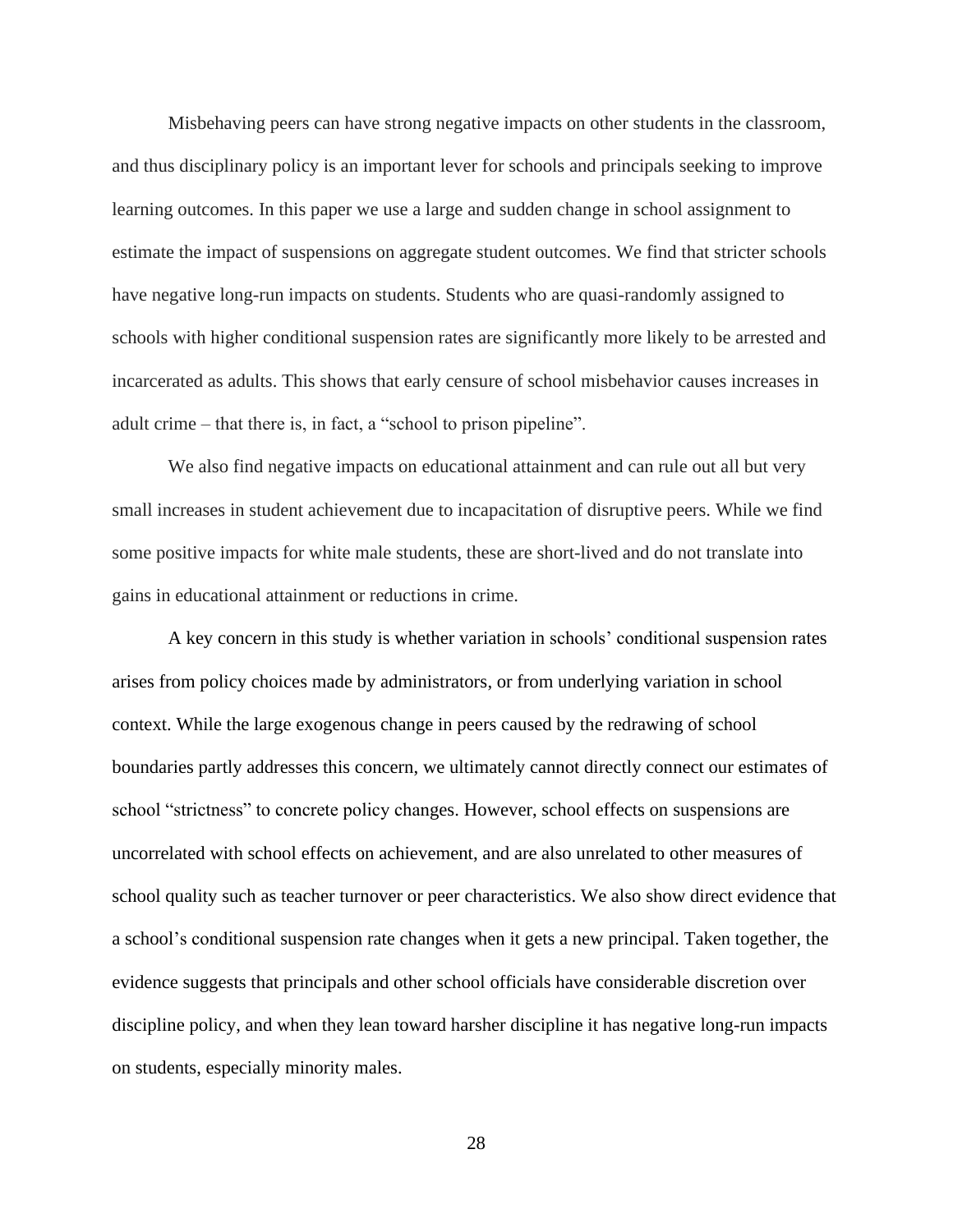Our findings have important implications for school discipline and criminal justice policies. In 2014, the Obama administration issued the first national guidance on school discipline, urging schools to limit suspensions and other practices that remove students from the classroom (ED, 2014). However, with a changing political climate and little causal evidence – in support of or against – of the impact of exclusionary discipline on students, the U.S. Department of Justice and Department of Education issued a joint statement in 2018 rescinding the Obamaera guidance (ED, 2018). Our results contribute to this debate by demonstrating that exclusionary discipline practices have large negative impacts on adult crime and educational attainment.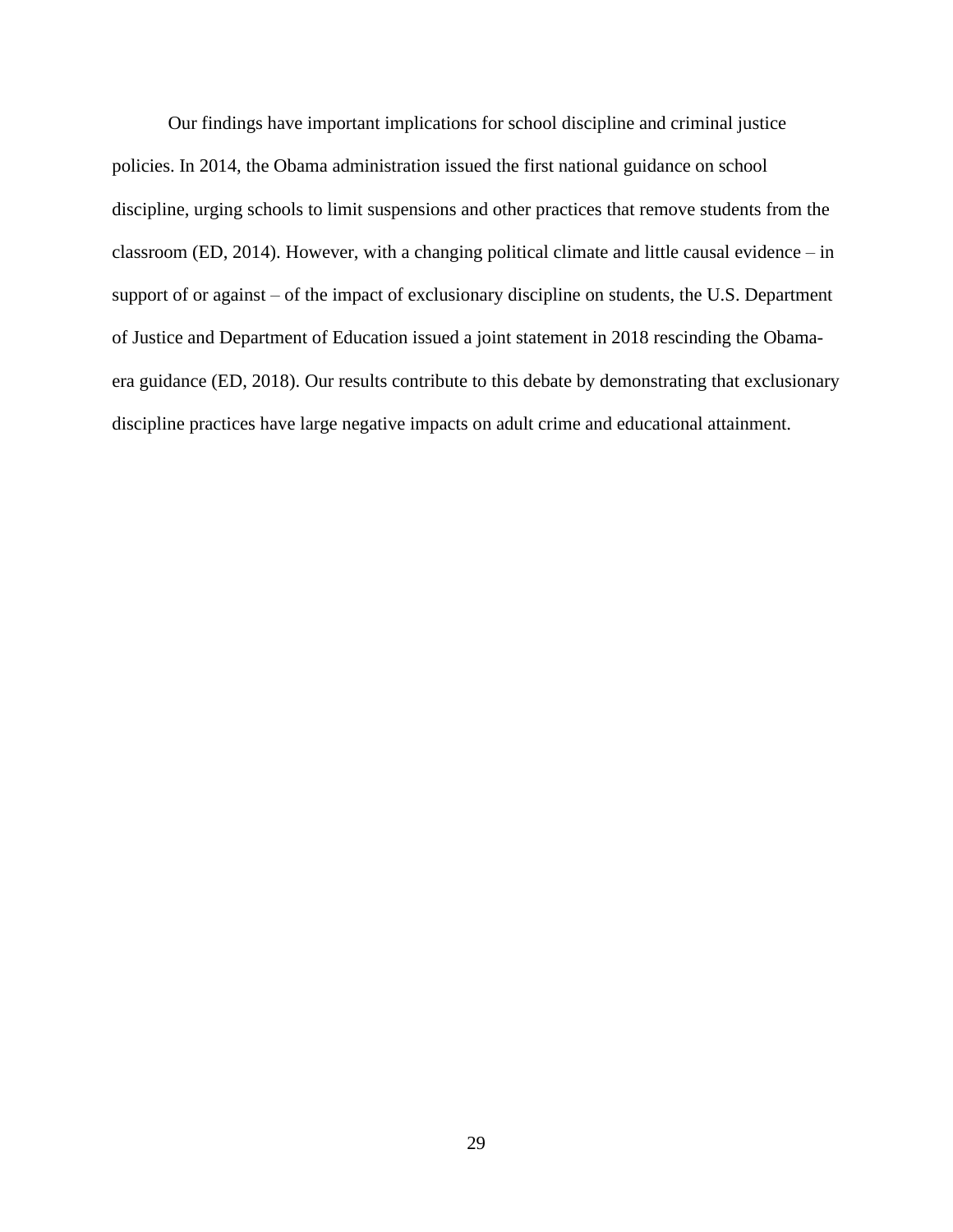## **References**

- Aizer, A., & Doyle Jr, J. J. (2015). Juvenile incarceration, human capital, and future crime: Evidence from randomly assigned judges. *The Quarterly Journal of Economics*, *130*(2), 759-803.
- Anderson, D. M. (2014). In school and out of trouble? The minimum dropout age and juvenile crime. *Review of Economics and Statistics*, *96*(2), 318-331.
- Bacher-Hicks, A., Kane, T. J., & Staiger, D. O. (2014). *Validating teacher effect estimates using changes in teacher assignments in Los Angeles* (No. w20657). National Bureau of Economic Research.
- Billings, S. B., Deming, D. J., & Rockoff, J. (2014). School segregation, educational attainment, and crime: Evidence from the end of busing in Charlotte-Mecklenburg. *The Quarterly Journal of Economics*, *129*(1), 435-476.
- Billings, S. B., Deming, D. J., & Ross, S. L. (2019). Partners in Crime. *American Economic Journal: Applied Economics*, *11*(1), 126-50.
- Carrell, S. E., & Hoekstra, M. L. (2010). Externalities in the classroom: How children exposed to domestic violence affect everyone's kids. *American Economic Journal: Applied Economics*, *2*(1), 211-28.
- Carrell, S. E., Hoekstra, M., & Kuka, E. (2018). The long-run effects of disruptive peers. *American Economic Review*, *108*(11), 3377-3415.
- Chetty, R., Friedman, J. N., & Rockoff, J. E. (2014). Measuring the impacts of teachers I: Evaluating bias in teacher value-added estimates. *American Economic Review*, *104*(9), 2593-2632.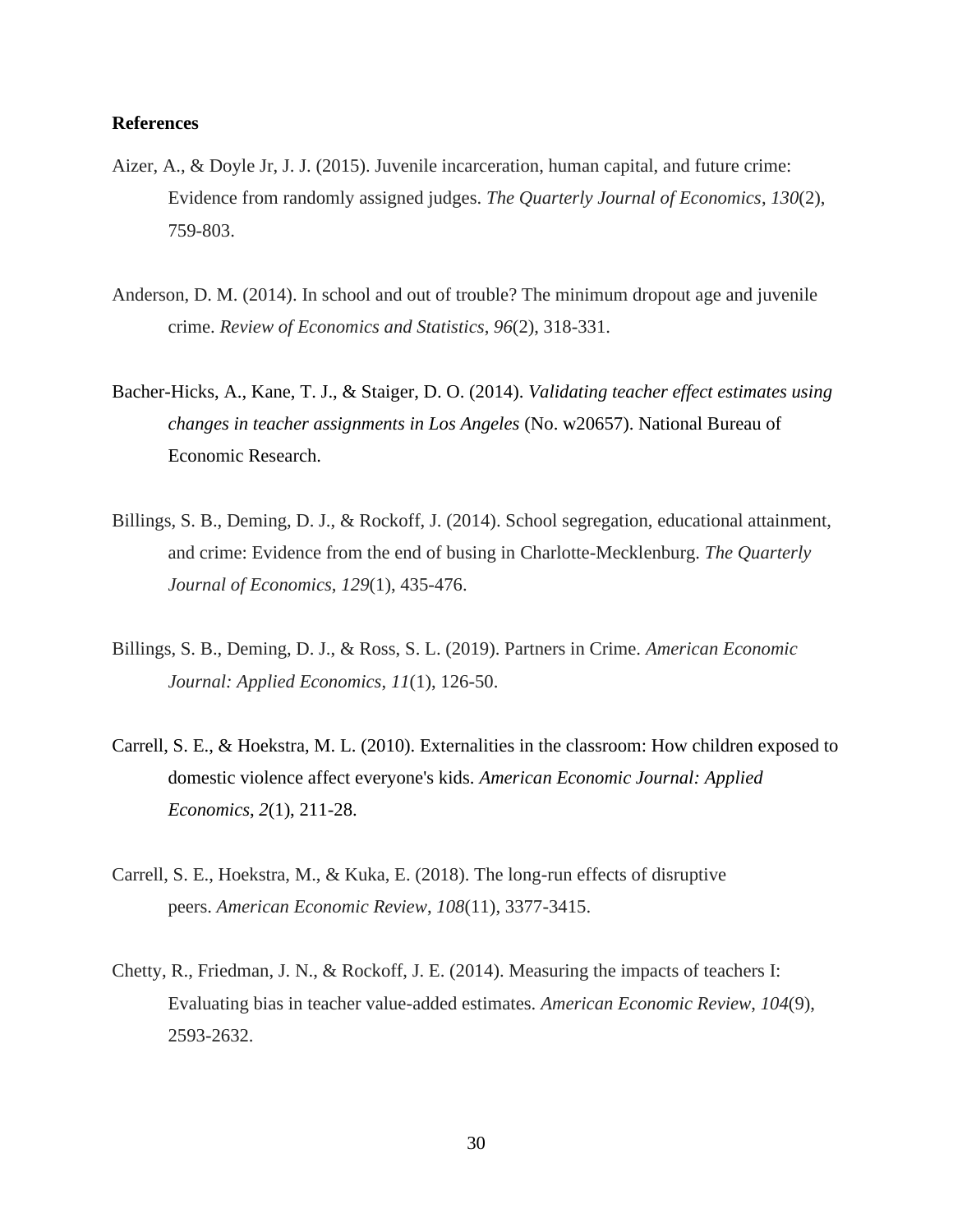- Cook, P. J., & Kang, S. (2016). Birthdays, schooling, and crime: regression-discontinuity analysis of school performance, delinquency, dropout, and crime initiation. *American Economic Journal: Applied Economics*, *8*(1), 33-57.
- Cullen, J. B., Jacob, B. A., & Levitt, S. (2006). The effect of school choice on participants: Evidence from randomized lotteries. *Econometrica*, *74*(5), 1191-1230.
- Deming, D. J. (2011). Better schools, less crime? *The Quarterly Journal of Economics*, *126*(4), 2063-2115.
- Deming, D. J. (2014). Using school choice lotteries to test measures of school effectiveness. *American Economic Review*, *104*(5), 406-11.
- Dobbie, W., Goldin, J., & Yang, C. S. (2018). The effects of pretrial detention on conviction, future crime, and employment: Evidence from randomly assigned judges. *American Economic Review*, *108*(2), 201-40.
- Fabelo, T., Thompson, M. D., Plotkin, M., Carmichael, D., Marchbanks, M. P., & Booth, E. A. (2011). Breaking schools' rules: A statewide study of how school discipline relates to students' success and juvenile justice involvement. *New York: Council of State Governments Justice Center*.
- Jacob, B. A., & Lefgren, L. (2003). Are idle hands the devil's workshop? Incapacitation, concentration, and juvenile crime. *American Economic Review*, *93*(5), 1560-1577.
- Kane, T. J., & Staiger, D. O. (2008). *Estimating teacher impacts on student achievement: An experimental evaluation* (No. w14607). National Bureau of Economic Research.
- Kinsler, J. (2013). School discipline: A source or salve for the racial achievement gap? *International Economic Review*, *54*(1), 355-383.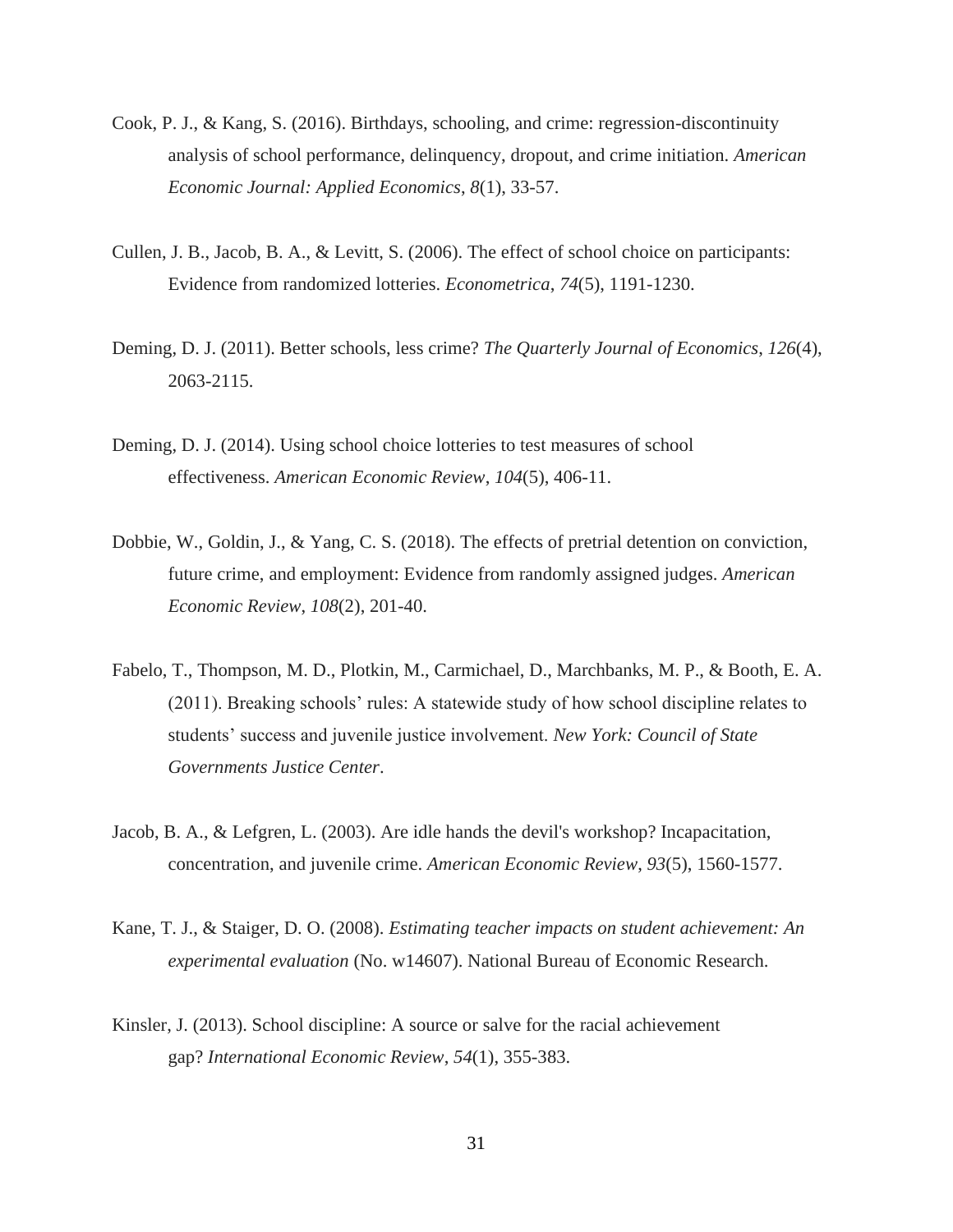- Lochner, L., & Moretti, E. (2004). The effect of education on crime: Evidence from prison inmates, arrests, and self-reports. *American economic review*, *94*(1), 155-189.
- Mickelson, R. A., Smith, S. S., & Southworth, S. (2009). Resegregation, achievement, and the chimera of choice in post-unitary Charlotte-Mecklenburg schools. *From the courtroom to the classroom: The shifting landscape of school desegregation*, 129-156.
- Mueller-Smith, M. (2015). The criminal and labor market impacts of incarceration. *Unpublished Working Paper*.
- Owens, E. G. (2017). Testing the School‐to‐Prison Pipeline. *Journal of Policy Analysis and Management*, *36*(1), 11-37.
- Rose, E. K., Schellenberg, J., & Shem-Tov, Y (2019). The Effects of Teacher Quality on Criminal Behavior. *Unpublished Working Paper*.
- Smith, Stephen S. *Boom for Whom? Education, Desegregation and Development in Charlotte* (Albany: SUNY Press, 2004).
- Sorensen, L., Bushway, S. & Gifford, E. (2019). Getting Tough? The Effects of Discretionary Principal Discipline on Student Outcomes. *Unpublished Working Paper.*
- US Department of Education. (2014). Guiding principles: A resource guide for improving school climate and discipline. Washington, DC. Retrieved from: <https://www2.ed.gov/policy/gen/guid/school-discipline/guiding-principles.pdf>
- US Department of Education. (2018) Final Report of the Federal Commission on School Safety. Presented to the President of the United States. Retrieved from: <https://www2.ed.gov/documents/school-safety/school-safety-report.pdf>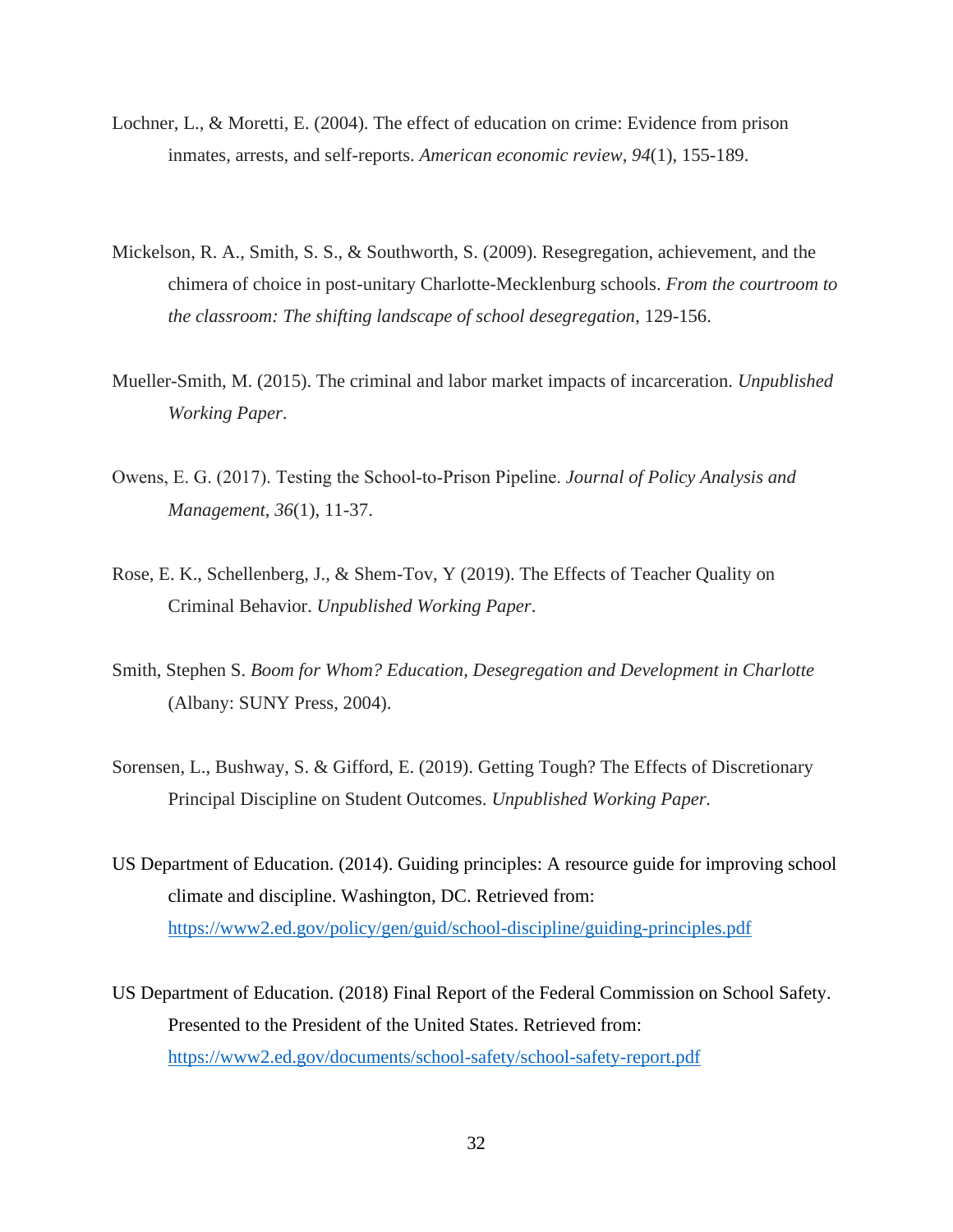Weisburst, E. K. (2019). Patrolling Public Schools: The Impact of Funding for School Police on Student Discipline and Long‐term Education Outcomes. *Journal of Policy Analysis and Management*, *38*(2), 338-365.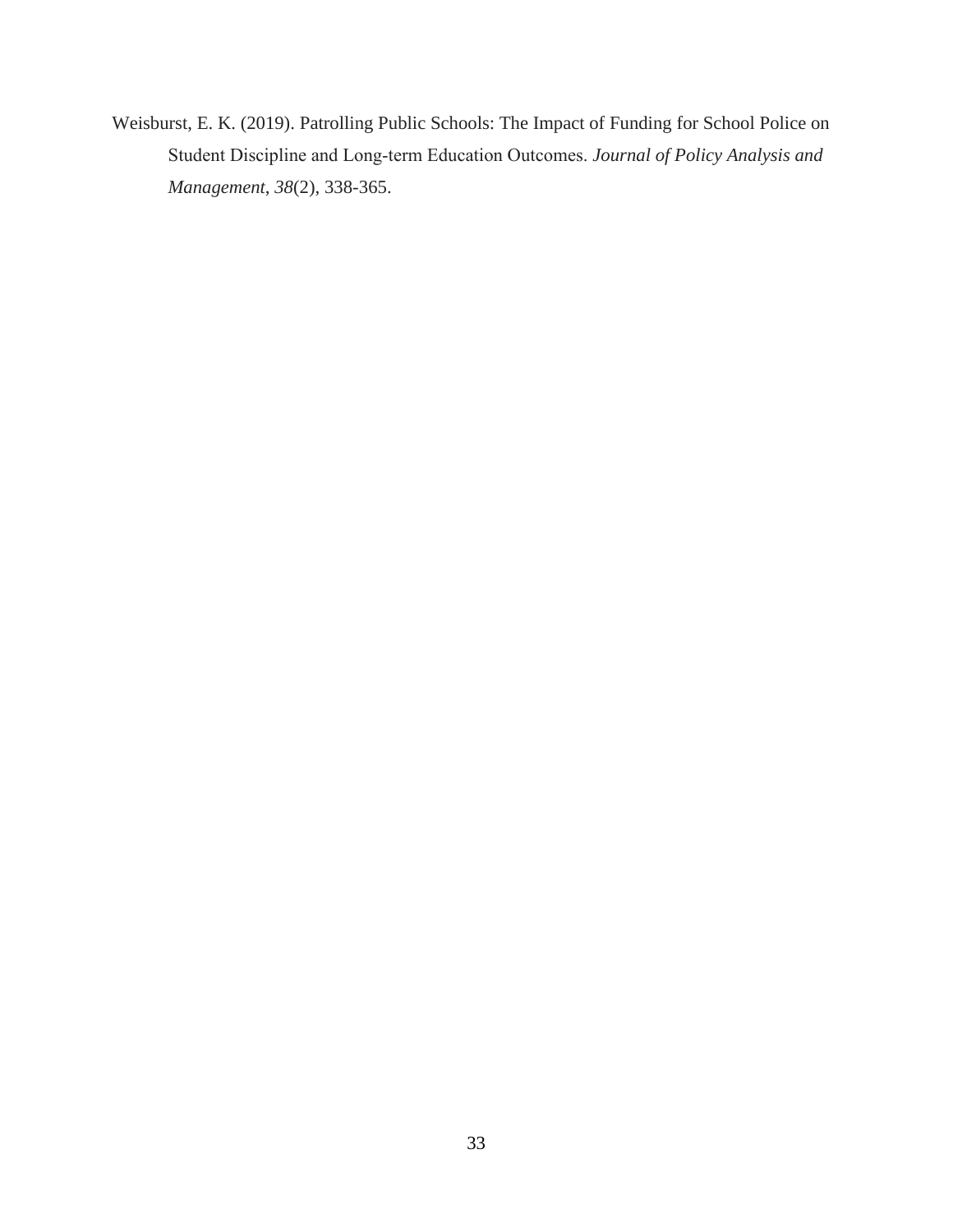|                                        | <b>Mean</b> | <b>SD</b> |
|----------------------------------------|-------------|-----------|
| Male                                   | 0.508       | 0.500     |
| <b>Black</b>                           | 0.475       | 0.499     |
| Hispanic                               | 0.078       | 0.267     |
| White                                  | 0.394       | 0.489     |
| Limited English Proficiency            | 0.063       | 0.243     |
| <b>Special Education</b>               | 0.097       | 0.296     |
| Days Suspended                         | 2.334       | 6.041     |
| Days ISS                               | 0.438       | 1.343     |
| Days OSS                               | 1.896       | 5.431     |
| Ever Suspended Indicator               | 0.228       | 0.419     |
| Ever ISS Indicator                     | 0.163       | 0.369     |
| Ever OSS Indicator                     | 0.216       | 0.411     |
| Test Scores (SD Units)                 | $-0.036$    | 0.996     |
| Dropout Indicator                      | 0.117       | 0.321     |
| Attended 4-Year College Indicator      | 0.229       | 0.420     |
| Arrested Indicator (16-21)             | 0.187       | 0.390     |
| Incarcerated Indicator (16-21)         | 0.125       | 0.331     |
| Number of Arrests (16-21)              | 0.569       | 1.779     |
| Number of Incarceration Spells (16-21) | 0.391       | 1.487     |
| Assigned New School in 2002-03         | 0.505       | 0.500     |
| $\mathbf N$                            | 26246       |           |

**Table 1. Summary of Sample Descriptive Statistics**

Notes: This table provides descriptive statistics for our main sample of students in grades 6 through 8 in Charlotte-Mecklenburg Schools (CMS) for the 2002-03 school year. Suspension outcomes are presented both in units of raw days and indicators of ever suspended in 2002-03. Test scores are the average of students' scores on the math and reading state tests and are standardized across the full sample by year and grade. Due to data limitations on college attendance, college outcomes are only presented for the 17,275 seventh and eighth grade students in our sample, and are measured as any attendance within the 12-month period after the student would have graduated on time from high school. Crime outcomes are measured beginning at age 16 through age 21.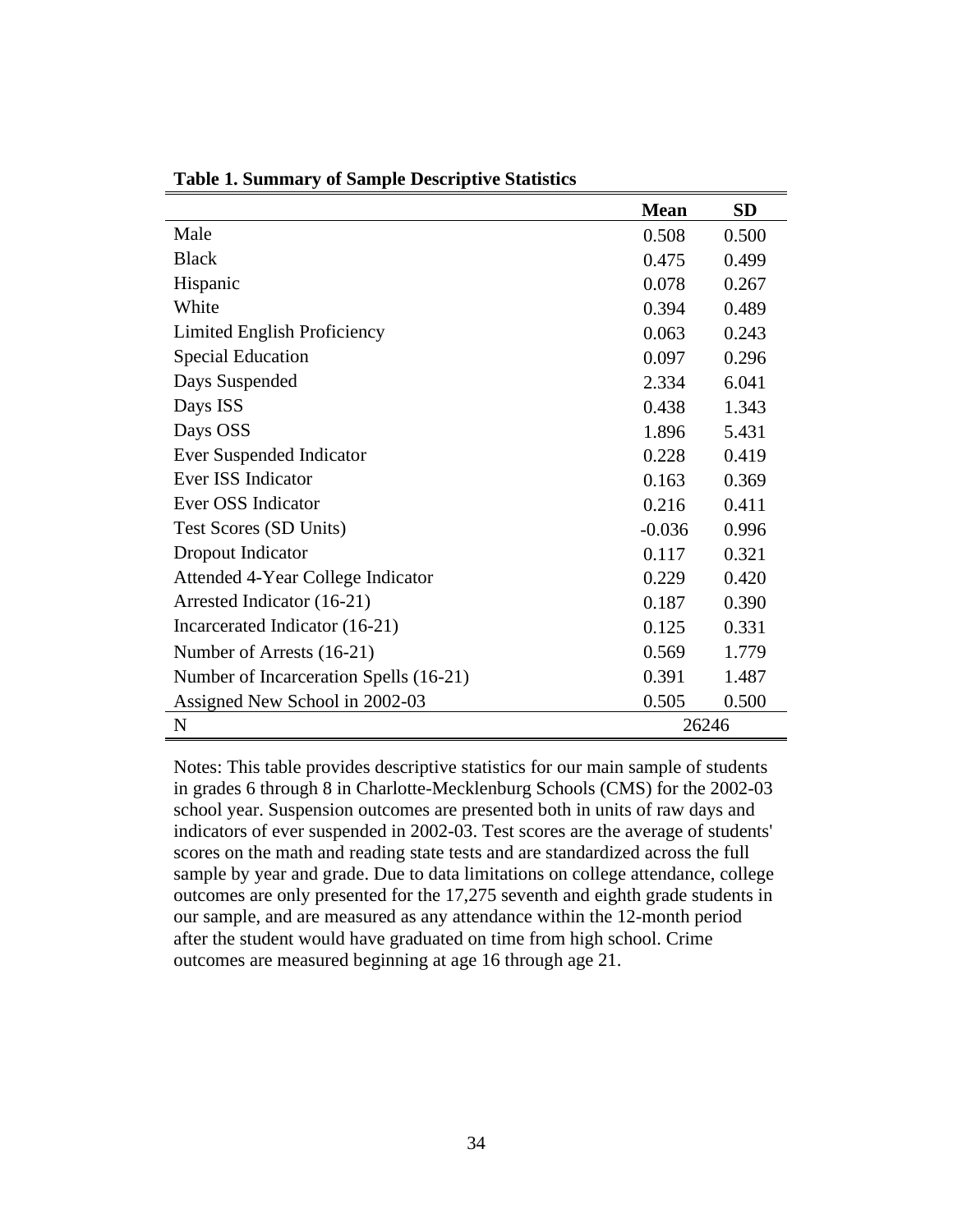|                                                   | <b>Predicted</b><br><b>School Effect on</b><br><b>Suspensions</b> | <b>Predicted</b><br><b>School Effect on</b><br><b>Test Scores</b> |
|---------------------------------------------------|-------------------------------------------------------------------|-------------------------------------------------------------------|
| Prior-Year Days Suspended                         | 0.001                                                             | $-0.000$                                                          |
|                                                   | (0.001)                                                           | (0.001)                                                           |
| <b>Prior-Year Test Scores</b>                     | 0.001                                                             | 0.002                                                             |
|                                                   | (0.002)                                                           | (0.003)                                                           |
| <b>Black</b>                                      | 0.001                                                             | 0.007                                                             |
|                                                   | (0.008)                                                           | (0.014)                                                           |
| Hispanic                                          | $-0.011$                                                          | $-0.001$                                                          |
|                                                   | (0.008)                                                           | (0.011)                                                           |
| Male                                              | 0.001                                                             | $-0.003$                                                          |
|                                                   | (0.003)                                                           | (0.003)                                                           |
| <b>Special Education</b>                          | $-0.001$                                                          | 0.001                                                             |
|                                                   | (0.004)                                                           | (0.005)                                                           |
| Limited English Proficiency                       | 0.005                                                             | $-0.001$                                                          |
|                                                   | (0.009)                                                           | (0.009)                                                           |
| <b>Indicator of Elementary School Suspensions</b> | $-0.003$                                                          | $-0.001$                                                          |
|                                                   | (0.003)                                                           | (0.005)                                                           |
| P-value for joint hypothesis F-test               | 0.926                                                             | 0.804                                                             |
| N                                                 | 26246                                                             | 26246                                                             |

# **Table 2. Tests of Covariate Balance**

Notes: In this table, we present the results of regressions of school effects on a set of baseline variables. Each regression includes neighborhood by old school zone fixed effects and grade fixed effects. We present the results for school effects on suspensions in column (1) and school effects on test scores in column (2). In the second to last row, we present the p-value on an Ftest for the joint hypothesis that all the coefficients in each column are equal to zero. Test scores are the average of students' scores on the math and reading state tests and are standardized across the full sample by year and grade. Standard errors are clustered at the neighborhood by old school zone level. \*\*\*  $p<0.01$ , \*\*  $p<0.05$ , \*  $p<0.10$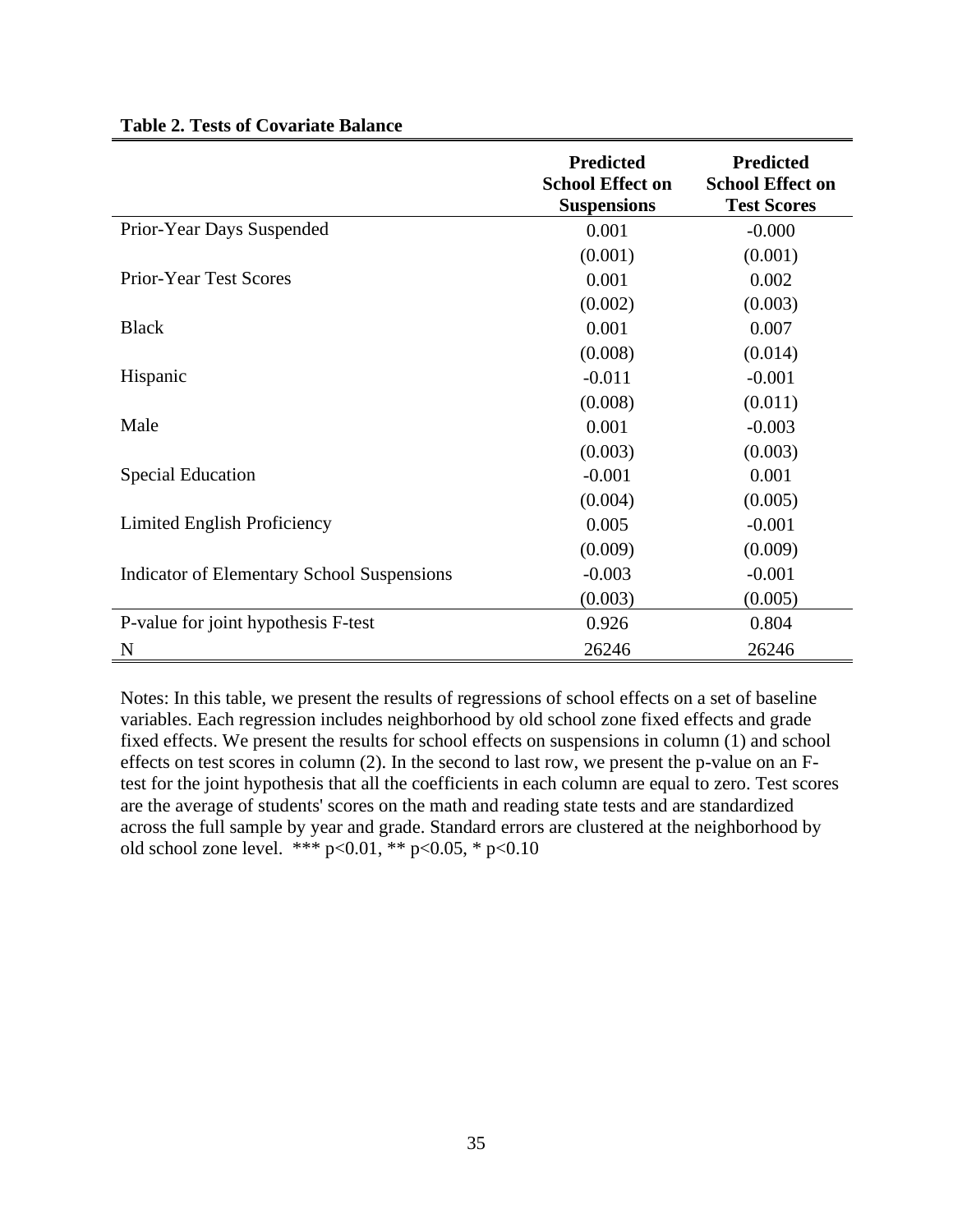|                            | Days<br>Susp. | Days<br><b>ISS</b> | Davs<br>OSS | Susp.<br><b>Indicator</b> | <b>Test</b><br><b>Scores</b> | Dropout  | 4-Year<br>College | <b>Arrested</b><br>$(16-21)$ | Incarc.<br>$(16-21)$ | <b>Number</b><br><b>Arrests</b><br>$(16-21)$ | <b>Number</b><br>Incarc.<br>$(16-21)$ |
|----------------------------|---------------|--------------------|-------------|---------------------------|------------------------------|----------|-------------------|------------------------------|----------------------|----------------------------------------------|---------------------------------------|
| Sch. Effect on Suspensions | $0.383***$    | $0.078**$          | $0.305**$   | $0.017*$                  | 0.003                        | $0.017*$ | $-0.024**$        | $0.032***$                   | $0.025***$           | $0.140***$                                   | $0.112***$                            |
|                            | (0.140)       | (0.031)            | (0.125)     | (0.010)                   | (0.019)                      | (0.010)  | (0.011)           | (0.009)                      | (0.007)              | (0.038)                                      | (0.033)                               |
| N                          | 26246         | 26246              | 26246       | 26246                     | 21153                        | 26246    | 17275             | 26246                        | 26246                | 26246                                        | 26246                                 |

**Table 3. Impacts of Days Suspended on Suspensions, Achievement, Attainment and Crime**

Notes: In each column we present the coefficient, standard error, and sample size from a separate estimate of Equation 3. The results are interpreted as the effect of being assigned to a school with a 1 SD increase in estimated school effect on days suspended. Each regression includes neighborhood by old school zone fixed effects. In this sense, we are comparing students who attended the same school in 2001-02 and lived in the same neighborhood but were assigned different schools in 2002-03. In addition to these fixed effects, all regressions control for lagged achievement on state tests, LEP status, SPED status, gender, race, and grade level. Test scores are the average of students' scores on the math and reading state tests and are standardized across the full sample by year and grade. Standard errors are clustered at the neighborhood by old school zone level. \*  $p < 0.1$  \*\*  $p < 0.05$  \*\*\*  $p < 0.01$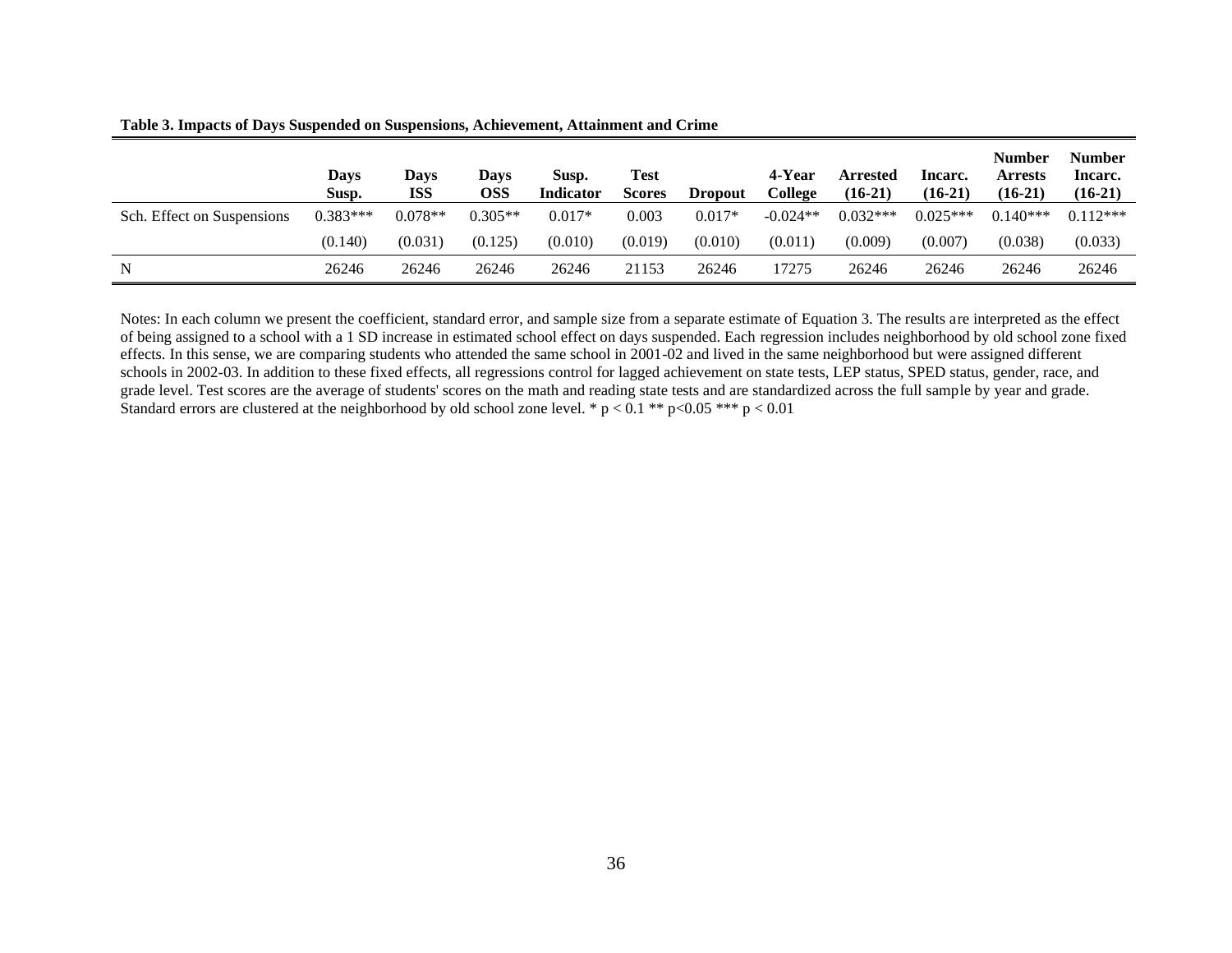|                            | Davs<br>Susp. | Davs<br>ISS | <b>Days</b><br>OSS | Susp.<br><b>Indicator</b> | <b>Test</b><br><b>Scores</b> | <b>Dropout</b> | 4-Year<br>College | <b>Arrested</b><br>$(16-21)$ | Incarc.<br>$(16-21)$ | Number<br><b>Arrests</b><br>$(16-21)$ | <b>Number</b><br>Incarc.<br>$(16-21)$ |
|----------------------------|---------------|-------------|--------------------|---------------------------|------------------------------|----------------|-------------------|------------------------------|----------------------|---------------------------------------|---------------------------------------|
| Sch. Effect on Pr(Suspend) | $0.331**$     | $0.062**$   | $0.269**$          | $0.017**$                 | 0.004                        | 0.014          | $-0.021**$        | $0.026***$                   | $0.021***$           | $0.122***$                            | $0.092***$                            |
|                            | (0.133)       | (0.024)     | (0.122)            | (0.008)                   | (0.017)                      | (0.011)        | (0.010)           | (0.009)                      | (0.006)              | (0.036)                               | (0.031)                               |
| N                          | 26246         | 26246       | 26246              | 26246                     | 21153                        | 26246          | 17275             | 26246                        | 26246                | 26246                                 | 26246                                 |

**Table 4. Impacts of Suspension Likelihood on Suspensions, Achievement, Attainment and Crime**

Notes: Within each column and panel, we present the coefficient, standard error, and sample size from a separate estimate of Equation 3. The results are interpreted as the effect of being assigned to a school with a 1 SD increase in estimated school effect on suspension likelihood. Each regression includes neighborhood by old school zone fixed effects. In this sense, we are comparing students who attended the same school in 2001-02 and lived in the same neighborhood but were assigned different schools in 2002-03. In addition to these fixed effects, all regressions control for lagged achievement on state tests, LEP status, SPED status, gender, race, and grade level. Test scores are the average of students' scores on the math and reading state tests and are standardized across the full sample by year and grade. Standard errors are clustered at the neighborhood by old school zone level. \*  $p < 0.1$  \*\*  $p < 0.05$  \*\*\*  $p < 0.01$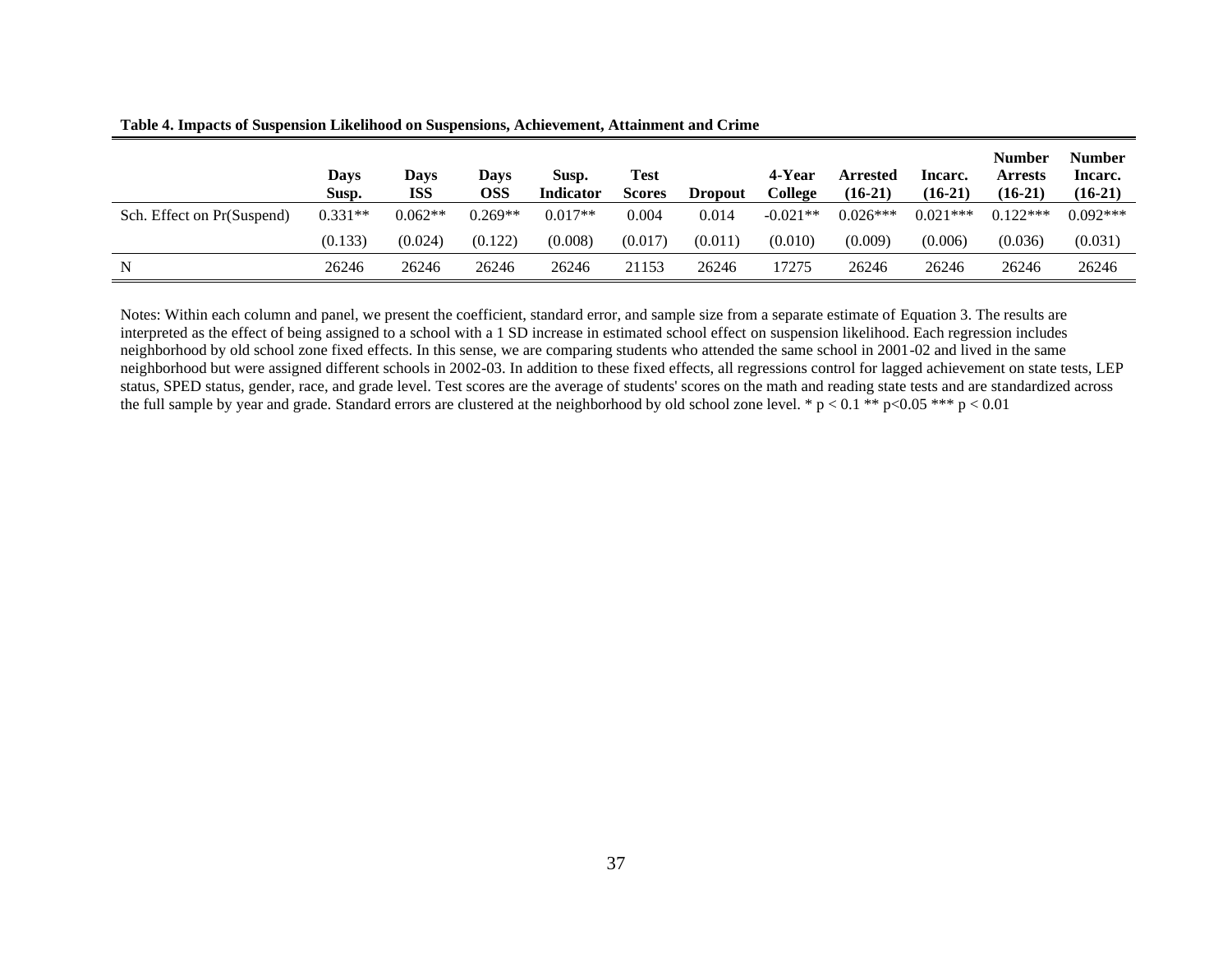|  |  |  |  | Table 5. Variation in School Suspension Effects by Race and Gender |  |
|--|--|--|--|--------------------------------------------------------------------|--|
|  |  |  |  |                                                                    |  |

| <u> 11011 111 Denool Dubpenblon 2111ees o<math>j</math> 21mee mili Oen</u> |            |            |            |           |               |                |          |                 |            | <b>Number</b>  | <b>Number</b> |
|----------------------------------------------------------------------------|------------|------------|------------|-----------|---------------|----------------|----------|-----------------|------------|----------------|---------------|
|                                                                            | Days       | Days       | Days       | Susp.     | <b>Test</b>   |                | 4-Year   | <b>Arrested</b> | Incarc.    | <b>Arrests</b> | Incarc.       |
|                                                                            | Susp.      | <b>ISS</b> | <b>OSS</b> | Indicator | <b>Scores</b> | <b>Dropout</b> | College  | $(16-21)$       | $(16-21)$  | $(16-21)$      | $(16-21)$     |
| Panel A: Effects by Race                                                   |            |            |            |           |               |                |          |                 |            |                |               |
| Minority student $(N=14493)$                                               | $0.434**$  | 0.068      | $0.366*$   | 0.012     | $-0.000$      | 0.015          | $-0.016$ | $0.039***$      | $0.030***$ | $0.193***$     | $0.153***$    |
|                                                                            | (0.218)    | (0.044)    | (0.199)    | (0.014)   | (0.023)       | (0.013)        | (0.012)  | (0.012)         | (0.011)    | (0.053)        | (0.045)       |
|                                                                            | [3.755]    | [0.611]    | [3.144]    | [0.33]    | $[-0.504]$    | [0.157]        | [0.172]  | [0.259]         | [0.183]    | [0.865]        | [0.613]       |
| Nonminority student $(N=11753)$                                            | 0.207      | $0.128***$ | 0.080      | $0.029**$ | 0.029         | 0.017          | $-0.020$ | $0.027**$       | $0.019**$  | $0.061**$      | $0.044*$      |
|                                                                            | (0.147)    | (0.039)    | (0.133)    | (0.013)   | (0.020)       | (0.015)        | (0.025)  | (0.012)         | (0.008)    | (0.030)        | (0.023)       |
|                                                                            | [0.831]    | [0.185]    | [0.646]    | [0.107]   | [0.521]       | [0.066]        | [0.297]  | [0.098]         | [0.054]    | [0.205]        | [0.118]       |
| Panel B: Effects by Gender                                                 |            |            |            |           |               |                |          |                 |            |                |               |
| Male student $(N=13345)$                                                   | $0.615***$ | $0.145***$ | $0.470**$  | $0.030**$ | $-0.007$      | $0.031*$       | $-0.019$ | $0.044***$      | $0.038***$ | $0.230***$     | $0.178***$    |
|                                                                            | (0.228)    | (0.050)    | (0.212)    | (0.014)   | (0.021)       | (0.016)        | (0.014)  | (0.013)         | (0.010)    | (0.059)        | (0.052)       |
|                                                                            | [3.204]    | [0.533]    | [2.67]     | [0.289]   | $[-0.128]$    | [0.137]        | [0.199]  | [0.257]         | [0.185]    | [0.896]        | [0.645]       |
| Female student (N=12901)                                                   | 0.131      | $-0.007$   | 0.138      | 0.002     | 0.015         | 0.003          | $-0.029$ | $0.020*$        | 0.013      | 0.056          | $0.047**$     |
|                                                                            | (0.118)    | (0.036)    | (0.106)    | (0.009)   | (0.020)       | (0.010)        | (0.021)  | (0.011)         | (0.009)    | (0.036)        | (0.024)       |
|                                                                            | [1.662]    | [0.303]    | [1.359]    | [0.169]   | [0.033]       | [0.096]        | [0.258]  | [0.114]         | [0.063]    | [0.231]        | [0.129]       |
| Panel C: Effects by Race and Gender                                        |            |            |            |           |               |                |          |                 |            |                |               |
| Minority male $(N=7320)$                                                   | $0.824**$  | $0.179**$  | $0.646*$   | 0.028     | $-0.023$      | $0.037*$       | $-0.022$ | $0.054***$      | $0.044***$ | $0.319***$     | $0.240***$    |
|                                                                            | (0.368)    | (0.077)    | (0.349)    | (0.020)   | (0.029)       | (0.019)        | (0.018)  | (0.014)         | (0.013)    | (0.081)        | (0.070)       |
|                                                                            | [4.822]    | [0.75]     | [4.073]    | [0.401]   | $[-0.618]$    | [0.185]        | [0.139]  | [0.354]         | [0.272]    | [1.373]        | [1.02]        |
| Nonminority male $(N=6025)$                                                | 0.259      | $0.133***$ | 0.126      | $0.048*$  | $0.059**$     | 0.022          | 0.006    | $0.049**$       | $0.037***$ | $0.113*$       | $0.084*$      |
|                                                                            | (0.234)    | (0.045)    | (0.207)    | (0.026)   | (0.026)       | (0.017)        | (0.030)  | (0.020)         | (0.013)    | (0.059)        | (0.045)       |
|                                                                            | [1.236]    | [0.271]    | [0.966]    | [0.154]   | [0.463]       | [0.078]        | [0.273]  | [0.139]         | [0.078]    | [0.316]        | [0.188]       |
| Minority female $(N=7173)$                                                 | 0.060      | $-0.049$   | 0.109      | $-0.005$  | 0.020         | $-0.004$       | $-0.020$ | $0.027*$        | 0.017      | 0.076          | $0.063*$      |
|                                                                            | (0.186)    | (0.043)    | (0.166)    | (0.012)   | (0.020)       | (0.015)        | (0.024)  | (0.017)         | (0.016)    | (0.050)        | (0.034)       |
|                                                                            | [2.666]    | [0.469]    | [2.196]    | [0.258]   | $[-0.392]$    | [0.129]        | [0.206]  | [0.162]         | [0.092]    | [0.346]        | [0.196]       |
| Nonminority female $(N=5728)$                                              | $0.217*$   | $0.136*$   | 0.081      | 0.019     | $-0.004$      | 0.009          | $-0.032$ | 0.015           | 0.009      | 0.020          | 0.019         |
|                                                                            | (0.123)    | (0.071)    | (0.090)    | (0.012)   | (0.033)       | (0.018)        | (0.041)  | (0.017)         | (0.011)    | (0.031)        | (0.024)       |
|                                                                            | [0.405]    | [0.095]    | [0.31]     | [0.057]   | [0.581]       | [0.054]        | [0.322]  | [0.054]         | [0.028]    | [0.088]        | [0.045]       |
| $\mathbf N$                                                                | 26246      | 26246      | 26246      | 26246     | 21153         | 26246          | 17275    | 26246           | 26246      | 26246          | 26246         |

Notes: Within each column and for each subsample, we estimate a separate regression of Equation 3. We present the coefficient, standard error in parentheses, and the sample means of the outcome in brackets. Panel A presents the results by race. Panel B presents the results by gender. Panel C presents the results by race and gender. The results are interpreted as the effect of being assigned to a school with a 1 SD increase in estimated school effect on days suspended. Each regression includes neighborhood by old school zone fixed effects. In addition to these fixed effects, all regressions control for lagged achievement on state tests, LEP status, SPED status, gender, race, and grade level. We define ''minority'' as black and Hispanic students, and ''nonminority'' as all other ethnicities (including whites). Test scores are the average of students' scores on the math and reading state tests and are standardized across the full sample by year and grade. Standard errors are clustered at the neighborhood by old school zone level. \* p < 0.1 \*\* p < 0.05 \*\*\* p < 0.01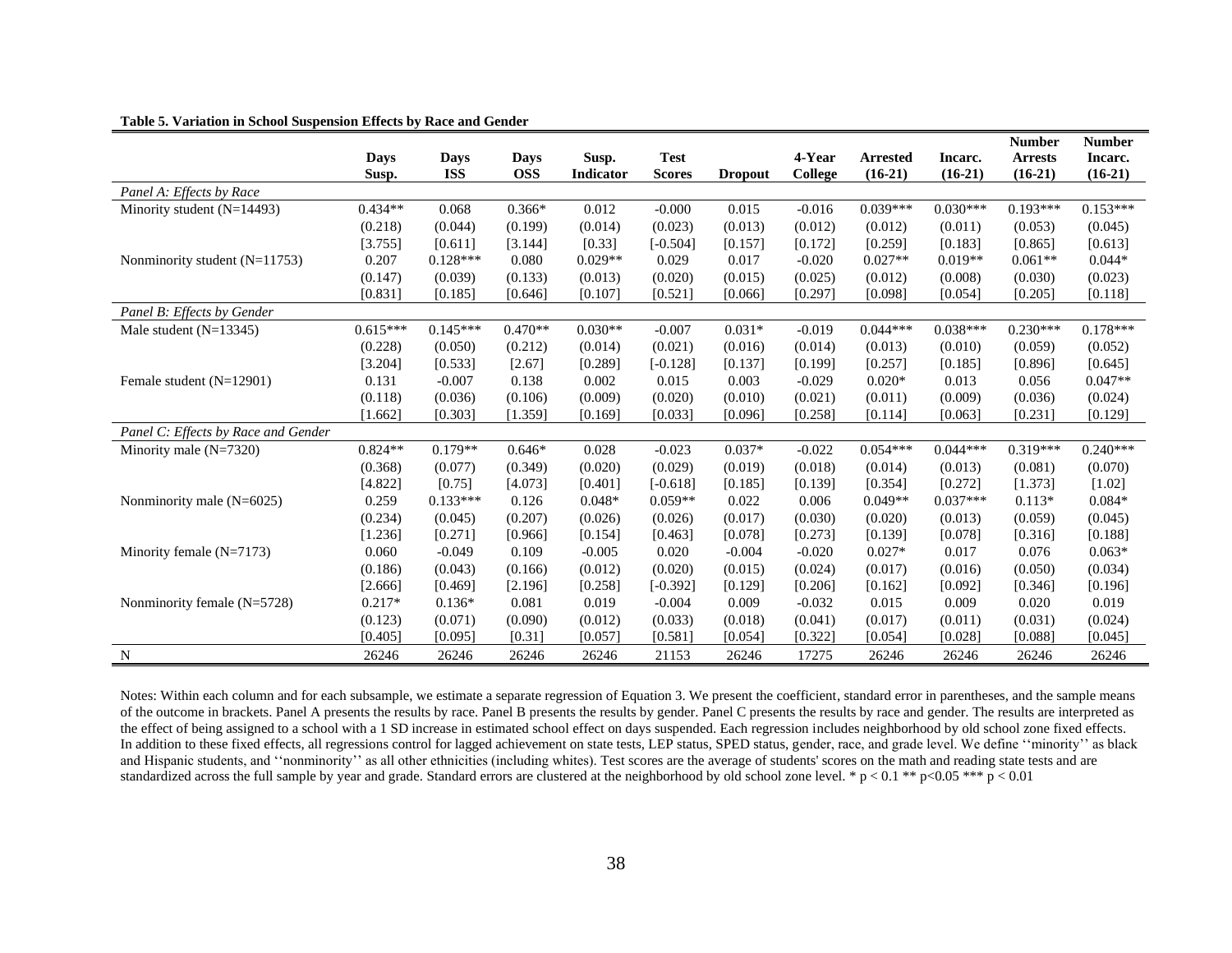| Table 6. Comparison of School Effects on Suspensions and School Effects on Test Scores |  |
|----------------------------------------------------------------------------------------|--|
|                                                                                        |  |

|                                 | <b>Days</b><br>Susp. | Days<br><b>ISS</b> | <b>Days</b><br><b>OSS</b> | Susp.<br><b>Indicator</b> | <b>Test</b><br><b>Scores</b> | <b>Dropout</b> | 4-Year<br>College | <b>Arrested</b><br>$(16-21)$ | Incarc.<br>$(16-21)$ | <b>Number</b><br><b>Arrests</b><br>$(16-21)$ | <b>Number</b><br>Incarc.<br>$(16-21)$ |
|---------------------------------|----------------------|--------------------|---------------------------|---------------------------|------------------------------|----------------|-------------------|------------------------------|----------------------|----------------------------------------------|---------------------------------------|
| Sch. Effect on Suspensions      | $0.399***$           | $0.080**$          | $0.319***$                | 0.016                     | 0.002                        | 0.014          | $-0.026**$        | $0.033***$                   | $0.023***$           | $0.144***$                                   | $0.117***$                            |
|                                 | (0.138)              | (0.033)            | (0.121)                   | (0.010)                   | (0.019)                      | (0.010)        | (0.012)           | (0.009)                      | (0.006)              | (0.040)                                      | (0.033)                               |
| Sch. Effect on Test Scores      | $0.134*$             | 0.016              | 0.118                     | $-0.001$                  | 0.001                        | 0.010          | $-0.001$          | 0.006                        | 0.012                | 0.058                                        | $0.064*$                              |
|                                 | (0.077)              | (0.021)            | (0.074)                   | (0.004)                   | (0.013)                      | (0.009)        | (0.008)           | (0.011)                      | (0.009)              | (0.039)                                      | (0.035)                               |
| Sch. Effect on Teacher Turnover | 0.084                | 0.010              | 0.074                     | $-0.002$                  | $-0.004$                     | $-0.007$       | $-0.006$          | 0.005                        | $-0.002$             | 0.029                                        | 0.032                                 |
|                                 | (0.096)              | (0.028)            | (0.082)                   | (0.006)                   | (0.010)                      | (0.006)        | (0.009)           | (0.007)                      | (0.007)              | (0.036)                                      | (0.031)                               |
| N                               | 26246                | 26246              | 26246                     | 26246                     | 21153                        | 26246          | 17275             | 26246                        | 26246                | 26246                                        | 26246                                 |

Notes: Each column presents the coefficients, standard errors, and sample size from a separate estimate of Equation 3, which includes school effects on suspensions, school effects on test scores and school effects on teacher turnover as predictor variables. The results are interpreted as the effect of being assigned to a school with a 1 SD increase in estimated effect. Each regression includes neighborhood by old school zone fixed effects. In addition to these fixed effects, all regressions control for lagged achievement on state tests, LEP status, SPED status, gender, and race. Test scores are the average of students' scores on the math and reading state tests and are standardized across the full sample by year and grade. Standard errors are clustered at the neighborhood by old zone and new school zone level. \*  $p < 0.1$  \*\*  $p < 0.05$ \*\*\*  $p < 0.01$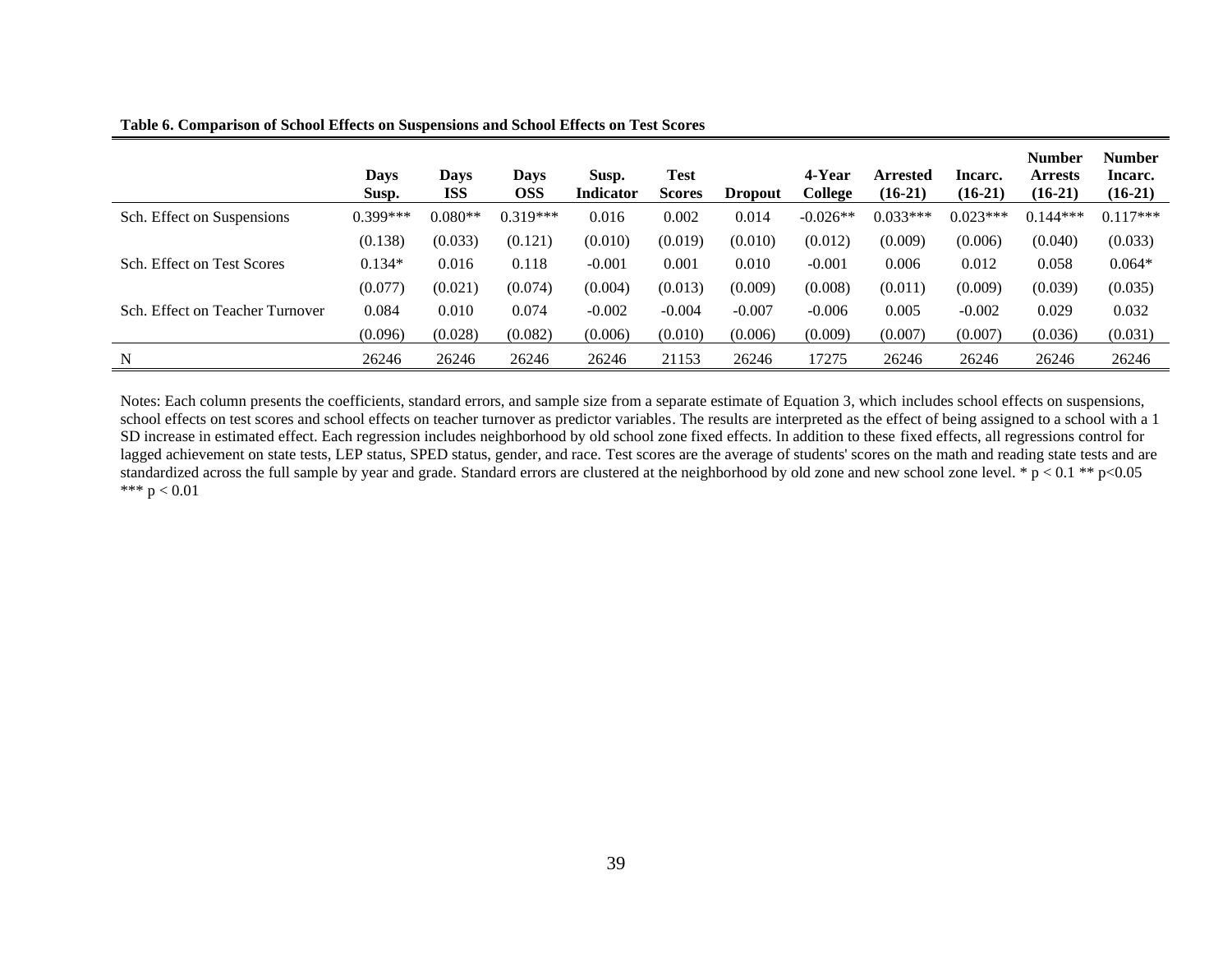|                                                  | <b>Days</b><br><b>Suspended</b> | <b>Test</b><br><b>Scores</b> |
|--------------------------------------------------|---------------------------------|------------------------------|
| School-level standard deviation                  | 0.160                           | 0.090                        |
| Within-school teacher-level standard deviation   | 0.059                           | 0.227                        |
| Within-teacher year-level standard deviation     | 0.312                           | 0.179                        |
| Idiosyncratic (student-level) standard deviation | 0.815                           | 0.445                        |
| <b>Total SD</b>                                  | 0.889                           | 0.538                        |
| N (student-year-course)                          | 115967                          | 115967                       |

**Table 7. Decomposition of Variance at School-, Teacher-, Year- and Student-Level**

Notes: This table uses student-year-course level data from grades 6 through 8 math and reading classrooms in 2000 and 2001 to estimate the variance at the school, teacher, year, and student-level idiosyncratic error. Each column presents a separate regression. The outcome in the first column is the number of days suspended z-score. The outcome in the second column is the average math and reading z-score. In each column, we report the raw standard deviation of suspension and test score residuals and decompose this variation into components driven by idiosyncratic within-year student-level variation, within-teacher year shocks, and withinschool teacher variation, and persistent school-level variation across years. The corresponding variances to the standard deviations in rows  $1 - 4$  sum to total variance in row 5.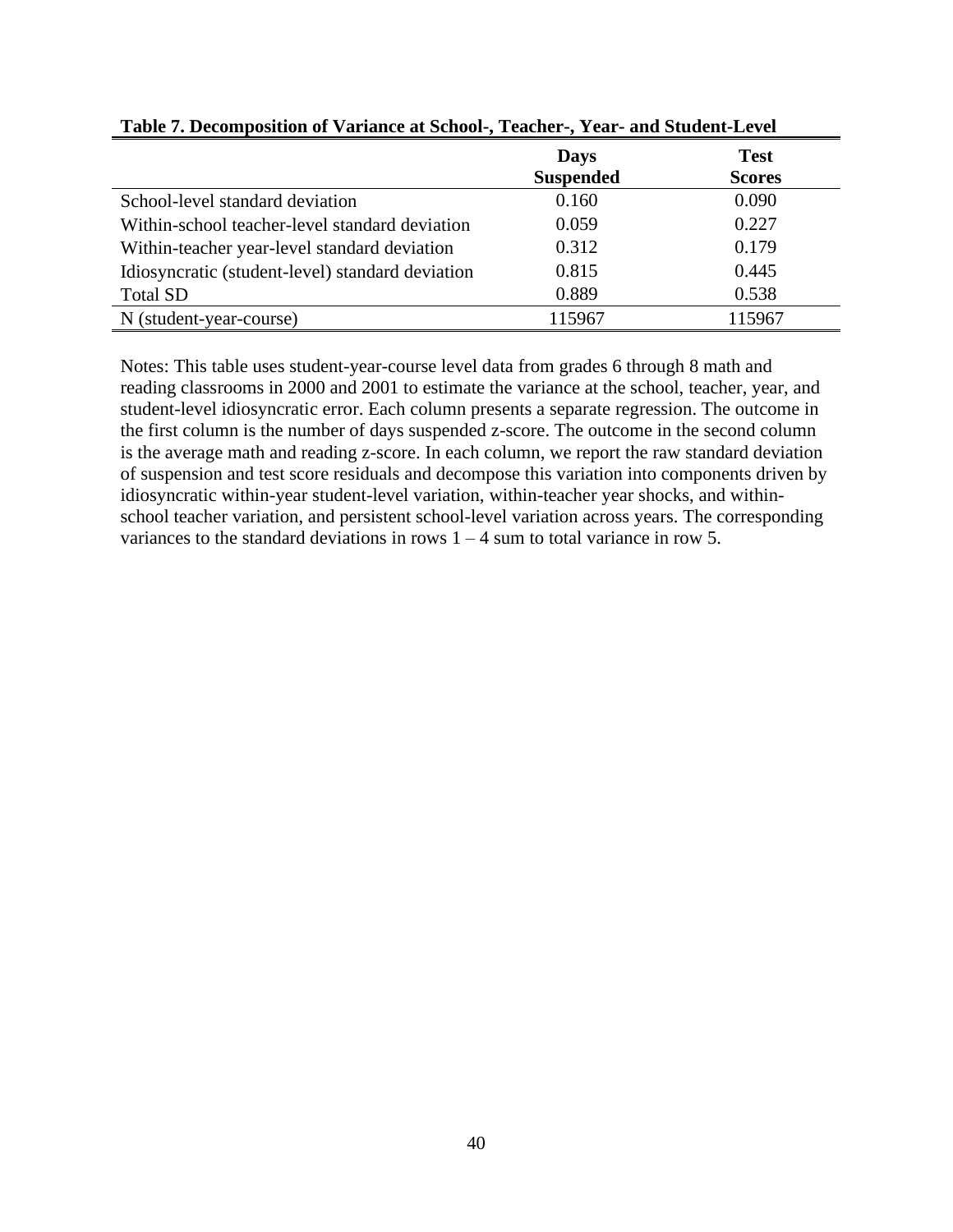|                                                        | $\mathbf{M1}$ | $\mathbf{M2}$ | $\mathbf{M}3$ |
|--------------------------------------------------------|---------------|---------------|---------------|
| Lagged School Effect                                   | $0.937***$    | $0.947***$    | $0.948***$    |
|                                                        | (0.068)       | (0.062)       | (0.062)       |
| (Lagged School Effect) X (Indicator for New Principal) |               | $-0.277**$    | $-0.276**$    |
|                                                        |               | (0.124)       | (0.123)       |
| (Lagged School Effect) X (Indicator for 2003)          |               |               | $-0.012$      |
|                                                        |               |               | (0.211)       |
| Indicator for New Principal                            | 0.014         | 0.013         | 0.013         |
|                                                        | (0.014)       | (0.015)       | (0.015)       |
| $N$ (school-by-year)                                   | 480           | 480           | 480           |

| Table 8. Persistence of School Effects Across Years and Leadership Changes |  |  |  |  |  |  |  |  |  |  |
|----------------------------------------------------------------------------|--|--|--|--|--|--|--|--|--|--|
|----------------------------------------------------------------------------|--|--|--|--|--|--|--|--|--|--|

Notes: This table presents results of autoregressions of school-by-year effects on suspensions, using data from 2001 through 2011. We estimate each school-by-year effect using only data from each year and condition on baseline student test scores, student demographics, and grade fixed effects. All autoregressions regressions in this table include year fixed effects. Standard errors are clustered at the school level. \*  $p < 0.1$  \*\*  $p < 0.05$  \*\*\*  $p < 0.01$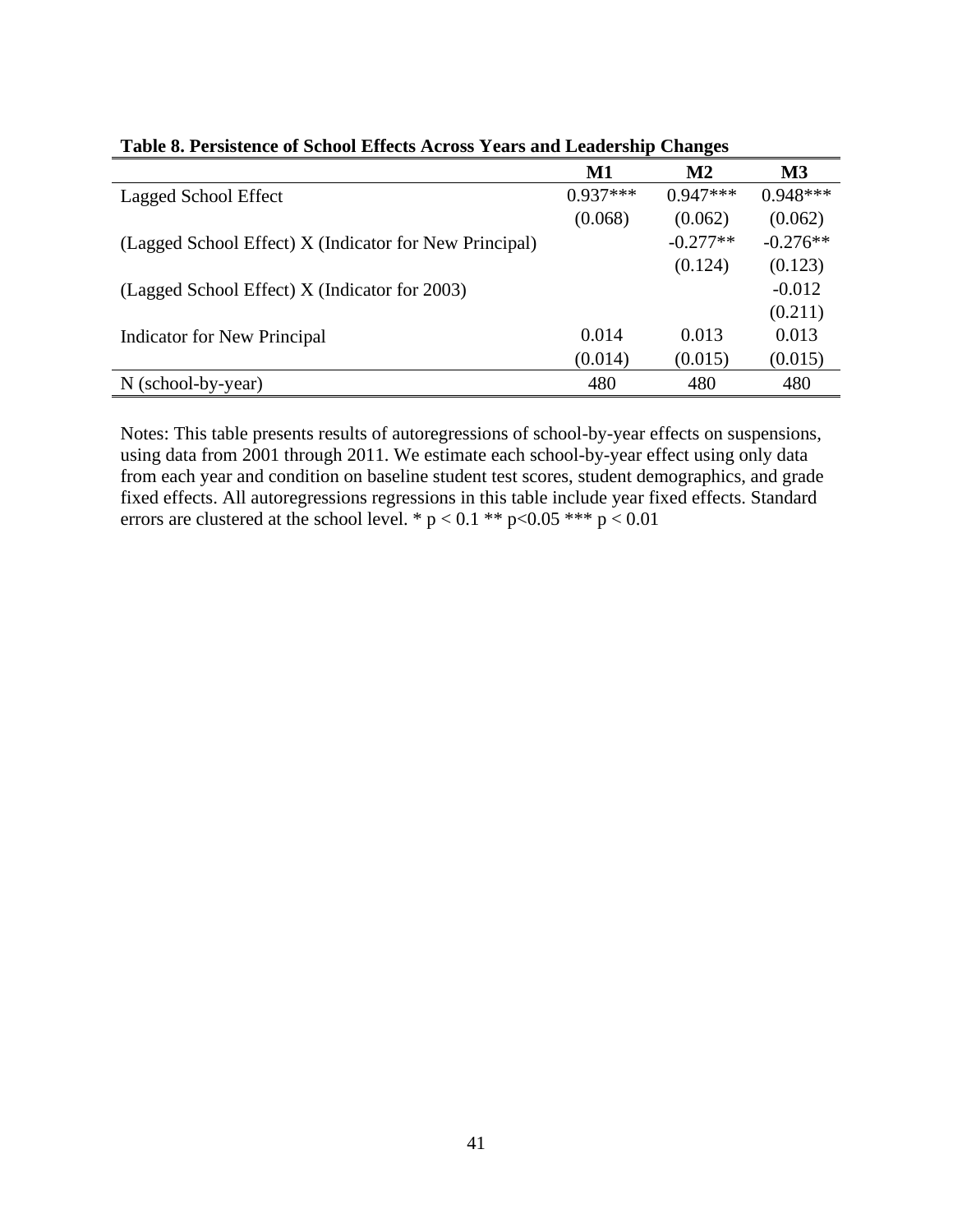|                                                     | Days Susp.<br>(SD Units) | <b>Susp. Indicator</b><br>(SD Units) | <b>Long-Term</b><br><b>Susp. Indicator</b><br>(SD Units) |
|-----------------------------------------------------|--------------------------|--------------------------------------|----------------------------------------------------------|
| Panel A: Principal Effects on Days Suspended        |                          |                                      |                                                          |
| Principal Effect                                    | $0.538***$               | $0.642**$                            | 0.105                                                    |
|                                                     | (0.204)                  | (0.272)                              | (0.149)                                                  |
| Panel B: Principal Effects on Suspension Likelihood |                          |                                      |                                                          |
| Principal Effect                                    | $0.593***$               | $0.729**$                            | 0.121                                                    |
|                                                     | (0.212)                  | (0.287)                              | (0.183)                                                  |
| $N$ (school-by-year)                                | 480                      | 480                                  | 480                                                      |

# **Table 9. Principal Effects on Suspensions**

Notes: This table presents results of regressions of principals' estimated effects on school-byyear measures of suspensions, using data from 2001 through 2011. We estimate principal effects using only data from other schools. All regressions in this table include school and year fixed effects. Standard errors are clustered at the school level. \*  $p < 0.1$  \*\*  $p < 0.05$  \*\*\* p  $< 0.01$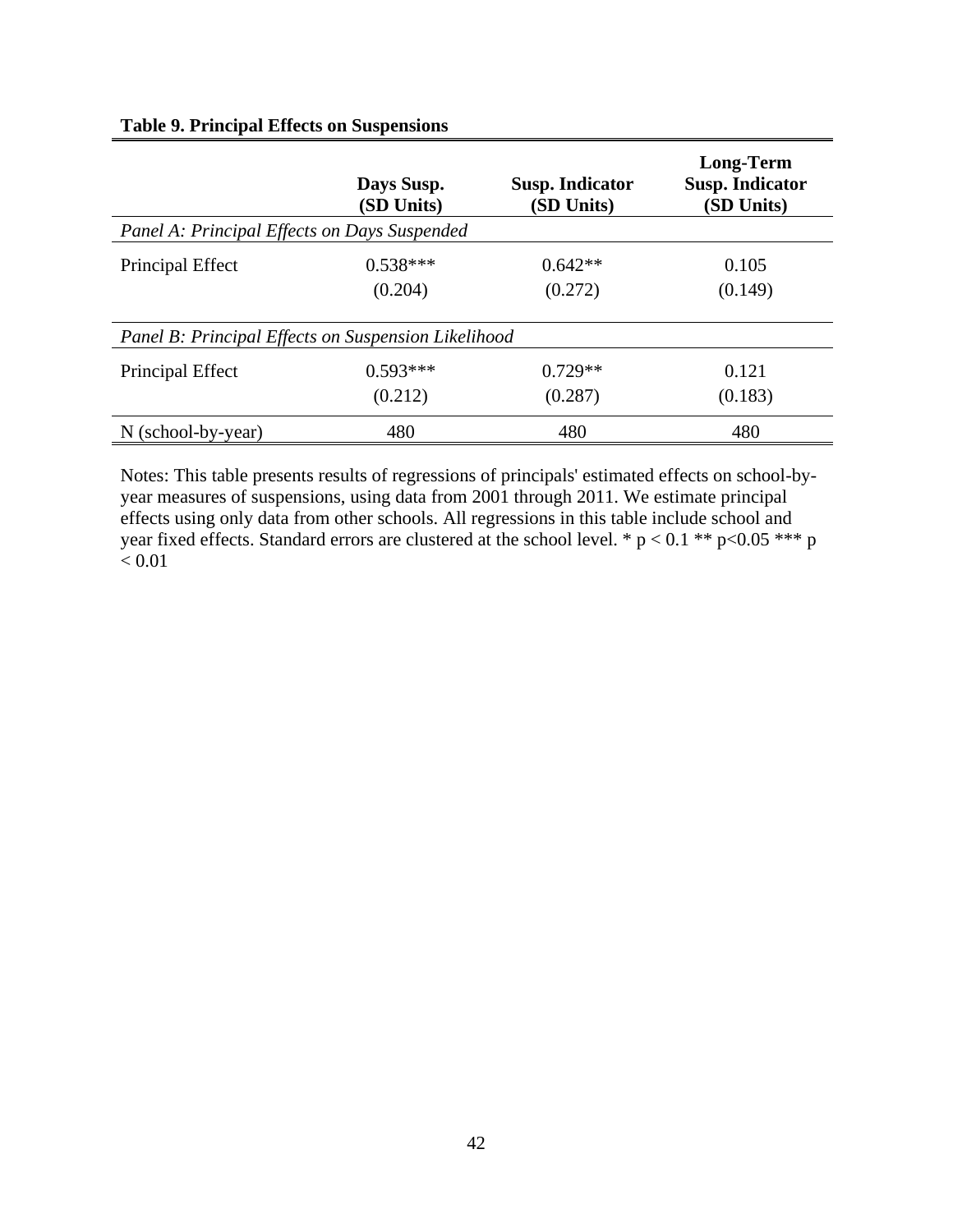

**Figure 1. Redistricting for Two Middle Schools**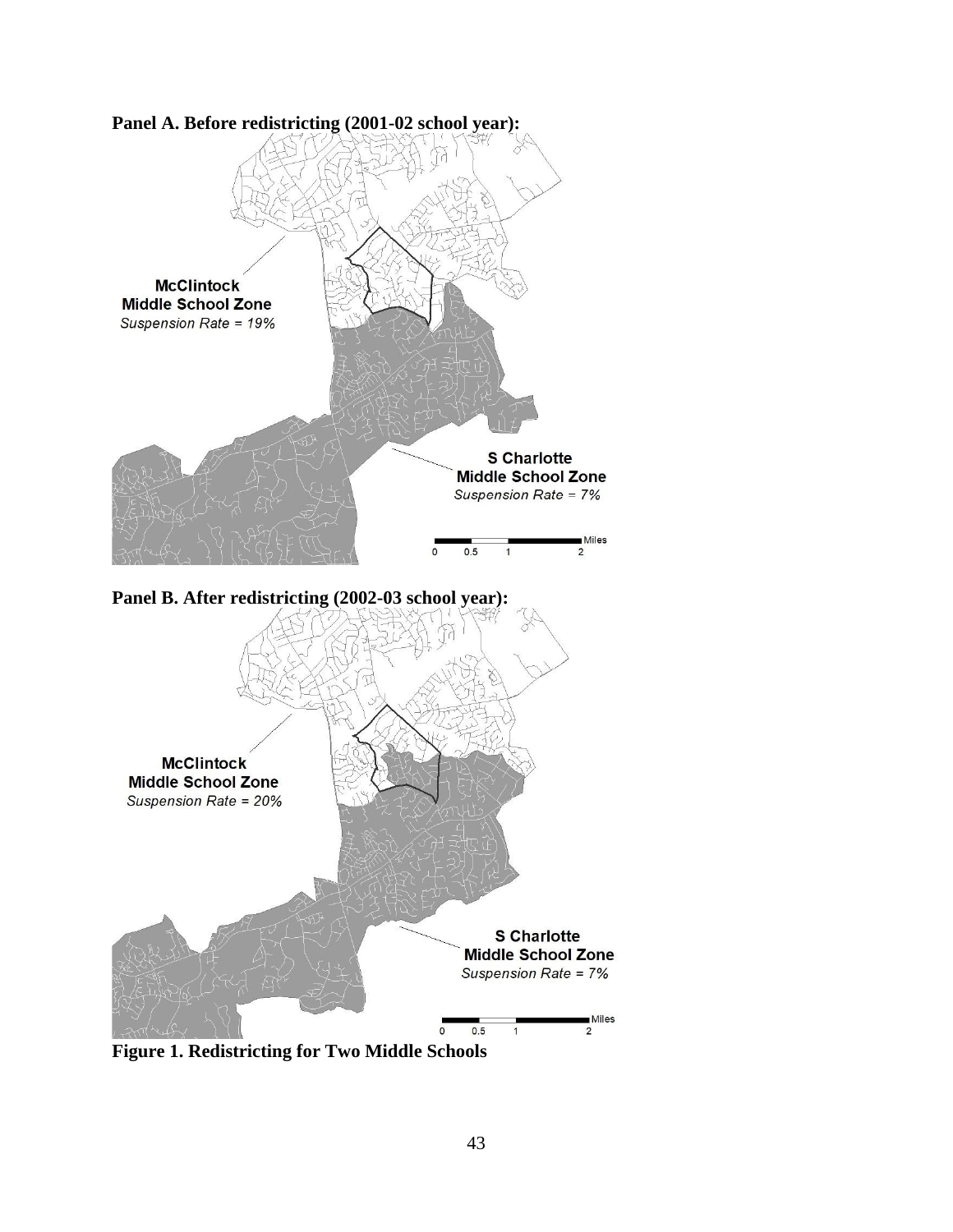

**Figure 2. Distribution of Average Suspension Rates, by School**

Notes: This figure plots the distribution of school average suspension rates, weighted by the number of students in each school. Sample includes all schools serving students in grades 6 through 8 in 2003. The distribution has a mean of 0.216 and standard deviation of 0.097.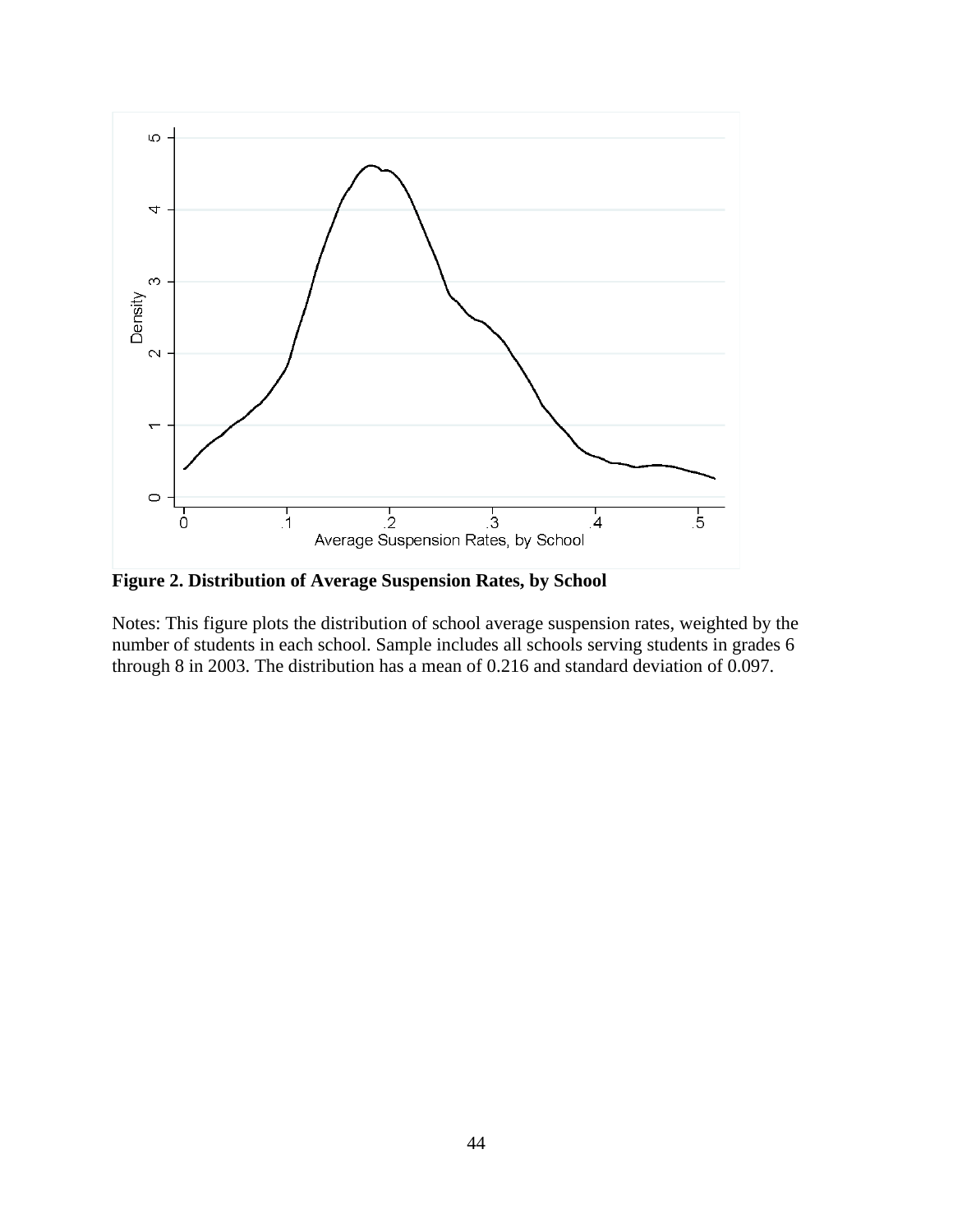

**Figure 3. Distribution of Average Residual Suspension Rates, by School**

Notes: This figure plots the distribution of school average residual suspension rates, weighted by the number of students in each school. Residuals are calculated at the student level, by conditioning on student demographics, baseline test scores, grade, and year. Sample includes all schools serving students in grades 6 through 8 in 2003. The distribution has a mean of 0.005 and standard deviation of 0.053.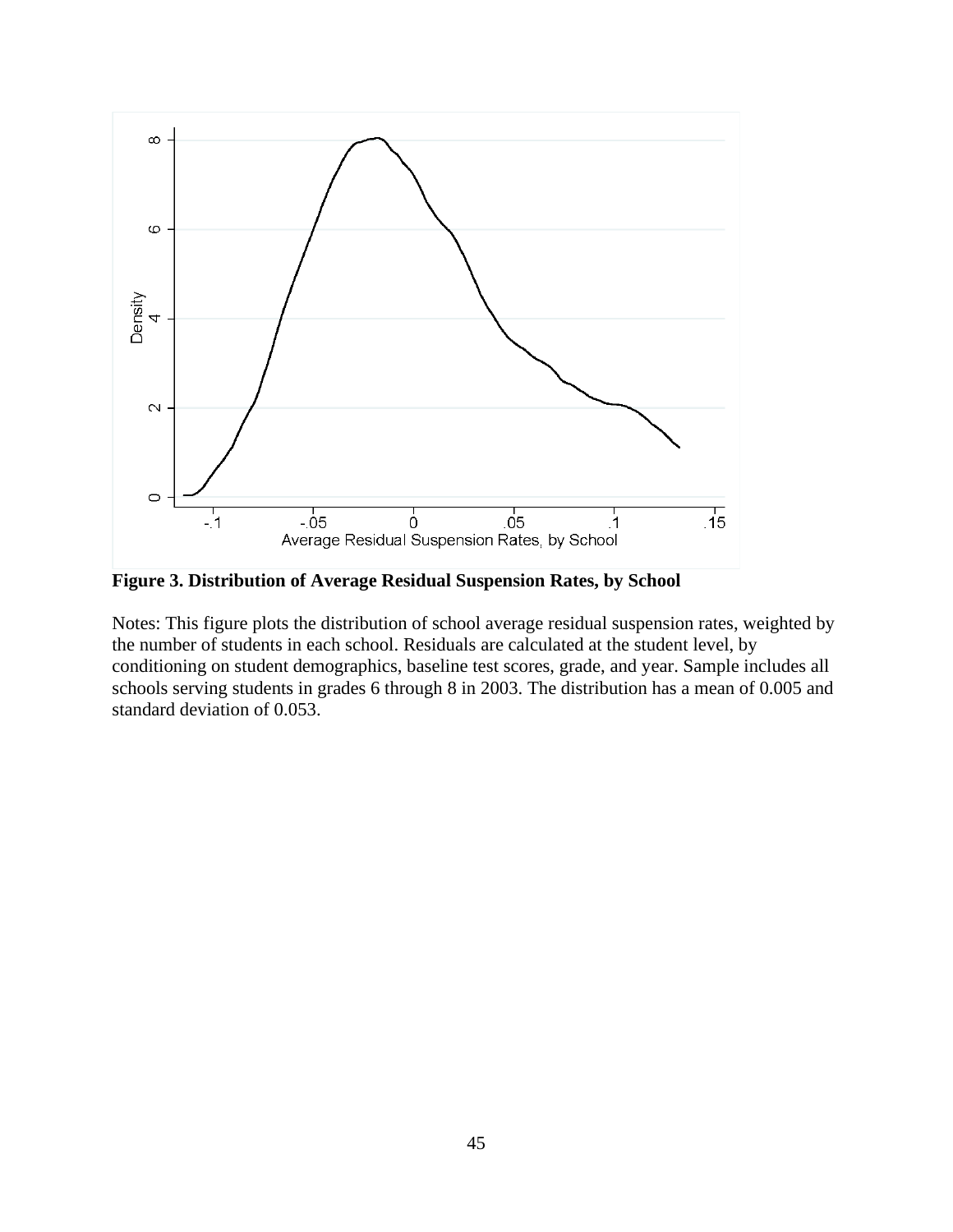

**Figure 4. Empirical Distribution of School Effects**

Notes: This figure plots kernel densities of the empirical distribution of school effects on suspensions and test scores, weighted by the number of students in each school. The standard deviations of the suspension effect and test score effect are 0.090 and 0.034, respectively.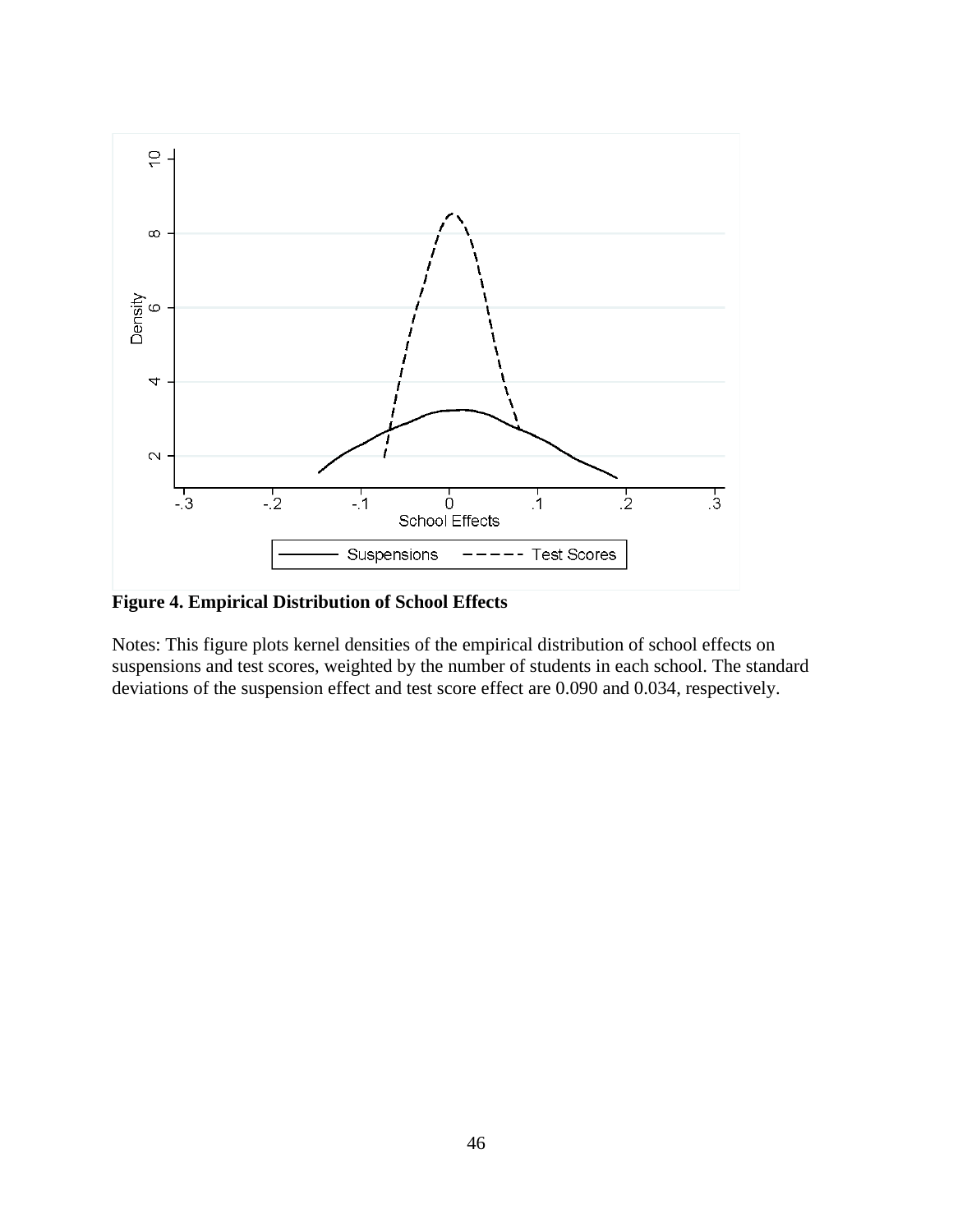



**Figure 5. Comparison of School Effects on Suspensions, Test Scores, and Teacher Turnover**

Notes: The top panel plots schools' estimated effects on test scores vs. their estimated effects on suspensions. The bottom panel plots schools' estimated effects on teacher turnover vs. their estimated effects on suspensions. Neither relationship is statistically significant.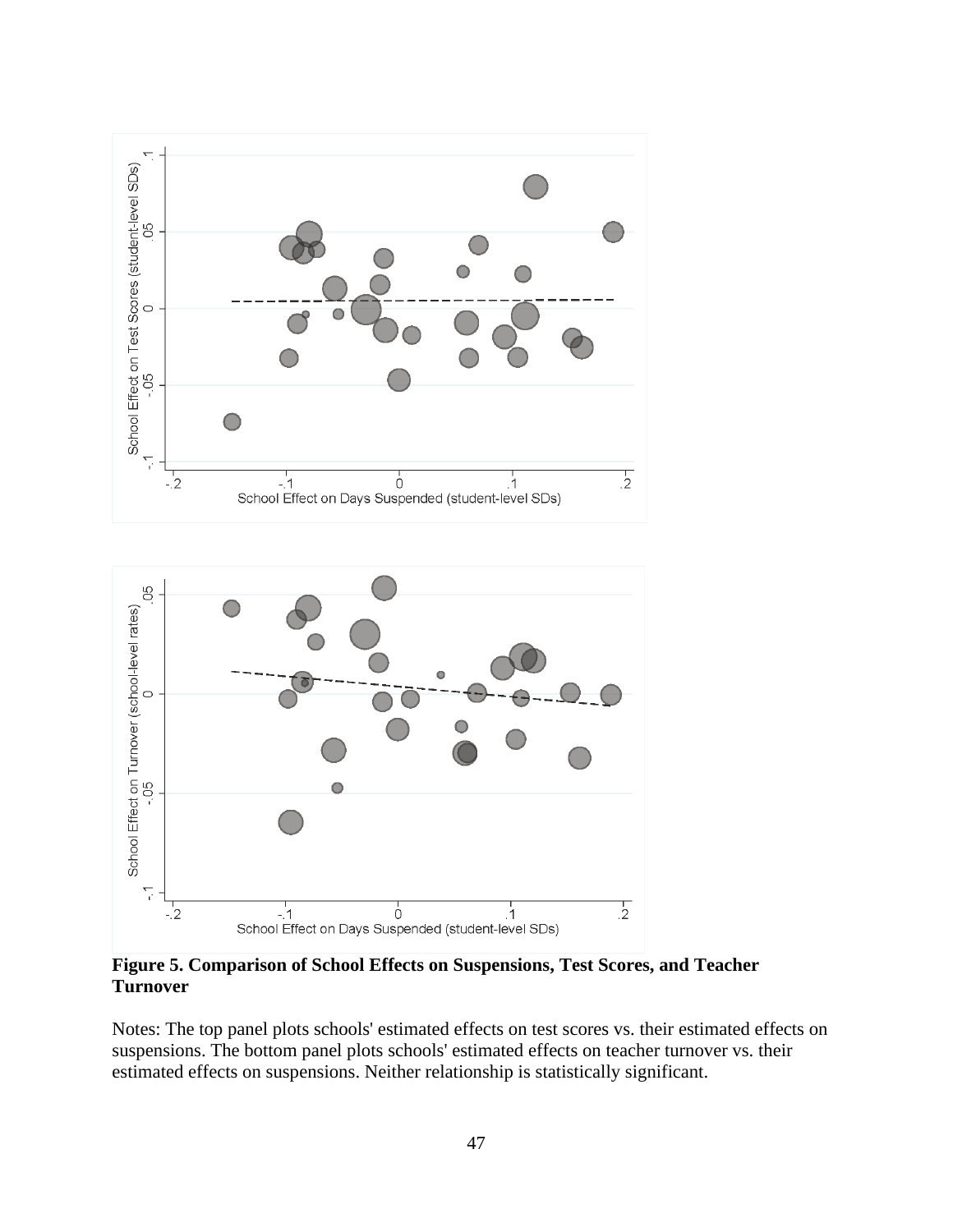# **Appendix**

|                            | <b>Remained</b><br><b>Enrolled in CMS</b><br>in $2002 - 03$ | <b>Has Test Score</b><br>in $2002 - 03$ | <b>Remained</b><br><b>Enrolled in CMS</b><br>in High School |
|----------------------------|-------------------------------------------------------------|-----------------------------------------|-------------------------------------------------------------|
| Sch. Effect on Suspensions | $-0.010$                                                    | $-0.004$                                | 0.005                                                       |
|                            | (0.008)                                                     | (0.009)                                 | (0.010)                                                     |
| N                          | 25848                                                       | 25848                                   | 25848                                                       |

|  |  |  |  | <b>Appendix Table A1. Tests of Non-Random Attrition</b> |
|--|--|--|--|---------------------------------------------------------|
|--|--|--|--|---------------------------------------------------------|

Notes: In this table we present the relationship between assigned school suspension effects and indicators of student attrition. The sample includes all students in grades 5 through 7 in 2001- 02 (i.e., the students who should have moved to a middle school in 2002-03). The outcome variable in column (1) is in indicator of enrollment in CMS in 2002-03. The outcome variable in column (2) is an indicator of having a non-missing test score in 2002-03. The outcome variable in column (3) is an indicator on enrollment in CMS in any high school grade. The results are interpreted as the effect of being assigned to a school with a 1 SD increase in estimated school effect on days suspended. Each regression includes neighborhood by 2002 school zone fixed effects. In addition to these fixed effects, all regressions control for lagged achievement on state tests, LEP status, SPED status, gender, race, and grade level. Standard errors are clustered at the neighborhood by old school zone level. \*  $p < 0.1$  \*\*  $p < 0.05$  \*\*\*  $p <$ 0.01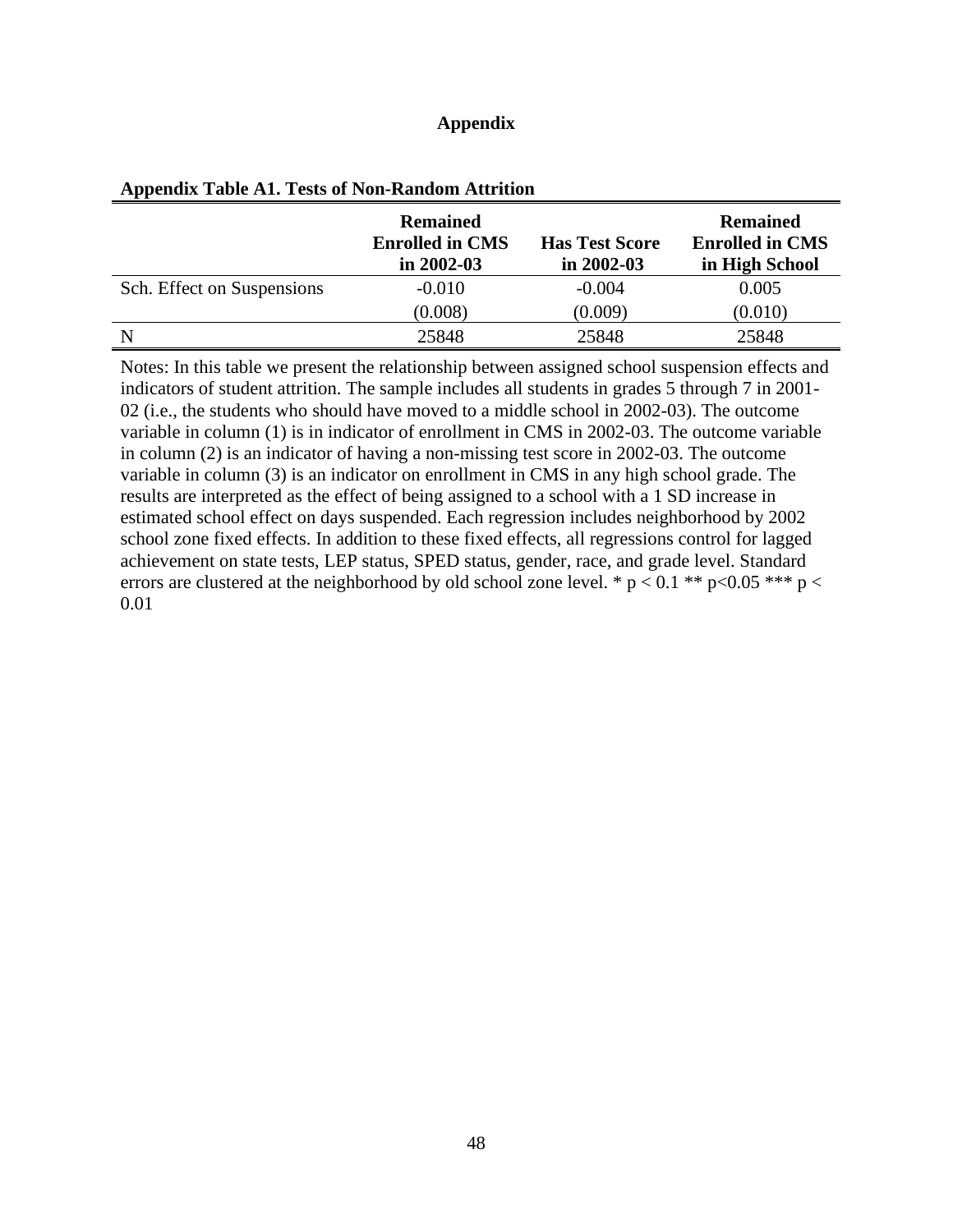|                       | <b>Days</b><br>Susp. | Days<br><b>ISS</b> | Days<br><b>OSS</b> | Susp.<br>Indicator | Test<br><b>Scores</b> | <b>Dropout</b> | 4-Year<br>College | Arrested<br>$(16-21)$ | Incarc.<br>$(16-21)$ | <b>Number</b><br>Arrests<br>$(16-21)$ | <b>Number</b><br>Incarc.<br>$(16-21)$ |
|-----------------------|----------------------|--------------------|--------------------|--------------------|-----------------------|----------------|-------------------|-----------------------|----------------------|---------------------------------------|---------------------------------------|
| Sch. Effect Tercile 2 | $0.724**$            | 0.131              | $0.593**$          | 0.005              | $-0.026$              | 0.023          | $-0.040$          | $0.056***$            | $0.044***$           | $0.269**$                             | $0.243***$                            |
|                       | (0.289)              | (0.108)            | (0.233)            | (0.023)            | (0.047)               | (0.023)        | (0.034)           | (0.022)               | (0.015)              | (0.116)                               | (0.089)                               |
| Sch. Effect Tercile 3 | $0.892***$           | $0.182*$           | $0.710***$         | 0.021              | 0.019                 | 0.035          | 0.013             | $0.070***$            | $0.052***$           | $0.302***$                            | $0.259***$                            |
|                       | (0.315)              | (0.093)            | (0.271)            | (0.023)            | (0.050)               | (0.025)        | (0.035)           | (0.021)               | (0.013)              | (0.107)                               | (0.082)                               |
| N                     | 26246                | 26246              | 26246              | 26246              | 21153                 | 26246          | 17275             | 26246                 | 26246                | 26246                                 | 26246                                 |

**Appendix Table A2. Non-Linear Impacts of Days Suspended on Suspensions, Achievement, Attainment and Crime**

Notes: In each column we present the coefficients, standard errors, and sample size from a separate estimate of Equation 3, including indicators for school effect terciles. The results are interpreted as the effect of being assigned to a second (or third) tercile a school, relative to a school with suspension effects in the lowest tercile (i.e., the least strict schools). Each regression includes neighborhood by old school zone fixed effects. In this sense, we are comparing students who attended the same school in 2001-02 and lived in the same neighborhood but were assigned different schools in 2002-03. In addition to these fixed effects, all regressions control for lagged achievement on state tests, LEP status, SPED status, gender, race, and grade level. Test scores are the average of students' scores on the math and reading state tests and are standardized across the full sample by year and grade. Standard errors are clustered at the neighborhood by old school zone level. \*  $p < 0.1$  \*\*  $p < 0.05$  \*\*\*  $p < 0.01$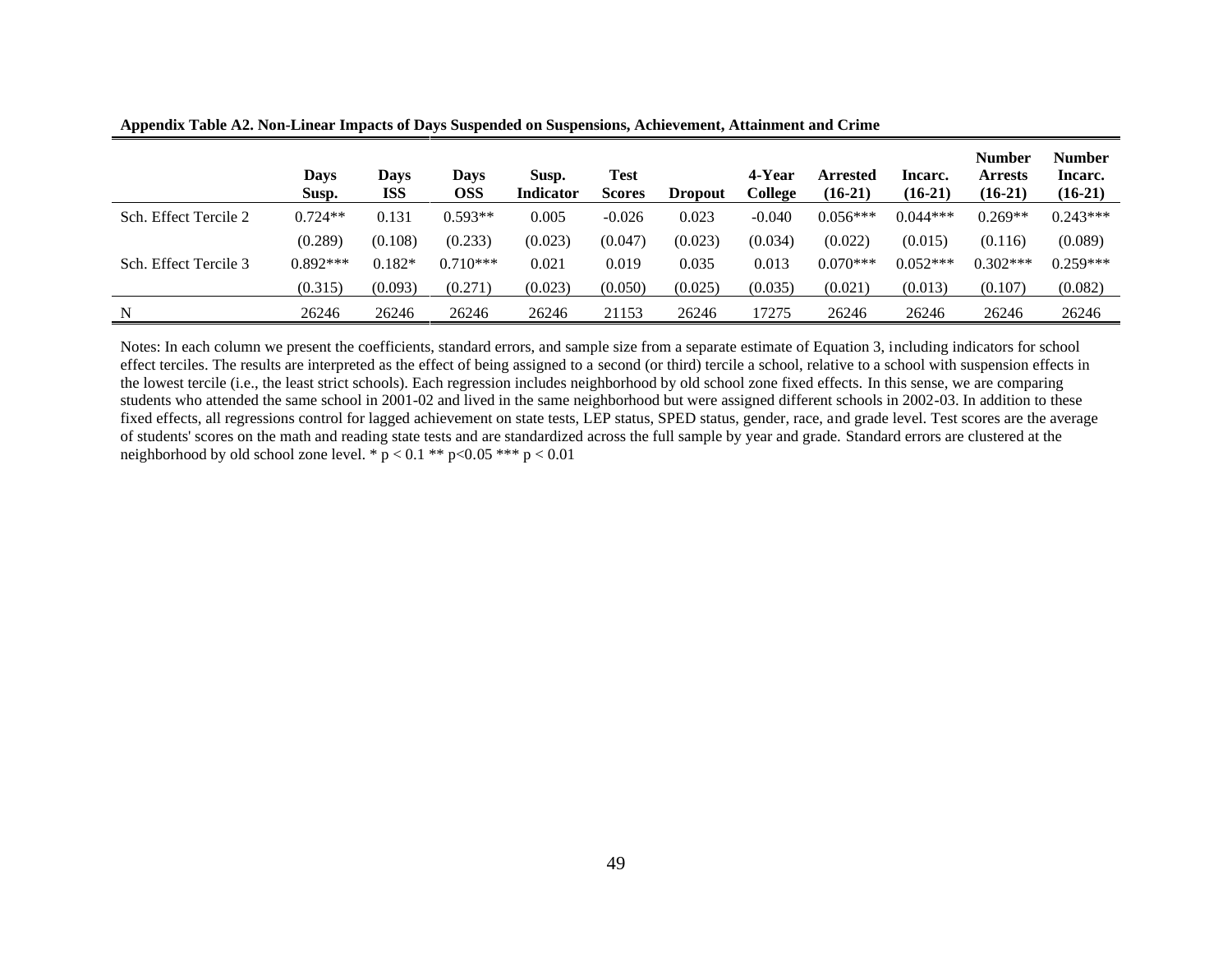#### **Appendix Table A3. Impacts of Days Suspended on Type of Arrest**

|                            | <b>Serious Violent</b><br><b>Crime Arrest</b><br>$(16-21)$ | <b>Serious</b><br><b>Property Crime</b><br>Arrest<br>$(16-21)$ | <b>Other Arrest</b><br>$(16-21)$ | Number of<br><b>Serious Violent</b><br><b>Crime Arrests</b><br>$(16-21)$ | Number of<br><b>Serious</b><br><b>Property Crime</b><br>Arrests $(16-21)$ | Number of<br>Other (Non-<br><b>Serious) Arrests</b><br>$(16-21)$ |
|----------------------------|------------------------------------------------------------|----------------------------------------------------------------|----------------------------------|--------------------------------------------------------------------------|---------------------------------------------------------------------------|------------------------------------------------------------------|
| Sch. Effect on Suspensions | 0.001                                                      | $0.018***$                                                     | $0.013**$                        | 0.001                                                                    | $0.041**$                                                                 | $0.099***$                                                       |
|                            | (0.004)                                                    | (0.006)                                                        | (0.005)                          | (0.005)                                                                  | (0.016)                                                                   | (0.024)                                                          |
| N                          | 26246                                                      | 26246                                                          | 26246                            | 26246                                                                    | 26246                                                                     | 26246                                                            |

Notes: In this table we present the relationship between school suspension effects and subsequent type of arrest. Serious violent crimes are murder, manslaughter, rape, robbery, and aggravated assault. Serious property crimes are arson, burglary, larceny, and motor vehicle theft. The results are interpreted as the effect of being assigned to a school with a 1 SD increase in estimated school effect on days suspended. Each regression includes neighborhood by old school zone fixed effects. In addition to these fixed effects, all regressions control for lagged achievement on state tests, LEP status, SPED status, gender, race, and grade level. Test scores are the average of students' scores on the math and reading state tests and are standardized across the full sample by year and grade. Standard errors are clustered at the neighborhood by old school zone level. \*  $p < 0.1$  \*\*  $p < 0.05$  \*\*\*  $p < 0.01$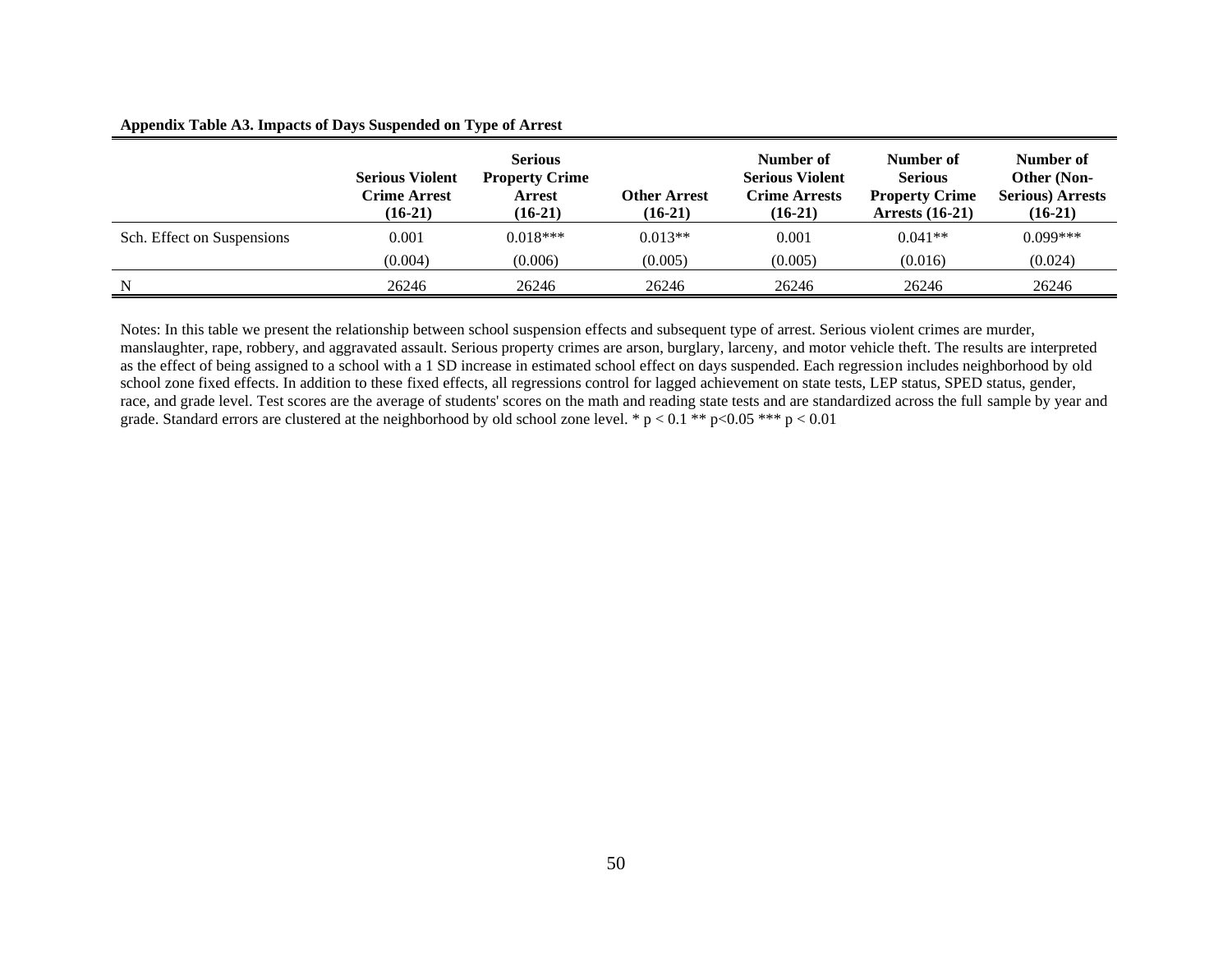|             | <b>Days</b><br>Susp. | <b>Days</b><br><b>ISS</b> | <b>Days</b><br><b>OSS</b> | Susp.<br><b>Indicator</b> | <b>ISS</b><br>Indicator | <b>OSS</b><br>Indicator | <b>Test</b><br><b>Scores</b> | <b>Dropout</b> | 4-Year<br><b>College</b> | <b>Arrested</b><br>$(16-21)$ | Incarc.<br>$(16-21)$ | <b>Number</b><br><b>Arrests</b><br>$(16-21)$ | <b>Number</b><br>Incarc.<br>$(16-21)$ |
|-------------|----------------------|---------------------------|---------------------------|---------------------------|-------------------------|-------------------------|------------------------------|----------------|--------------------------|------------------------------|----------------------|----------------------------------------------|---------------------------------------|
|             |                      |                           |                           |                           |                         |                         |                              |                |                          |                              |                      |                                              |                                       |
| Days ISS    | $0.381***$           | $0.085***$                | $0.296***$                | $0.017*$                  | $0.022**$               | 0.006                   | $-0.004$                     | 0.012          | $-0.016$                 | $0.029***$                   | $0.022***$           | $0.145***$                                   | $0.118***$                            |
|             | (0.117)              | (0.029)                   | (0.109)                   | (0.009)                   | (0.010)                 | (0.006)                 | (0.019)                      | (0.012)        | (0.010)                  | (0.007)                      | (0.005)              | (0.036)                                      | (0.029)                               |
| $\mathbf N$ | 26246                | 26246                     | 26246                     | 26246                     | 26246                   | 26246                   | 21153                        | 26246          | 17275                    | 26246                        | 26246                | 26246                                        | 26246                                 |
|             |                      |                           |                           |                           |                         |                         |                              |                |                          |                              |                      |                                              |                                       |
| Days OSS    | 0.119                | 0.003                     | 0.116                     | 0.003                     | $-0.010$                | 0.009                   | 0.016                        | 0.023          | $-0.029**$               | 0.020                        | $0.016*$             | 0.029                                        | 0.020                                 |
|             | (0.126)              | (0.026)                   | (0.123)                   | (0.010)                   | (0.008)                 | (0.008)                 | (0.020)                      | (0.014)        | (0.014)                  | (0.013)                      | (0.010)              | (0.041)                                      | (0.037)                               |
| $\mathbf N$ | 26246                | 26246                     | 26246                     | 26246                     | 26246                   | 26246                   | 21153                        | 26246          | 17275                    | 26246                        | 26246                | 26246                                        | 26246                                 |
|             |                      |                           |                           |                           |                         |                         |                              |                |                          |                              |                      |                                              |                                       |
| Ever ISS    | $0.341***$           | $0.060***$                | $0.281***$                | $0.015**$                 | $0.016**$               | 0.007                   | $-0.005$                     | 0.011          | $-0.013$                 | $0.023***$                   | $0.016***$           | $0.128***$                                   | $0.098***$                            |
|             | (0.113)              | (0.023)                   | (0.107)                   | (0.007)                   | (0.007)                 | (0.006)                 | (0.018)                      | (0.013)        | (0.010)                  | (0.007)                      | (0.005)              | (0.037)                                      | (0.030)                               |
| N           | 26246                | 26246                     | 26246                     | 26246                     | 26246                   | 26246                   | 21153                        | 26246          | 17275                    | 26246                        | 26246                | 26246                                        | 26246                                 |
|             |                      |                           |                           |                           |                         |                         |                              |                |                          |                              |                      |                                              |                                       |
| Ever OSS    | 0.170                | $-0.004$                  | 0.174                     | 0.009                     | $-0.010$                | $0.017**$               | 0.017                        | 0.021          | $-0.025*$                | 0.019                        | $0.017*$             | 0.044                                        | 0.019                                 |
|             | (0.133)              | (0.034)                   | (0.126)                   | (0.009)                   | (0.009)                 | (0.008)                 | (0.019)                      | (0.014)        | (0.013)                  | (0.012)                      | (0.009)              | (0.046)                                      | (0.042)                               |
| N           | 26246                | 26246                     | 26246                     | 26246                     | 26246                   | 26246                   | 21153                        | 26246          | 17275                    | 26246                        | 26246                | 26246                                        | 26246                                 |

**Appendix Table A4. Impacts by School Effects on ISS and OSS**

Notes: Each cell presents the coefficient, standard error, and sample size from a separate estimate of Equation 3. The results are interpreted as the effect of being assigned to a school with a 1 SD increase in estimated school effect on days suspended. Each regression includes neighborhood by old school zone fixed effects. In this sense, we are comparing students who attended the same school in 2001-02 and lived in the same neighborhood but were assigned different schools in 2002-03. In addition to these fixed effects, all regressions control for lagged achievement on state tests, LEP status, SPED status, gender, race, and grade level. Test scores are the average of students' scores on the math and reading state tests and are standardized across the full sample by year and grade. Standard errors are clustered at the neighborhood by old school zone level. \*  $p < 0.1$  \*\*  $p < 0.05$  \*\*\*  $p < 0.01$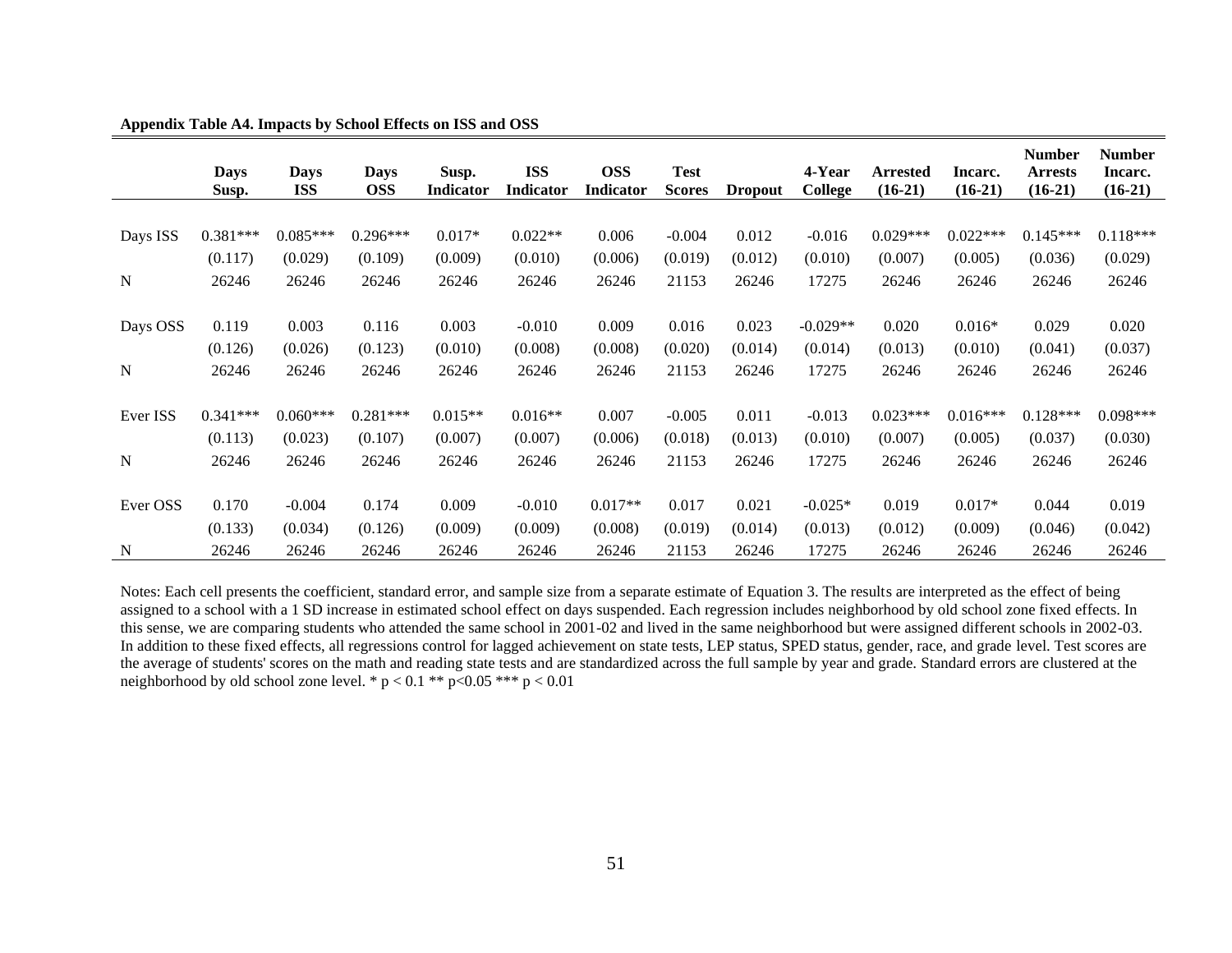|                 | <b>Days</b><br>Susp. | Days ISS   | Days<br><b>OSS</b> | Susp.<br><b>Indicator</b> | Test<br><b>Scores</b> | <b>Dropout</b> | 4-Year<br>College | <b>Arrested</b><br>$(16-21)$ | Incarc.<br>$(16-21)$ | <b>Number</b><br><b>Arrests</b><br>$(16-21)$ | <b>Number</b><br>Incarc.<br>$(16-21)$ |
|-----------------|----------------------|------------|--------------------|---------------------------|-----------------------|----------------|-------------------|------------------------------|----------------------|----------------------------------------------|---------------------------------------|
| Risk Quartile 1 | 0.068                | 0.038      | 0.030              | 0.008                     | $-0.002$              | $-0.017$       | $-0.090$          | $-0.006$                     | 0.013                | 0.003                                        | 0.029                                 |
|                 | (0.112)              | (0.031)    | (0.110)            | (0.012)                   | (0.018)               | (0.016)        | (0.057)           | (0.013)                      | (0.010)              | (0.024)                                      | (0.022)                               |
| Risk Quartile 2 | $-0.049$             | 0.026      | $-0.075$           | $-0.005$                  | $0.057**$             | 0.014          | $-0.022$          | 0.024                        | 0.009                | 0.043                                        | 0.010                                 |
|                 | (0.097)              | (0.028)    | (0.094)            | (0.011)                   | (0.024)               | (0.020)        | (0.028)           | (0.020)                      | (0.011)              | (0.042)                                      | (0.022)                               |
| Risk Quartile 3 | 0.401                | $0.106***$ | 0.296              | $0.042***$                | $-0.030$              | $0.031*$       | $-0.004$          | $0.050***$                   | $0.030**$            | $0.125***$                                   | $0.071**$                             |
|                 | (0.281)              | (0.040)    | (0.272)            | (0.014)                   | (0.043)               | (0.016)        | (0.019)           | (0.012)                      | (0.013)              | (0.047)                                      | (0.031)                               |
| Risk Quartile 4 | $0.802*$             | 0.145      | $0.657*$           | 0.014                     | $-0.017$              | 0.027          | $-0.013$          | $0.036*$                     | $0.032**$            | $0.263**$                                    | $0.242**$                             |
|                 | (0.458)              | (0.114)    | (0.381)            | (0.027)                   | (0.020)               | (0.017)        | (0.013)           | (0.021)                      | (0.015)              | (0.128)                                      | (0.104)                               |
| N               | 26246                | 26246      | 26246              | 26246                     | 21153                 | 26246          | 17275             | 26246                        | 26246                | 26246                                        | 26246                                 |

**Appendix Table A5. Variation in School Suspension Effects by Suspension Risk Quartile**

Notes: Within each column and for each subsample, we estimate a separate regression of Equation 3. We present the coefficient, and standard error in parentheses. Risk quartiles are defined by generating four equal sized groups of students, based on the predicted number of days suspended. We predict days suspended using student demographics, prior achievement and elementary school suspensions. Quartile 1 indicates students least at risk of suspension; quartile 4 indicates those most at risk. The results are interpreted as the effect of being assigned to a school with a 1 SD increase in estimated school effect on suspension likelihood. Each regression includes neighborhood by old school zone fixed effects. In addition to these fixed effects, all regressions control for lagged achievement on state tests, LEP status, SPED status, gender, race, and grade level. Test scores are the average of students' scores on the math and reading state tests and are standardized across the full sample by year and grade. Standard errors are clustered at the neighborhood by old school zone level. \*  $p < 0.1$  \*\*  $p < 0.05$  \*\*\*  $p < 0.01$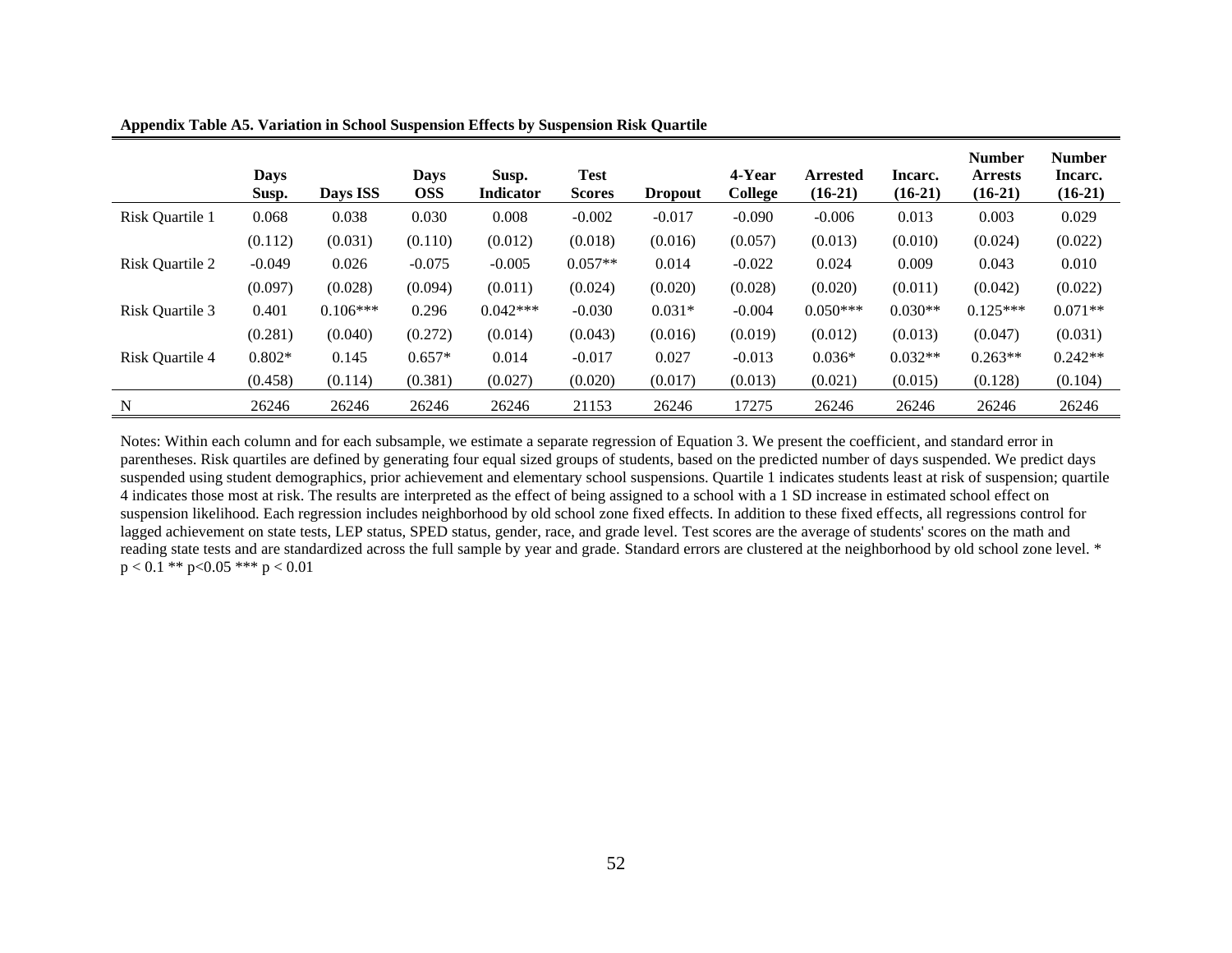|                       | <b>Mean</b><br><b>Baseline</b><br><b>Test</b><br><b>Scores</b> | <b>Proportion</b><br><b>Missing</b><br><b>Baseline</b><br><b>Test Scores</b> | <b>Proportion</b><br><b>Black</b> | <b>Proportion</b><br><b>Hispanic</b> | <b>Proportion</b><br>White | <b>Proportion</b><br>Male | <b>Proportion</b><br><b>SPED</b> In<br><b>Prior Year</b> | <b>Proportion</b><br><b>LEP</b> In<br><b>Prior Year</b> | <b>Proportion</b><br><b>Missing</b><br><b>SPED</b> or<br><b>LEP</b> |
|-----------------------|----------------------------------------------------------------|------------------------------------------------------------------------------|-----------------------------------|--------------------------------------|----------------------------|---------------------------|----------------------------------------------------------|---------------------------------------------------------|---------------------------------------------------------------------|
| Preferred Sch. Effect | $-0.009$                                                       | $-0.002$                                                                     | $-0.006$                          | 0.006                                | 0.005                      | $0.003*$                  | $-0.002$                                                 | 0.008                                                   | 0.001                                                               |
|                       | (0.032)                                                        | (0.005)                                                                      | (0.032)                           | (0.007)                              | (0.032)                    | (0.002)                   | (0.004)                                                  | (0.009)                                                 | (0.004)                                                             |
| Naïve Sch. Effect     | $-0.128***$                                                    | 0.011                                                                        | $0.095***$                        | $0.025***$                           | $-0.121***$                | 0.002                     | $-0.000$                                                 | $0.030***$                                              | $-0.003$                                                            |
|                       | (0.018)                                                        | (0.007)                                                                      | (0.025)                           | (0.007)                              | (0.024)                    | (0.002)                   | (0.004)                                                  | (0.007)                                                 | (0.005)                                                             |
| N                     | 26246                                                          | 26246                                                                        | 26246                             | 26246                                | 26246                      | 26246                     | 26246                                                    | 26246                                                   | 26246                                                               |

**Appendix Table A6. Relationship Between School Effects and Peer Characteristics**

Notes: Within each column, we present the coefficient, standard error, and sample size from a separate estimate of Equation 3. The results are interpreted as the effect of being assigned to a school with a 1 SD increase in estimated school effect. Each column contains a different outcome, identified by all other students in the school and year. Each regression includes neighborhood by old school zone fixed effects and grade level indicators. Test scores are the average of students' scores on the math and reading state tests and are standardized across the full sample by year and grade. Standard errors are clustered at the neighborhood by old school zone level. \*  $p < 0.1$  \*\*  $p < 0.05$  \*\*\*  $p < 0.01$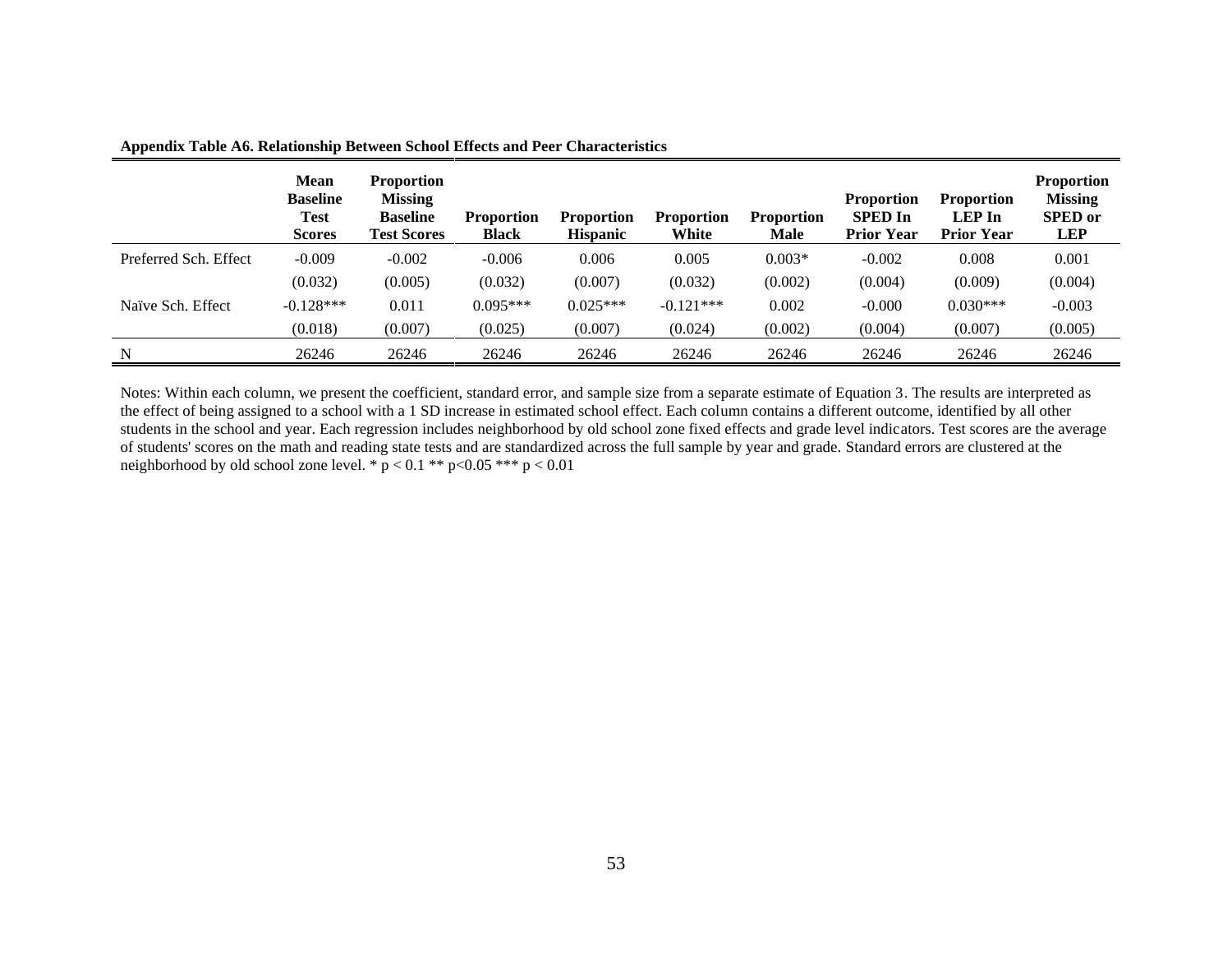**Appendix Table A7. Sensitivity of Main Results to Principal Switches**

|                            | Davs<br>Susp. | <b>Days</b><br><b>ISS</b> | Days<br>OSS | Susp.<br><b>Indicator</b> | <b>Test</b><br><b>Scores</b> | <b>Dropout</b> | 4-Year<br>College | <b>Arrested</b><br>$(16-21)$ | Incarc.<br>$(16-21)$ | <b>Number</b><br><b>Arrests</b><br>$(16-21)$ | <b>Number</b><br>Incarc.<br>$(16-21)$ |
|----------------------------|---------------|---------------------------|-------------|---------------------------|------------------------------|----------------|-------------------|------------------------------|----------------------|----------------------------------------------|---------------------------------------|
| Sch. Effect on Suspensions | $0.391**$     | $0.077*$                  | $0.315*$    | 0.015                     | $-0.005$                     | 0.016          | $-0.015$          | $0.023*$                     | $0.021***$           | $0.131***$                                   | $0.111***$                            |
|                            | (0.188)       | (0.040)                   | (0.173)     | (0.014)                   | (0.023)                      | (0.010)        | (0.011)           | (0.013)                      | (0.007)              | (0.047)                                      | (0.036)                               |
| N                          | 18833         | 18833                     | 18833       | 18833                     | 15180                        | 18833          | 12397             | 18833                        | 18833                | 18833                                        | 18833                                 |

Notes: Sample includes students in grades 6 through 8 in 2003 who were assigned schools that did not have a new principal. Within each column, we present the coefficient, standard error, and sample size from a separate estimate of Equation 3. The results are interpreted as the effect of being assigned to a school with a 1 SD increase in estimated school effect on days suspended. Each regression includes neighborhood by old school zone fixed effects. In addition to these fixed effects, all regressions control for lagged achievement on state tests, LEP status, SPED status, gender, race, and grade level. Test scores are the average of students' scores on the math and reading state tests and are standardized across the full sample by year and grade. Standard errors are clustered at the neighborhood by old school zone level. \*  $p < 0.1$  \*\*  $p < 0.05$  \*\*\*  $p < 0.01$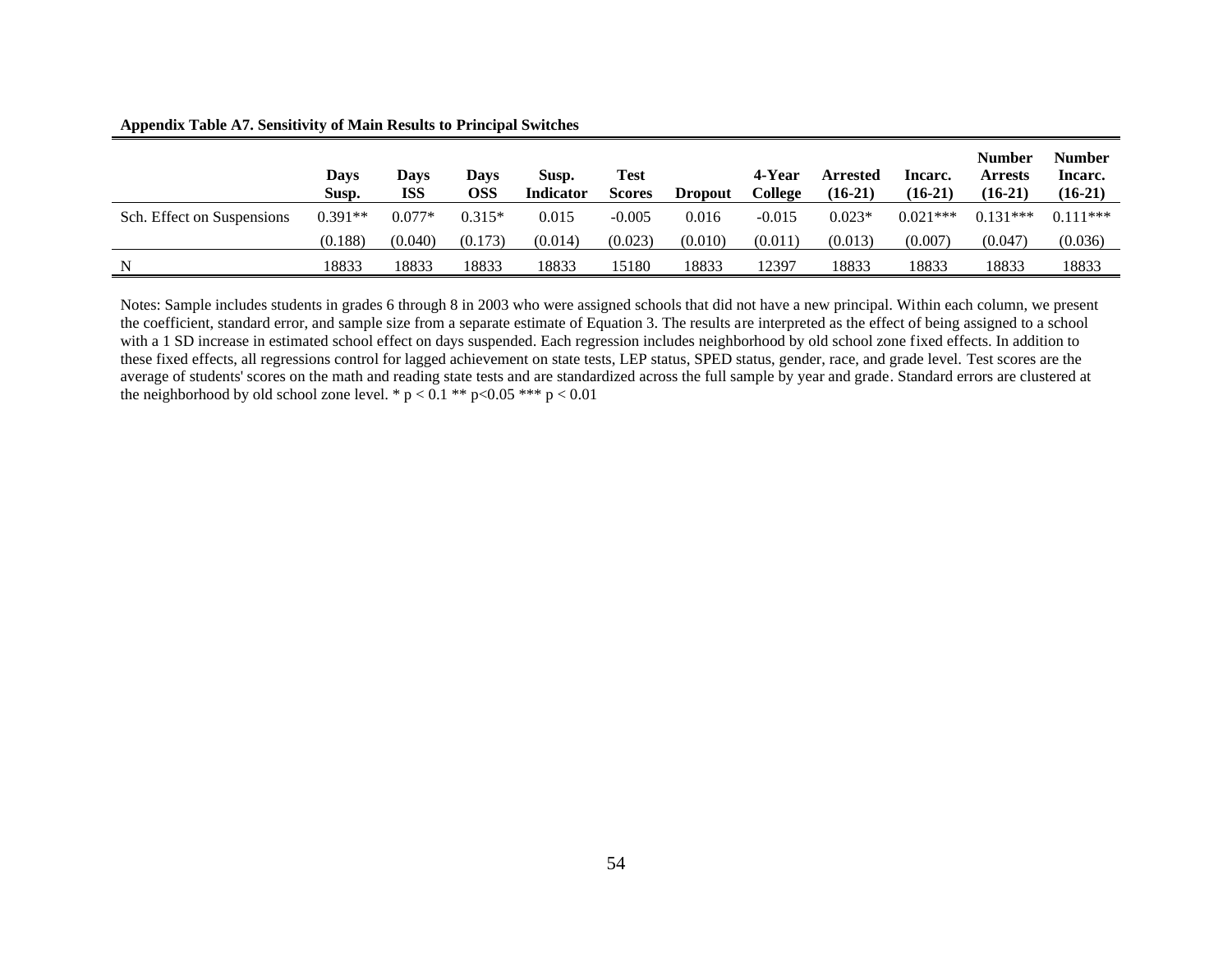

Notes: This figure plots the distribution of average number of days suspended, weighted by the number of students in each school. Sample includes all schools serving students in grades 6 through 8 in 2003. The distribution has a mean of 2.158 and standard deviation of 1.332.